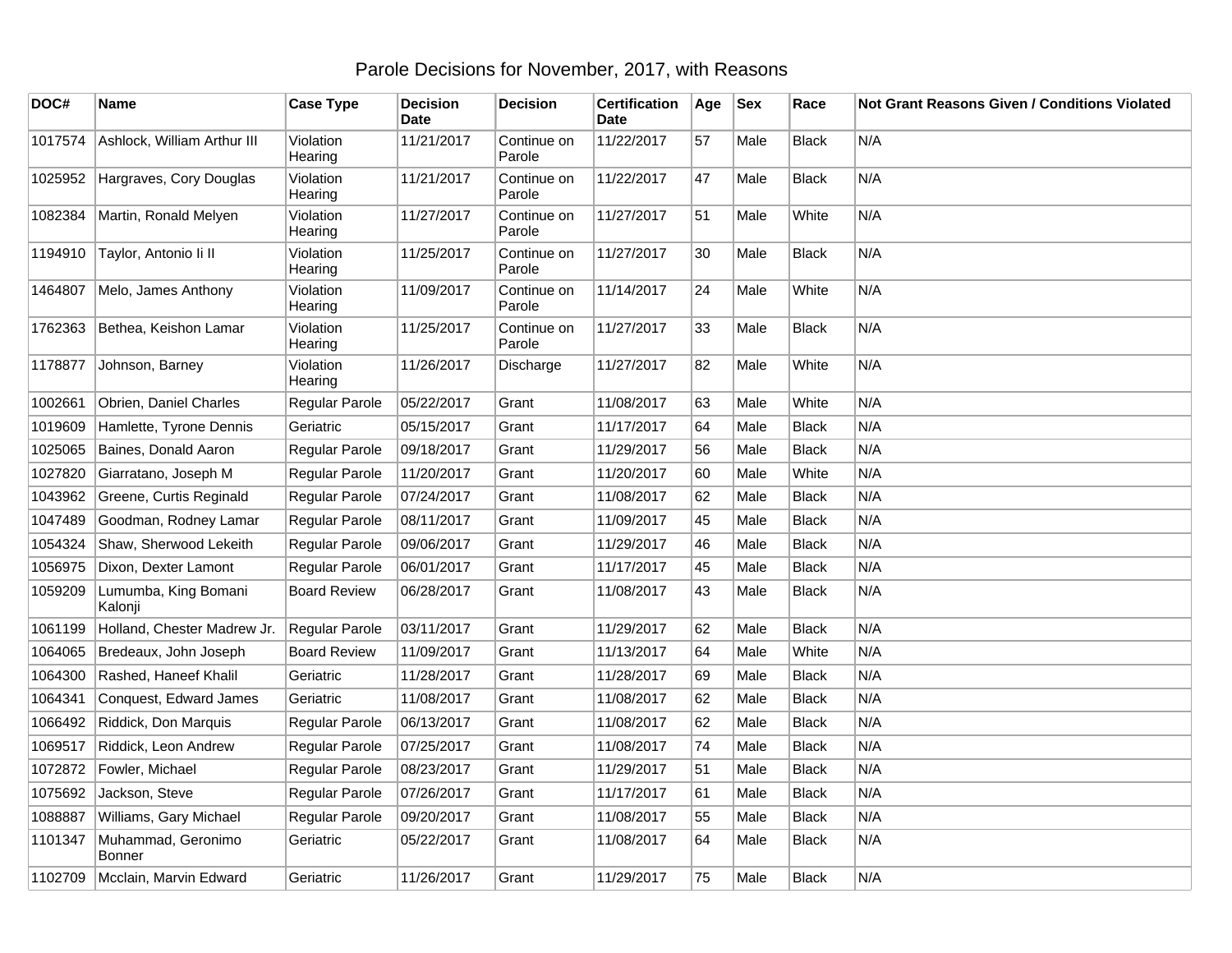| DOC#    | Name                                                | <b>Case Type</b>    | <b>Decision</b><br><b>Date</b> | <b>Decision</b>  | <b>Certification</b><br>Date | Age | <b>Sex</b> | Race                            | <b>Not Grant Reasons Given / Conditions Violated</b>                                                                                                  |
|---------|-----------------------------------------------------|---------------------|--------------------------------|------------------|------------------------------|-----|------------|---------------------------------|-------------------------------------------------------------------------------------------------------------------------------------------------------|
| 1114650 | Israel, Nathaniel Ru'wach                           | Regular Parole      | 04/12/2017                     | Grant            | 11/17/2017                   | 47  | Male       | <b>Black</b>                    | N/A                                                                                                                                                   |
| 1128890 | Ibn-Gaston, Yahya Abdullah                          | Regular Parole      | 06/25/2017                     | Grant            | 11/29/2017                   | 44  | Male       | <b>Black</b>                    | N/A                                                                                                                                                   |
| 1130108 | Allah, Infinite Divine<br>Magnetic Conscious Be Sha | Regular Parole      | 11/28/2017                     | Grant            | 11/29/2017                   | 48  | Male       | <b>Black</b>                    | N/A                                                                                                                                                   |
| 1130440 | Haas, Michael                                       | Regular Parole      | 10/04/2017                     | Grant            | 11/09/2017                   | 62  | Male       | White                           | N/A                                                                                                                                                   |
| 1147535 | Spencer, Leroy Mckinley Jr.                         | Regular Parole      | 07/21/2017                     | Grant            | 11/17/2017                   | 52  | Male       | <b>Black</b>                    | N/A                                                                                                                                                   |
| 1155151 | Bouldin, Floyd Wesley Jr.                           | Regular Parole      | 06/22/2017                     | Grant            | 11/17/2017                   | 50  | Male       | <b>Black</b>                    | N/A                                                                                                                                                   |
| 1157656 | Thompson, Robert Jr.                                | Geriatric           | 07/04/2017                     | Grant            | 11/09/2017                   | 63  | Male       | <b>Black</b>                    | N/A                                                                                                                                                   |
| 1160632 | Latta, James Dallas                                 | Regular Parole      | 07/18/2017                     | Grant            | 11/16/2017                   | 56  | Male       | White                           | N/A                                                                                                                                                   |
| 1160927 | Ho, Xuan Duc                                        | Regular Parole      | 04/18/2017                     | Grant            | 11/08/2017                   | 48  | Male       | Asian or<br>Pacific<br>Islander | N/A                                                                                                                                                   |
| 1161111 | Trent, Andrew Faggins                               | Geriatric           | 09/25/2017                     | Grant            | 11/29/2017                   | 85  | Male       | <b>Black</b>                    | N/A                                                                                                                                                   |
| 1161319 | Dickens, Jovoby Lee                                 | Regular Parole      | 08/29/2017                     | Grant            | 11/17/2017                   | 56  | Male       | <b>Black</b>                    | N/A                                                                                                                                                   |
| 1169457 | Waters, Rodney Ray                                  | Regular Parole      | 08/11/2017                     | Grant            | 11/17/2017                   | 54  | Male       | <b>Black</b>                    | N/A                                                                                                                                                   |
| 1170612 | Hobson, Jimmy Lee Jr.                               | <b>Board Review</b> | 10/16/2017                     | Grant            | 11/08/2017                   | 48  | Male       | <b>Black</b>                    | N/A                                                                                                                                                   |
| 1175824 | Harris, Golden Ardale Jr.                           | Regular Parole      | 04/18/2017                     | Grant            | 11/08/2017                   | 49  | Male       | <b>Black</b>                    | N/A                                                                                                                                                   |
| 1179659 | Barber, Michael Randol                              | Regular Parole      | 07/11/2017                     | Grant            | 11/17/2017                   | 60  | Male       | <b>Black</b>                    | N/A                                                                                                                                                   |
| 1000383 | Thompson, Bobby Ray                                 | Regular Parole      | 11/01/2017                     | Not Grant        | 11/02/2017                   | 65  | Male       | White                           | Crimes committed - Breaking And Entering; Breaking<br>And Entering; Breaking And Entering                                                             |
|         |                                                     |                     |                                |                  |                              |     |            |                                 | Extensive criminal record                                                                                                                             |
|         |                                                     |                     |                                |                  |                              |     |            |                                 | Release at this time would diminish seriousness of<br>crime                                                                                           |
|         |                                                     |                     |                                |                  |                              |     |            |                                 | Serious nature and circumstances of your offense(s).                                                                                                  |
|         |                                                     |                     |                                |                  |                              |     |            |                                 | The Board concludes that you should serve more of<br>your sentence prior to release on parole.                                                        |
|         |                                                     |                     |                                |                  |                              |     |            |                                 | Your prior failure(s) and/or convictions while under<br>community supervision indicate that you are unlikely<br>to comply with conditions of release. |
| 1000543 | Curtis, Keith Lamont                                | Regular Parole      | 11/03/2017                     | <b>Not Grant</b> | 11/06/2017                   | 63  | Male       | <b>Black</b>                    | Considering your offense and your institutional<br>records, the Board concludes that you should serve<br>more of your sentence before being paroled.  |
|         |                                                     |                     |                                |                  |                              |     |            |                                 | History of violence.                                                                                                                                  |
|         |                                                     |                     |                                |                  |                              |     |            |                                 | Release at this time would diminish seriousness of<br>crime                                                                                           |
|         |                                                     |                     |                                |                  |                              |     |            |                                 | Serious nature and circumstances of your offense(s).                                                                                                  |
|         |                                                     |                     |                                |                  |                              |     |            |                                 | The Board concludes that you should serve more of<br>your sentence prior to release on parole.                                                        |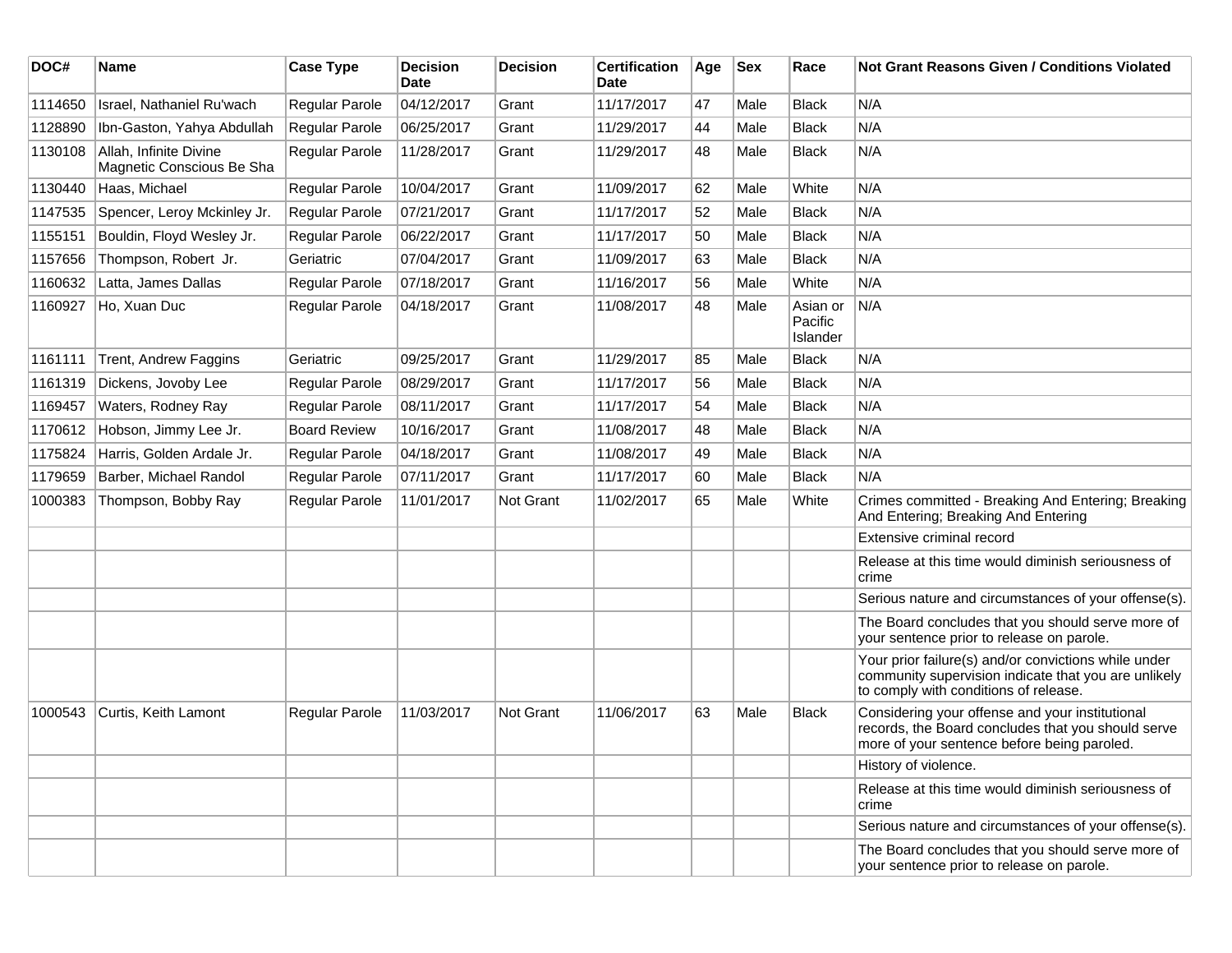| DOC#    | Name                  | <b>Case Type</b>      | <b>Decision</b><br><b>Date</b> | <b>Decision</b> | <b>Certification</b><br><b>Date</b> | Age | <b>Sex</b> | Race         | Not Grant Reasons Given / Conditions Violated                                                                                                         |
|---------|-----------------------|-----------------------|--------------------------------|-----------------|-------------------------------------|-----|------------|--------------|-------------------------------------------------------------------------------------------------------------------------------------------------------|
| 1000543 | Curtis, Keith Lamont  | Regular Parole        | 11/03/2017                     | Not Grant       | 11/06/2017                          | 63  | Male       | Black        | The Board considers you to be a risk to the<br>community.                                                                                             |
| 1001104 | Marshall, Robert Earl | Geriatric             | 11/15/2017                     | Not Grant       | 11/15/2017                          | 80  | Male       | <b>Black</b> | Extensive criminal record                                                                                                                             |
|         |                       |                       |                                |                 |                                     |     |            |              | History of violence.                                                                                                                                  |
|         |                       |                       |                                |                 |                                     |     |            |              | Release at this time would diminish seriousness of<br>crime                                                                                           |
|         |                       |                       |                                |                 |                                     |     |            |              | Serious nature and circumstances of your offense(s).                                                                                                  |
|         |                       |                       |                                |                 |                                     |     |            |              | The Board concludes that you should serve more of<br>your sentence prior to release on parole.                                                        |
| 1002822 | Wilson, Ellis Price   | Geriatric             | 11/02/2017                     | Not Grant       | 11/08/2017                          | 62  | Male       | <b>Black</b> | Extensive criminal record                                                                                                                             |
|         |                       |                       |                                |                 |                                     |     |            |              | History of substance abuse.                                                                                                                           |
|         |                       |                       |                                |                 |                                     |     |            |              | Release at this time would diminish seriousness of<br>crime                                                                                           |
|         |                       |                       |                                |                 |                                     |     |            |              | Serious nature and circumstances of your offense(s).                                                                                                  |
|         |                       |                       |                                |                 |                                     |     |            |              | The Board concludes that you should serve more of<br>your sentence prior to release on parole.                                                        |
|         |                       |                       |                                |                 |                                     |     |            |              | Your prior failure(s) and/or convictions while under<br>community supervision indicate that you are unlikely<br>to comply with conditions of release. |
|         |                       |                       |                                |                 |                                     |     |            |              | Your record indicates a serious disregard for the<br>property rights of others.                                                                       |
|         |                       |                       |                                |                 |                                     |     |            |              | Your record of institutional infractions indicates a<br>disregard for rules and that you are not ready to<br>conform to society.                      |
| 1003759 | Campos, Carlos Antoni | <b>Regular Parole</b> | 11/07/2017                     | Not Grant       | 11/13/2017                          | 54  | Male       | White        | Crimes committed - Attempted Capital Murder;<br>Flight-Escape                                                                                         |
|         |                       |                       |                                |                 |                                     |     |            |              | Release at this time would diminish seriousness of<br>crime                                                                                           |
|         |                       |                       |                                |                 |                                     |     |            |              | Serious nature and circumstances of your offense(s).                                                                                                  |
|         |                       |                       |                                |                 |                                     |     |            |              | The Board concludes that you should serve more of<br>your sentence prior to release on parole.                                                        |
|         |                       |                       |                                |                 |                                     |     |            |              | You need to show a longer period of stable<br>adjustment.                                                                                             |
| 1004011 | Ainsley, Bruce Andrew | Geriatric             | 11/08/2017                     | Not Grant       | 11/13/2017                          | 66  | Male       | White        | Crimes committed - Kidnap/Abduct; Sex Assault,<br>Rape; Sex Asslt-Carnal Abuse                                                                        |
|         |                       |                       |                                |                 |                                     |     |            |              | Extensive criminal record                                                                                                                             |
|         |                       |                       |                                |                 |                                     |     |            |              | Release at this time would diminish seriousness of<br>crime                                                                                           |
|         |                       |                       |                                |                 |                                     |     |            |              | Serious nature and circumstances of your offense(s).                                                                                                  |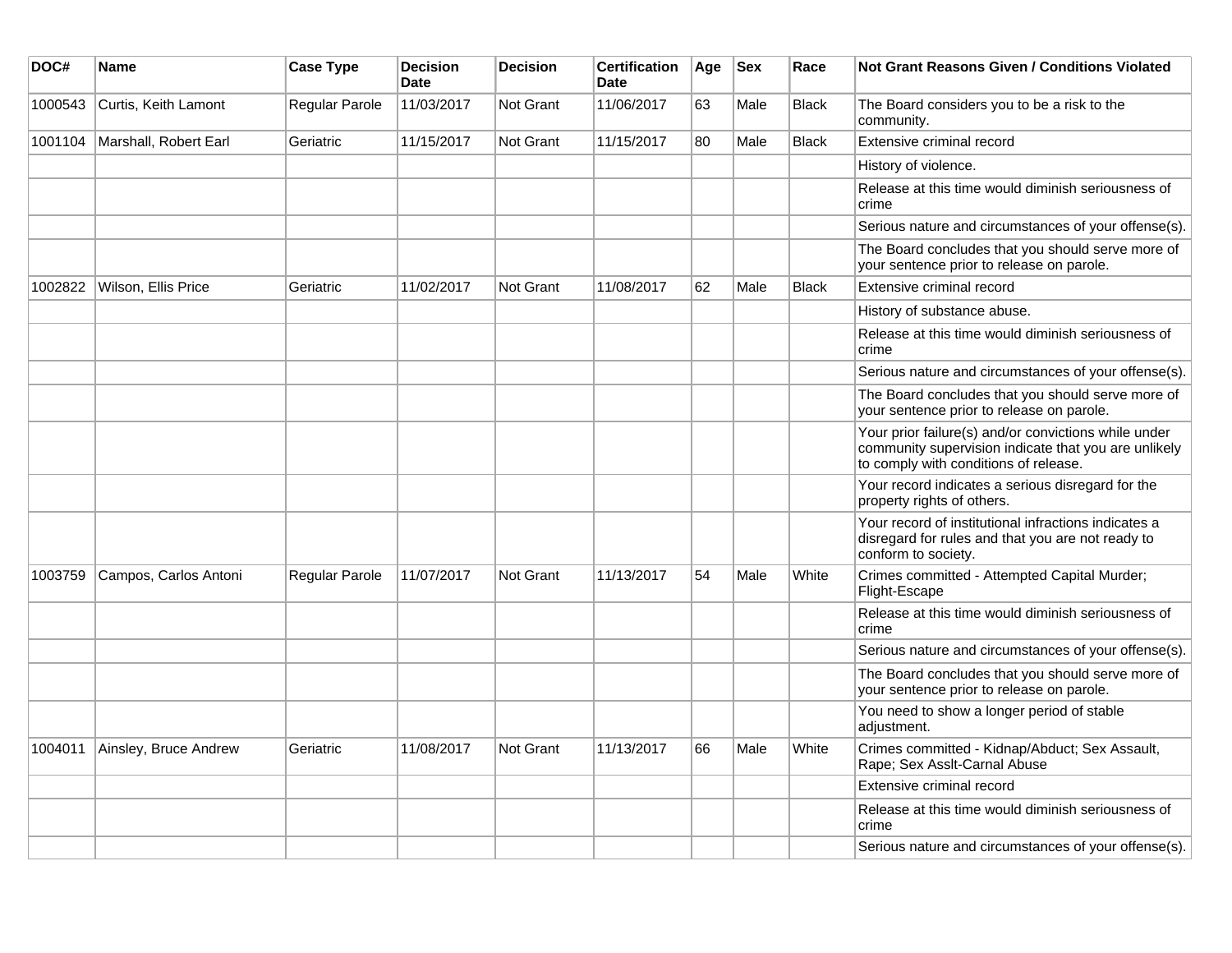| DOC#    | Name                      | <b>Case Type</b>      | <b>Decision</b><br>Date | <b>Decision</b>  | <b>Certification</b><br>Date | Age | <b>Sex</b> | Race         | <b>Not Grant Reasons Given / Conditions Violated</b>                                                                                                        |
|---------|---------------------------|-----------------------|-------------------------|------------------|------------------------------|-----|------------|--------------|-------------------------------------------------------------------------------------------------------------------------------------------------------------|
| 1004011 | Ainsley, Bruce Andrew     | Geriatric             | 11/08/2017              | Not Grant        | 11/13/2017                   | 66  | Male       | White        | The Board considers you to be a risk to the<br>community.                                                                                                   |
| 1004307 | Walker, Gary Robert       | Geriatric             | 11/01/2017              | <b>Not Grant</b> | 11/03/2017                   | 64  | Male       | <b>Black</b> | Extensive criminal record                                                                                                                                   |
|         |                           |                       |                         |                  |                              |     |            |              | History of substance abuse.                                                                                                                                 |
|         |                           |                       |                         |                  |                              |     |            |              | History of violence.                                                                                                                                        |
|         |                           |                       |                         |                  |                              |     |            |              | Your prior failure(s) and/or convictions while under<br>community supervision indicate that you are unlikely<br>to comply with conditions of release.       |
| 1004370 | Turley, Eugene            | <b>Regular Parole</b> | 11/01/2017              | <b>Not Grant</b> | 11/02/2017                   | 45  | Male       | <b>Black</b> | Considering your offense and your institutional<br>records, the Board concludes that you should serve<br>more of your sentence before being paroled.        |
|         |                           |                       |                         |                  |                              |     |            |              | History of substance abuse.                                                                                                                                 |
|         |                           |                       |                         |                  |                              |     |            |              | Release at this time would diminish seriousness of<br>crime                                                                                                 |
|         |                           |                       |                         |                  |                              |     |            |              | Serious nature and circumstances of your offense(s).                                                                                                        |
|         |                           |                       |                         |                  |                              |     |            |              | The Board concludes that you should serve more of<br>your sentence prior to release on parole.                                                              |
|         |                           |                       |                         |                  |                              |     |            |              | The Board considers you to be a risk to the<br>community.                                                                                                   |
| 1004687 | Armel, Julian Kenneth Jr. | <b>Regular Parole</b> | 11/28/2017              | Not Grant        | 11/29/2017                   | 68  | Male       | White        | Release at this time would diminish seriousness of<br>crime                                                                                                 |
|         |                           |                       |                         |                  |                              |     |            |              | Serious nature and circumstances of your offense(s).                                                                                                        |
|         |                           |                       |                         |                  |                              |     |            |              | The Board considers you to be a risk to the<br>community.                                                                                                   |
|         |                           |                       |                         |                  |                              |     |            |              | Your prior failure(s) and/or convictions while under<br>community supervision indicate that you are unlikely<br>to comply with conditions of release.       |
| 1005023 | Cooper, Willie            | Geriatric             | 11/08/2017              | <b>Not Grant</b> | 11/13/2017                   | 66  | Male       | <b>Black</b> | Extensive criminal record                                                                                                                                   |
|         |                           |                       |                         |                  |                              |     |            |              | Release at this time would diminish seriousness of<br>crime                                                                                                 |
|         |                           |                       |                         |                  |                              |     |            |              | Serious nature and circumstances of your offense(s).                                                                                                        |
|         |                           |                       |                         |                  |                              |     |            |              | The Board concludes that you should serve more of<br>your sentence prior to release on parole.                                                              |
|         | 1006788 Lewis, Richard    | Regular Parole        | 11/15/2017              | Not Grant        | 11/15/2017                   | 50  | Male       | <b>Black</b> | Conviction of a new crime while incarcerated                                                                                                                |
|         |                           |                       |                         |                  |                              |     |            |              | Release at this time would diminish seriousness of<br>crime                                                                                                 |
|         |                           |                       |                         |                  |                              |     |            |              | Serious nature and circumstances of your offense(s).                                                                                                        |
|         |                           |                       |                         |                  |                              |     |            |              | You need further participation in institutional work<br>and/or educational programs to indicate your positive<br>progression towards re-entry into society. |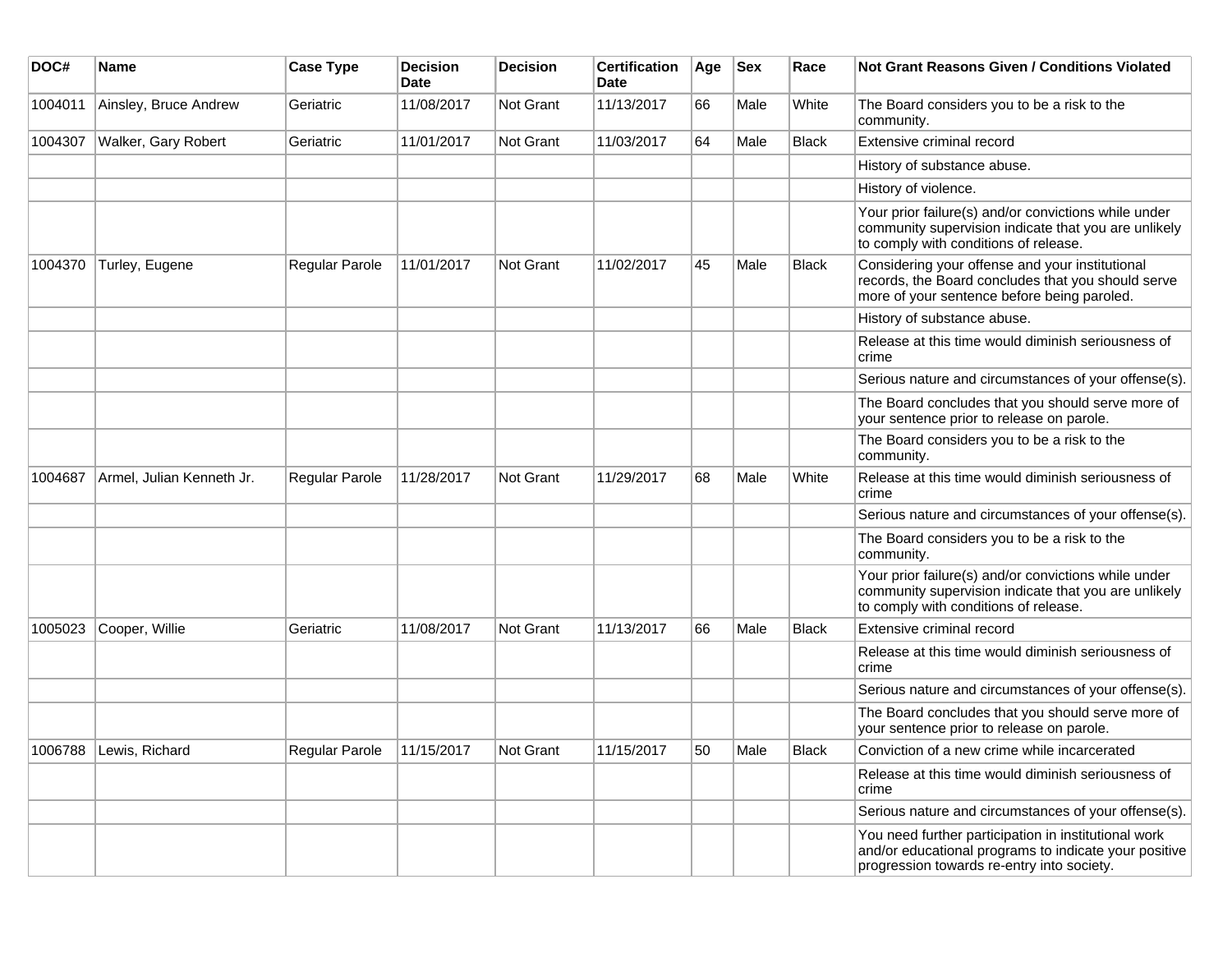| DOC#    | Name                    | <b>Case Type</b> | <b>Decision</b><br><b>Date</b> | <b>Decision</b>  | <b>Certification</b><br><b>Date</b> | Age | <b>Sex</b> | Race         | <b>Not Grant Reasons Given / Conditions Violated</b>                                                                                                  |
|---------|-------------------------|------------------|--------------------------------|------------------|-------------------------------------|-----|------------|--------------|-------------------------------------------------------------------------------------------------------------------------------------------------------|
| 1007874 | Newton, Douglas H       | Regular Parole   | 11/16/2017                     | Not Grant        | 11/16/2017                          | 54  | Male       | White        | Crimes committed - Robbery; Malicious Wounding;<br><b>Statutory Burglary</b>                                                                          |
|         |                         |                  |                                |                  |                                     |     |            |              | Extensive criminal record                                                                                                                             |
|         |                         |                  |                                |                  |                                     |     |            |              | History of substance abuse.                                                                                                                           |
|         |                         |                  |                                |                  |                                     |     |            |              | History of violence.                                                                                                                                  |
|         |                         |                  |                                |                  |                                     |     |            |              | Release at this time would diminish seriousness of<br>crime                                                                                           |
|         |                         |                  |                                |                  |                                     |     |            |              | Serious nature and circumstances of your offense(s).                                                                                                  |
|         |                         |                  |                                |                  |                                     |     |            |              | Your prior failure(s) and/or convictions while under<br>community supervision indicate that you are unlikely<br>to comply with conditions of release. |
| 1008318 | Goodman, Thomas Lorenso | Regular Parole   | 11/10/2017                     | Not Grant        | 11/13/2017                          | 50  | Male       | <b>Black</b> | Conviction of a new crime while incarcerated                                                                                                          |
|         |                         |                  |                                |                  |                                     |     |            |              | Crimes committed - Abduct-No Ransom Or Asslt:<br>Sex Assault, Rape; Robbery                                                                           |
|         |                         |                  |                                |                  |                                     |     |            |              | Poor institutional adjustment (for example,<br>motivation/attitude, unfavorable reports, lack of<br>program involvement, etc.)                        |
|         |                         |                  |                                |                  |                                     |     |            |              | Serious nature and circumstances of your offense(s).                                                                                                  |
| 1011188 | Lee, Chrystopher S      | Regular Parole   | 11/09/2017                     | Not Grant        | 11/13/2017                          | 49  | Male       | <b>Black</b> | Crimes committed - Homicide-Capital; Homicide-1st<br>Degree; Robbery                                                                                  |
|         |                         |                  |                                |                  |                                     |     |            |              | History of violence.                                                                                                                                  |
|         |                         |                  |                                |                  |                                     |     |            |              | Release at this time would diminish seriousness of<br>crime                                                                                           |
|         |                         |                  |                                |                  |                                     |     |            |              | Serious nature and circumstances of your offense(s).                                                                                                  |
|         |                         |                  |                                |                  |                                     |     |            |              | The Board considers you to be a risk to the<br>community.                                                                                             |
| 1011622 | Settle, John H Jr.      | Regular Parole   | 11/08/2017                     | <b>Not Grant</b> | 11/13/2017                          | 52  | Male       | <b>Black</b> | History of violence.                                                                                                                                  |
|         |                         |                  |                                |                  |                                     |     |            |              | The Board concludes that you should serve more of<br>your sentence prior to release on parole.                                                        |
|         |                         |                  |                                |                  |                                     |     |            |              | The Board considers you to be a risk to the<br>community.                                                                                             |
|         |                         |                  |                                |                  |                                     |     |            |              | Your prior failure(s) and/or convictions while under<br>community supervision indicate that you are unlikely<br>to comply with conditions of release. |
| 1011891 | Carr, Randolph Lavon    | Regular Parole   | 11/08/2017                     | <b>Not Grant</b> | 11/13/2017                          | 47  | Male       | <b>Black</b> | History of substance abuse.                                                                                                                           |
|         |                         |                  |                                |                  |                                     |     |            |              | History of violence.                                                                                                                                  |
|         |                         |                  |                                |                  |                                     |     |            |              | Release at this time would diminish seriousness of<br>crime                                                                                           |
|         |                         |                  |                                |                  |                                     |     |            |              | Serious nature and circumstances of your offense(s).                                                                                                  |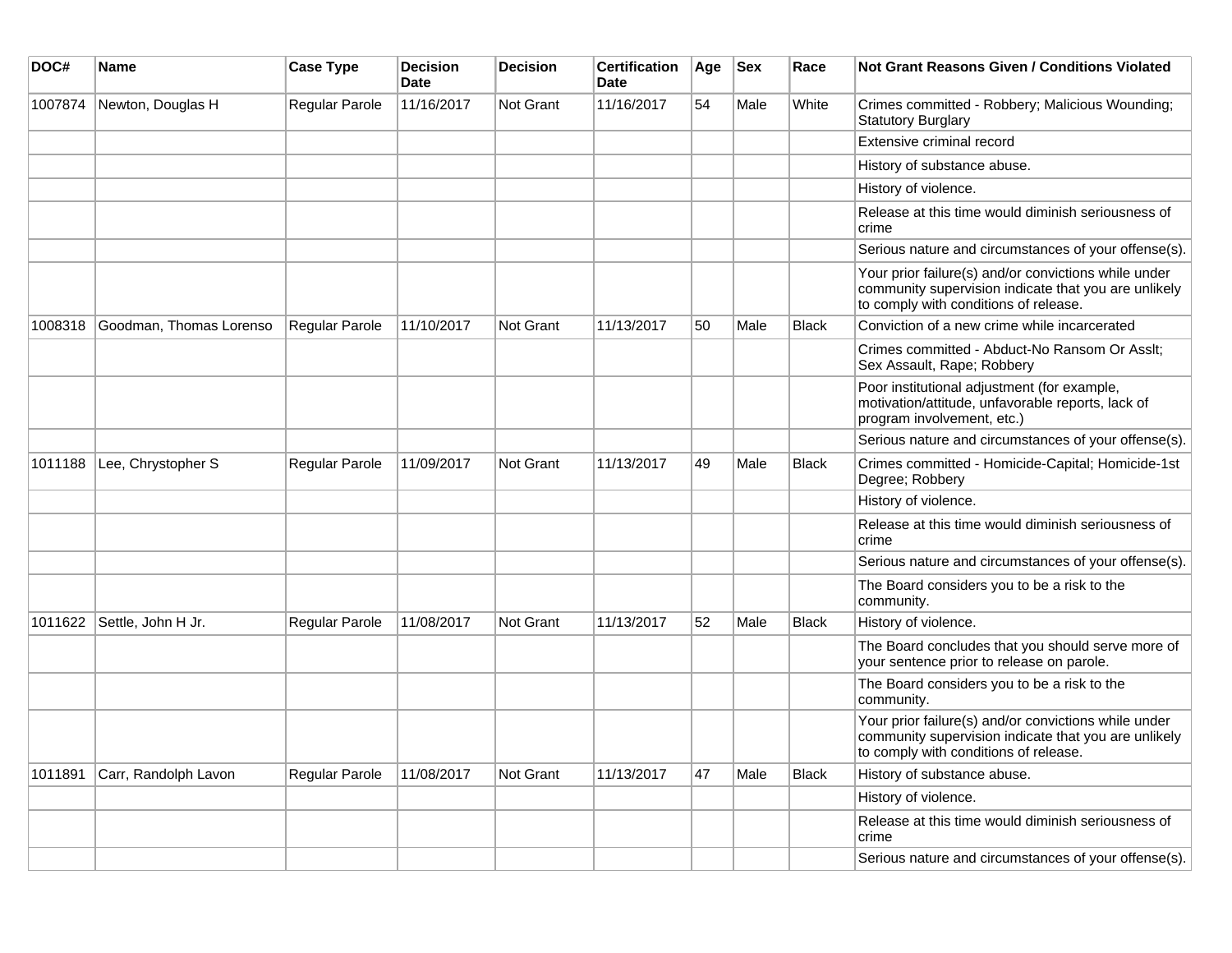| DOC#    | <b>Name</b>           | <b>Case Type</b>    | <b>Decision</b><br>Date | <b>Decision</b>  | <b>Certification</b><br>Date | Age | $ $ Sex | Race         | Not Grant Reasons Given / Conditions Violated                                                                                                               |
|---------|-----------------------|---------------------|-------------------------|------------------|------------------------------|-----|---------|--------------|-------------------------------------------------------------------------------------------------------------------------------------------------------------|
| 1011891 | Carr, Randolph Lavon  | Regular Parole      | 11/08/2017              | Not Grant        | 11/13/2017                   | 47  | Male    | <b>Black</b> | The Board concludes that you should serve more of<br>your sentence prior to release on parole.                                                              |
|         |                       |                     |                         |                  |                              |     |         |              | You need to show a longer period of stable<br>adjustment.                                                                                                   |
| 1012519 | Brown, Kenneth Dwayne | <b>Board Review</b> | 11/21/2017              | Not Grant        | 11/27/2017                   | 51  | Male    | <b>Black</b> | Considering your offense and your institutional<br>records, the Board concludes that you should serve<br>more of your sentence before being paroled.        |
|         |                       |                     |                         |                  |                              |     |         |              | Release at this time would diminish seriousness of<br>crime                                                                                                 |
|         |                       |                     |                         |                  |                              |     |         |              | Serious nature and circumstances of your offense(s).                                                                                                        |
|         |                       |                     |                         |                  |                              |     |         |              | The Board considers you to be a risk to the<br>community.                                                                                                   |
|         |                       |                     |                         |                  |                              |     |         |              | You need further participation in institutional work<br>and/or educational programs to indicate your positive<br>progression towards re-entry into society. |
| 1014888 | Spruill, John Lee     | Regular Parole      | 11/09/2017              | Not Grant        | 11/13/2017                   | 45  | Male    | <b>Black</b> | Extensive criminal record                                                                                                                                   |
|         |                       |                     |                         |                  |                              |     |         |              | History of violence.                                                                                                                                        |
|         |                       |                     |                         |                  |                              |     |         |              | Release at this time would diminish seriousness of<br>crime                                                                                                 |
|         |                       |                     |                         |                  |                              |     |         |              | Serious nature and circumstances of your offense(s).                                                                                                        |
|         |                       |                     |                         |                  |                              |     |         |              | Your prior failure(s) and/or convictions while under<br>community supervision indicate that you are unlikely<br>to comply with conditions of release.       |
|         |                       |                     |                         |                  |                              |     |         |              | Your record indicates a serious disregard for the<br>property rights of others.                                                                             |
| 1015047 | Voss, Herbert Lee Jr. | Regular Parole      | 11/03/2017              | Not Grant        | 11/03/2017                   | 55  | Male    | <b>Black</b> | No Interest in Parole                                                                                                                                       |
| 1015739 | Kidd, Jahlil Laron    | Regular Parole      | 11/01/2017              | <b>Not Grant</b> | 11/03/2017                   | 42  | Male    | <b>Black</b> | History of violence.                                                                                                                                        |
|         |                       |                     |                         |                  |                              |     |         |              | Release at this time would diminish seriousness of<br>crime                                                                                                 |
|         |                       |                     |                         |                  |                              |     |         |              | Serious nature and circumstances of your offense(s).                                                                                                        |
|         |                       |                     |                         |                  |                              |     |         |              | The Board considers you to be a risk to the<br>community.                                                                                                   |
|         |                       |                     |                         |                  |                              |     |         |              | You need to show a longer period of stable<br>adjustment.                                                                                                   |
| 1018729 | Henderson, Ronald Lee | Regular Parole      | 11/10/2017              | Not Grant        | 11/13/2017                   | 52  | Male    | White        | Considering your offense and your institutional<br>records, the Board concludes that you should serve<br>more of your sentence before being paroled.        |
|         |                       |                     |                         |                  |                              |     |         |              | Crimes committed - Homicide-1st Degree; Kidnap<br>Adult; Robbery                                                                                            |
|         |                       |                     |                         |                  |                              |     |         |              | Release at this time would diminish seriousness of<br>crime                                                                                                 |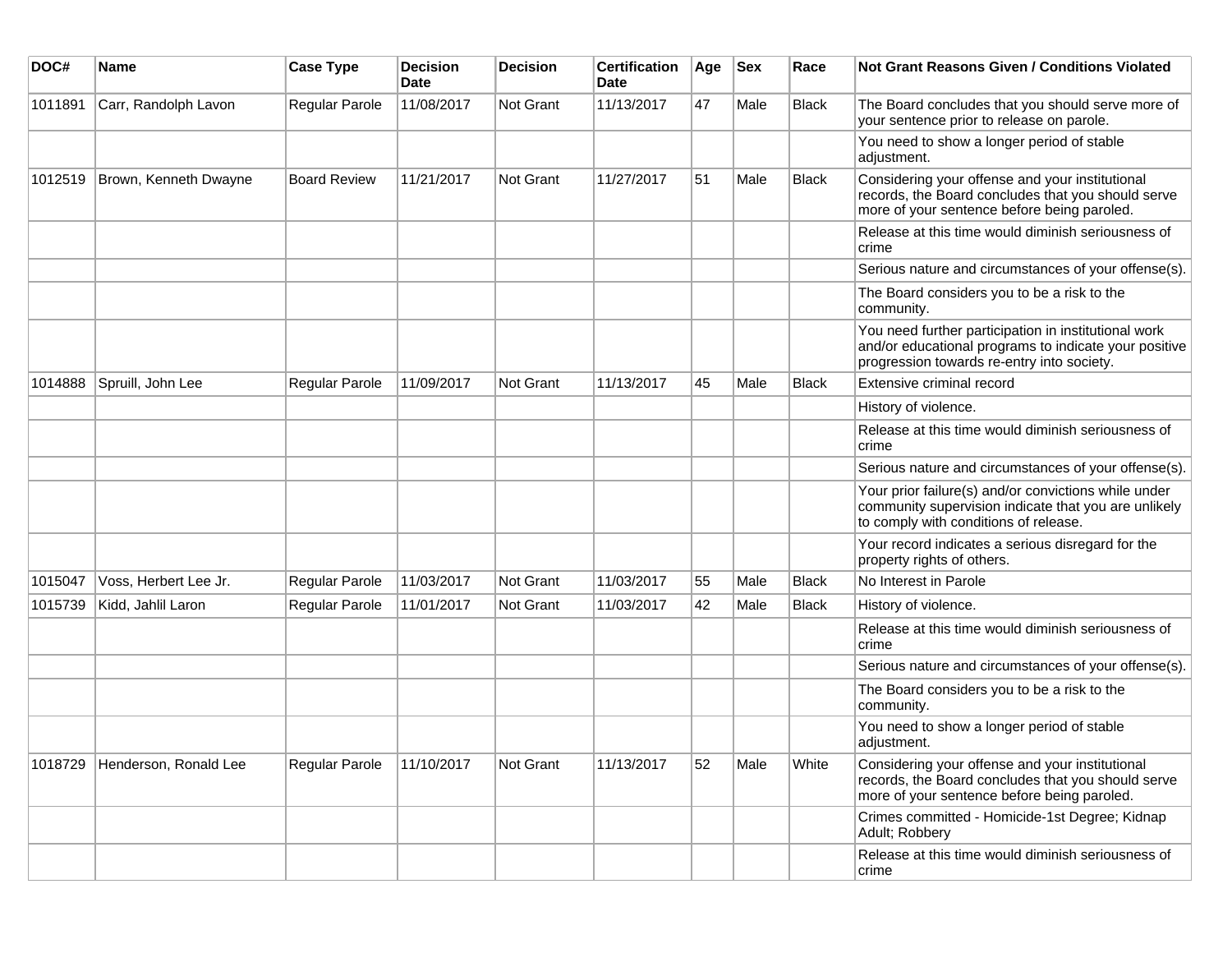| DOC#    | <b>Name</b>           | <b>Case Type</b> | <b>Decision</b><br><b>Date</b> | <b>Decision</b>  | <b>Certification</b><br>Date | Age | <b>Sex</b> | Race         | <b>Not Grant Reasons Given / Conditions Violated</b>                                                                                                        |
|---------|-----------------------|------------------|--------------------------------|------------------|------------------------------|-----|------------|--------------|-------------------------------------------------------------------------------------------------------------------------------------------------------------|
| 1018729 | Henderson, Ronald Lee | Regular Parole   | 11/10/2017                     | Not Grant        | 11/13/2017                   | 52  | Male       | White        | Serious nature and circumstances of your offense(s).                                                                                                        |
| 1019378 | Brown, David Jr.      | Regular Parole   | 11/27/2017                     | <b>Not Grant</b> | 11/29/2017                   | 54  | Male       | Black        | Conviction of a new crime while incarcerated                                                                                                                |
|         |                       |                  |                                |                  |                              |     |            |              | Extensive criminal record                                                                                                                                   |
|         |                       |                  |                                |                  |                              |     |            |              | Serious nature and circumstances of your offense(s).                                                                                                        |
|         |                       |                  |                                |                  |                              |     |            |              | The Board concludes that you should serve more of<br>your sentence prior to release on parole.                                                              |
|         |                       |                  |                                |                  |                              |     |            |              | The Board considers you to be a risk to the<br>community.                                                                                                   |
| 1019452 | Hart, James Kensell   | Regular Parole   | 11/01/2017                     | Not Grant        | 11/03/2017                   | 40  | Male       | Black        | Considering your offense and your institutional<br>records, the Board concludes that you should serve<br>more of your sentence before being paroled.        |
|         |                       |                  |                                |                  |                              |     |            |              | Poor institutional adjustment (for example,<br>motivation/attitude, unfavorable reports, lack of<br>program involvement, etc.)                              |
|         |                       |                  |                                |                  |                              |     |            |              | Release at this time would diminish seriousness of<br>crime                                                                                                 |
|         |                       |                  |                                |                  |                              |     |            |              | The Board concludes that you should serve more of<br>your sentence prior to release on parole.                                                              |
|         |                       |                  |                                |                  |                              |     |            |              | You need to show a longer period of stable<br>adjustment.                                                                                                   |
| 1020983 | Barker, Wilber Lee    | Regular Parole   | 11/09/2017                     | <b>Not Grant</b> | 11/13/2017                   | 59  | Male       | White        | Release at this time would diminish seriousness of<br>crime                                                                                                 |
|         |                       |                  |                                |                  |                              |     |            |              | Serious nature and circumstances of your offense(s).                                                                                                        |
|         |                       |                  |                                |                  |                              |     |            |              | The Board concludes that you should serve more of<br>your sentence prior to release on parole.                                                              |
|         |                       |                  |                                |                  |                              |     |            |              | You need further participation in institutional work<br>and/or educational programs to indicate your positive<br>progression towards re-entry into society. |
| 1022520 | Fortune, Terry Marvin | Regular Parole   | 11/02/2017                     | Not Grant        | 11/03/2017                   | 59  | Male       | White        | Crimes committed - Kidnap/Abduct; Kidnap/Abduct;<br>Kidnap/Abduct                                                                                           |
|         |                       |                  |                                |                  |                              |     |            |              | Release at this time would diminish seriousness of<br>crime                                                                                                 |
|         |                       |                  |                                |                  |                              |     |            |              | Serious nature and circumstances of your offense(s).                                                                                                        |
|         |                       |                  |                                |                  |                              |     |            |              | The Board considers you to be a risk to the<br>community.                                                                                                   |
| 1023387 | Proctor, John L       | Regular Parole   | 11/04/2017                     | Not Grant        | 11/06/2017                   | 63  | Male       | <b>Black</b> | Crimes committed - Homicide-1st Degree; Arson                                                                                                               |
|         |                       |                  |                                |                  |                              |     |            |              | Release at this time would diminish seriousness of<br>crime                                                                                                 |
|         |                       |                  |                                |                  |                              |     |            |              | Serious nature and circumstances of your offense(s).                                                                                                        |
|         |                       |                  |                                |                  |                              |     |            |              | The Board concludes that you should serve more of<br>your sentence prior to release on parole.                                                              |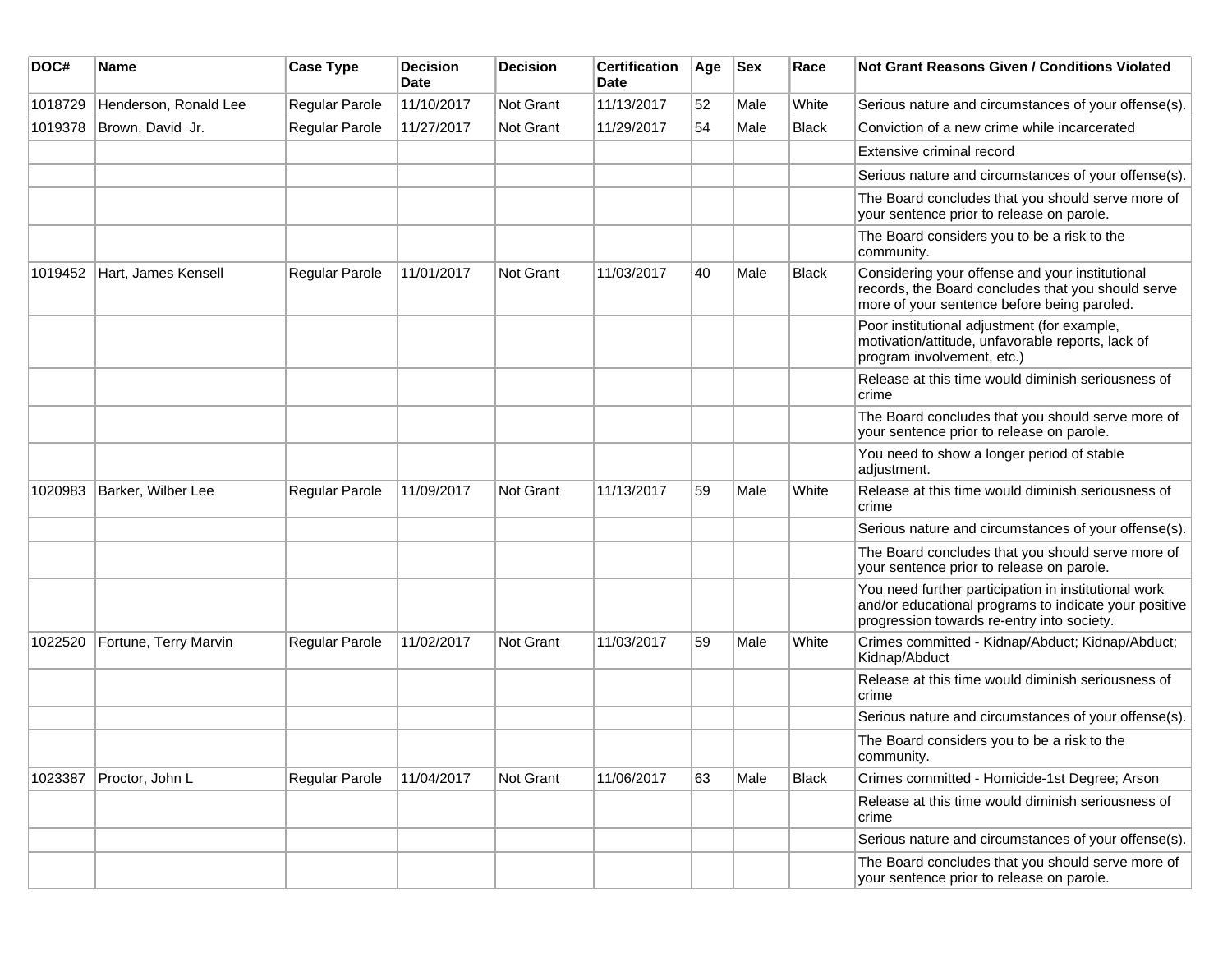| DOC#    | <b>Name</b>             | <b>Case Type</b> | <b>Decision</b><br><b>Date</b> | <b>Decision</b>  | <b>Certification</b><br><b>Date</b> | Age | <b>Sex</b>   | Race         | <b>Not Grant Reasons Given / Conditions Violated</b>                                                                                                  |
|---------|-------------------------|------------------|--------------------------------|------------------|-------------------------------------|-----|--------------|--------------|-------------------------------------------------------------------------------------------------------------------------------------------------------|
| 1025417 | Jordan, Sammy Junior    | Geriatric        | 11/03/2017                     | <b>Not Grant</b> | 11/08/2017                          | 61  | Male         | <b>Black</b> | History of violence.                                                                                                                                  |
|         |                         |                  |                                |                  |                                     |     |              |              | Serious nature and circumstances of your offense(s).                                                                                                  |
|         |                         |                  |                                |                  |                                     |     |              |              | The Board concludes that you should serve more of<br>your sentence prior to release on parole.                                                        |
|         |                         |                  |                                |                  |                                     |     |              |              | The Board considers you to be a risk to the<br>community.                                                                                             |
|         |                         |                  |                                |                  |                                     |     |              |              | Your prior failure(s) and/or convictions while under<br>community supervision indicate that you are unlikely<br>to comply with conditions of release. |
| 1026040 | Radcliff, Robin Kalleen | Regular Parole   | 11/08/2017                     | Not Grant        | 11/13/2017                          | 60  | Female White |              | Crimes committed - Homicide-Capital; Forgery;<br>Forgery                                                                                              |
|         |                         |                  |                                |                  |                                     |     |              |              | Release at this time would diminish seriousness of<br>crime                                                                                           |
|         |                         |                  |                                |                  |                                     |     |              |              | Serious nature and circumstances of your offense(s).                                                                                                  |
|         |                         |                  |                                |                  |                                     |     |              |              | The Board concludes that you should serve more of<br>your sentence prior to release on parole.                                                        |
|         |                         |                  |                                |                  |                                     |     |              |              | The Board considers you to be a risk to the<br>community.                                                                                             |
| 1026773 | Richards, Jimmy L       | Geriatric        | 11/03/2017                     | <b>Not Grant</b> | 11/08/2017                          | 66  | Male         | White        | Extensive criminal record                                                                                                                             |
|         |                         |                  |                                |                  |                                     |     |              |              | Release at this time would diminish seriousness of<br>crime                                                                                           |
|         |                         |                  |                                |                  |                                     |     |              |              | Serious nature and circumstances of your offense(s).                                                                                                  |
|         |                         |                  |                                |                  |                                     |     |              |              | The Board concludes that you should serve more of<br>your sentence prior to release on parole.                                                        |
|         |                         |                  |                                |                  |                                     |     |              |              | The Board considers you to be a risk to the<br>community.                                                                                             |
|         |                         |                  |                                |                  |                                     |     |              |              | You need to show a longer period of stable<br>adjustment.                                                                                             |
|         |                         |                  |                                |                  |                                     |     |              |              | Your prior failure(s) and/or convictions while under<br>community supervision indicate that you are unlikely<br>to comply with conditions of release. |
| 1028856 | Steppe, Tony E          | Regular Parole   | 11/24/2017                     | <b>Not Grant</b> | 11/28/2017                          | 63  | Male         | <b>Black</b> | Crimes committed - Homicide/Murder; Weapon<br>Offense; Crimes Against Person                                                                          |
|         |                         |                  |                                |                  |                                     |     |              |              | Extensive criminal record                                                                                                                             |
|         |                         |                  |                                |                  |                                     |     |              |              | History of violence.                                                                                                                                  |
|         |                         |                  |                                |                  |                                     |     |              |              | Release at this time would diminish seriousness of<br>crime                                                                                           |
|         |                         |                  |                                |                  |                                     |     |              |              | The Board considers you to be a risk to the<br>community.                                                                                             |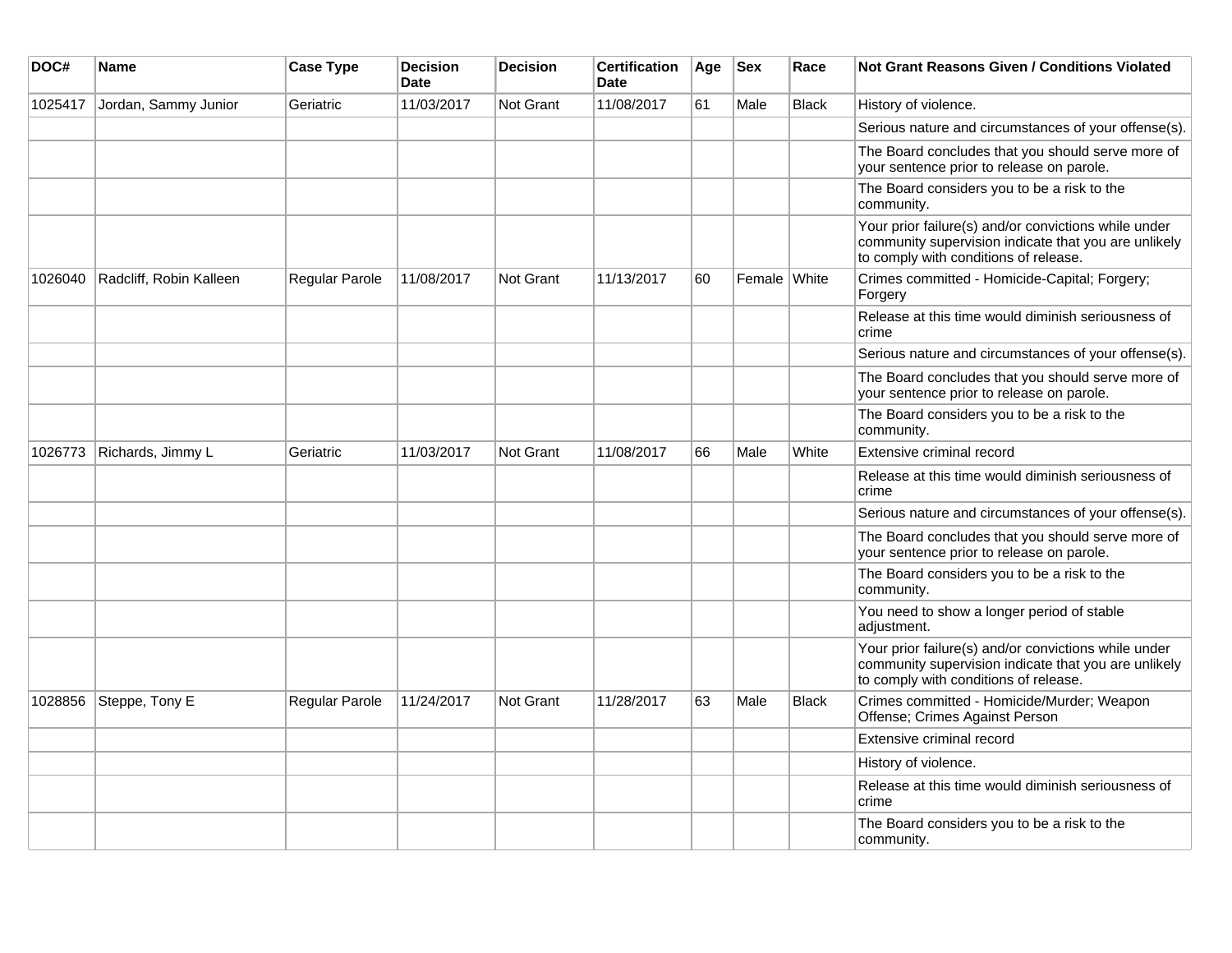| DOC#    | Name                        | <b>Case Type</b>      | <b>Decision</b><br>Date | <b>Decision</b> | <b>Certification</b><br>Date | Age | <b>Sex</b> | Race         | Not Grant Reasons Given / Conditions Violated                                                                                                         |
|---------|-----------------------------|-----------------------|-------------------------|-----------------|------------------------------|-----|------------|--------------|-------------------------------------------------------------------------------------------------------------------------------------------------------|
| 1028856 | Steppe, Tony E              | Regular Parole        | 11/24/2017              | Not Grant       | 11/28/2017                   | 63  | Male       | <b>Black</b> | Your prior failure(s) and/or convictions while under<br>community supervision indicate that you are unlikely<br>to comply with conditions of release. |
| 1029558 | Clack, Lewis Alexande Jr.   | Regular Parole        | 11/07/2017              | Not Grant       | 11/13/2017                   | 49  | Male       | <b>Black</b> | Extensive criminal record                                                                                                                             |
|         |                             |                       |                         |                 |                              |     |            |              | Release at this time would diminish seriousness of<br>crime                                                                                           |
|         |                             |                       |                         |                 |                              |     |            |              | Serious nature and circumstances of your offense(s).                                                                                                  |
| 1029567 | Valentine, Jeffrey          | Regular Parole        | 11/01/2017              | Not Grant       | 11/02/2017                   | 51  | Male       | Black        | Crimes committed - Homicide-Capital;<br>Kidnap/Abduct; Robbery                                                                                        |
|         |                             |                       |                         |                 |                              |     |            |              | History of substance abuse.                                                                                                                           |
|         |                             |                       |                         |                 |                              |     |            |              | History of violence.                                                                                                                                  |
|         |                             |                       |                         |                 |                              |     |            |              | Release at this time would diminish seriousness of<br>crime                                                                                           |
|         |                             |                       |                         |                 |                              |     |            |              | Serious nature and circumstances of your offense(s).                                                                                                  |
|         |                             |                       |                         |                 |                              |     |            |              | The Board considers you to be a risk to the<br>community.                                                                                             |
| 1029731 | Casey, Freddie Eugene       | <b>Regular Parole</b> | 11/10/2017              | Not Grant       | 11/13/2017                   | 56  | Male       | White        | History of violence.                                                                                                                                  |
|         |                             |                       |                         |                 |                              |     |            |              | Release at this time would diminish seriousness of<br>crime                                                                                           |
|         |                             |                       |                         |                 |                              |     |            |              | Serious nature and circumstances of your offense(s).                                                                                                  |
| 1029793 | Sturdivant, Kenneth         | <b>Board Review</b>   | 11/09/2017              | Not Grant       | 11/13/2017                   | 65  | Male       | <b>Black</b> | Considering your offense and your institutional<br>records, the Board concludes that you should serve<br>more of your sentence before being paroled.  |
|         |                             |                       |                         |                 |                              |     |            |              | Release at this time would diminish seriousness of<br>crime                                                                                           |
|         |                             |                       |                         |                 |                              |     |            |              | Serious nature and circumstances of your offense(s).                                                                                                  |
|         |                             |                       |                         |                 |                              |     |            |              | The Board concludes that you should serve more of<br>your sentence prior to release on parole.                                                        |
|         |                             |                       |                         |                 |                              |     |            |              | You need to show a longer period of stable<br>adjustment.                                                                                             |
|         |                             |                       |                         |                 |                              |     |            |              | Your record of institutional infractions indicates a<br>disregard for rules and that you are not ready to<br>conform to society.                      |
|         | 1030898 Harkless, Kenneth C | Regular Parole        | 11/10/2017              | Not Grant       | 11/13/2017                   | 55  | Male       | <b>Black</b> | Release at this time would diminish seriousness of<br>crime                                                                                           |
|         |                             |                       |                         |                 |                              |     |            |              | Serious nature and circumstances of your offense(s).                                                                                                  |
|         |                             |                       |                         |                 |                              |     |            |              | The Board concludes that you should serve more of<br>your sentence prior to release on parole.                                                        |
|         |                             |                       |                         |                 |                              |     |            |              | The Board considers you to be a risk to the<br>community.                                                                                             |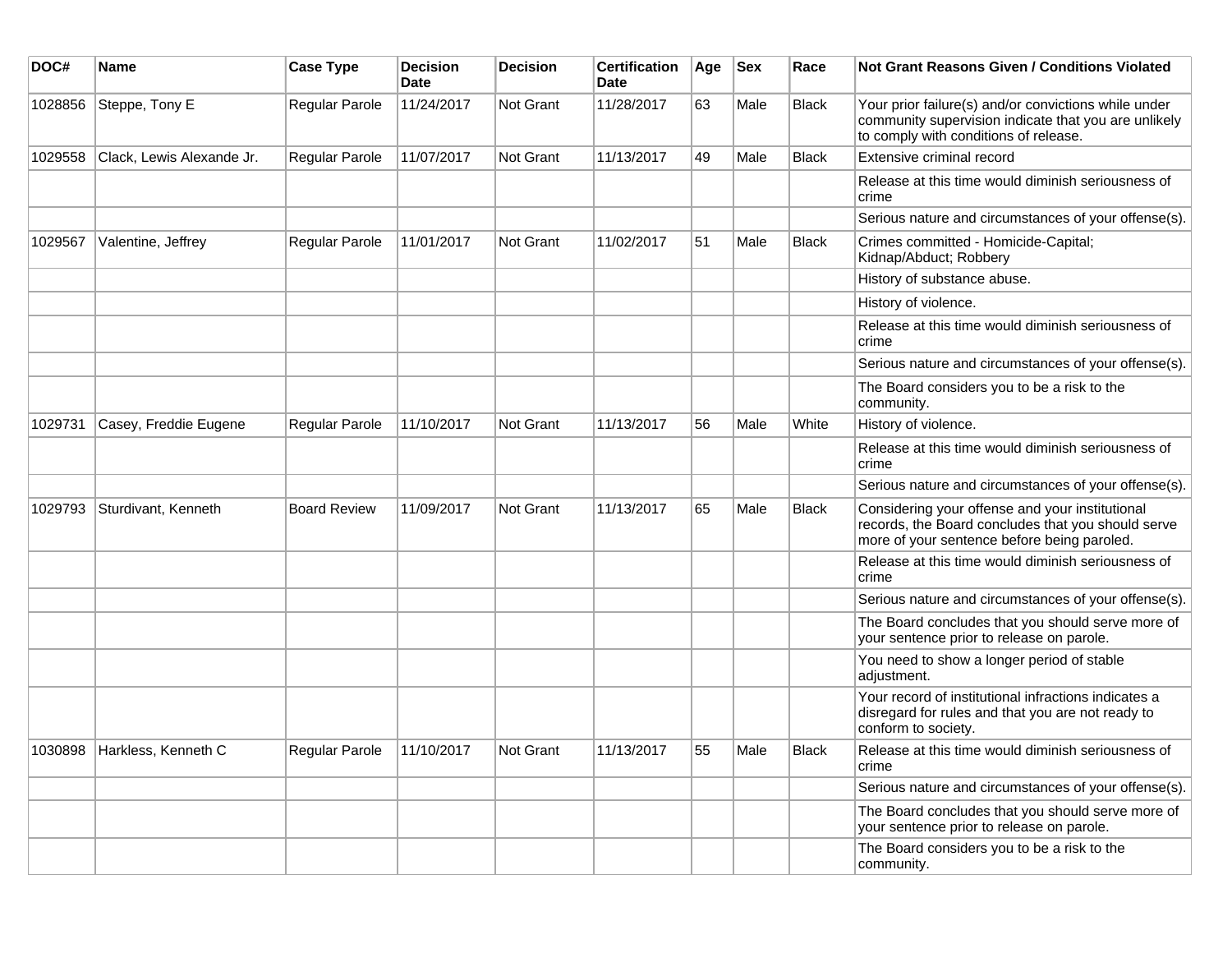| DOC#    | Name                        | <b>Case Type</b>      | <b>Decision</b><br>Date | <b>Decision</b>  | <b>Certification</b><br>Date | Age | <b>Sex</b> | Race         | <b>Not Grant Reasons Given / Conditions Violated</b>                                                                                                  |
|---------|-----------------------------|-----------------------|-------------------------|------------------|------------------------------|-----|------------|--------------|-------------------------------------------------------------------------------------------------------------------------------------------------------|
| 1030935 | Hanvey, Claude Lee          | Geriatric             | 11/01/2017              | Not Grant        | 11/03/2017                   | 73  | Male       | White        | Crimes committed - Aggravated Sexual Battery;<br>Penetrate W/Inanimate Object; Sodomy - No Force                                                      |
|         |                             |                       |                         |                  |                              |     |            |              | Release at this time would diminish seriousness of<br>crime                                                                                           |
|         |                             |                       |                         |                  |                              |     |            |              | Serious nature and circumstances of your offense(s).                                                                                                  |
|         |                             |                       |                         |                  |                              |     |            |              | The Board concludes that you should serve more of<br>your sentence prior to release on parole.                                                        |
|         |                             |                       |                         |                  |                              |     |            |              | The Board considers you to be a risk to the<br>community.                                                                                             |
| 1031220 | Egan, Edward James          | Geriatric             | 11/08/2017              | <b>Not Grant</b> | 11/13/2017                   | 67  | Male       | White        | Crimes committed - Sex Assault, Rape; Penetrate<br>W/Inanimate Object; Forcible Sodomy                                                                |
|         |                             |                       |                         |                  |                              |     |            |              | Release at this time would diminish seriousness of<br>crime                                                                                           |
|         |                             |                       |                         |                  |                              |     |            |              | Serious nature and circumstances of your offense(s).                                                                                                  |
| 1031817 | Catron, James Eugene        | <b>Regular Parole</b> | 11/01/2017              | Not Grant        | 11/03/2017                   | 59  | Male       | Black        | History of violence.                                                                                                                                  |
|         |                             |                       |                         |                  |                              |     |            |              | Release at this time would diminish seriousness of<br>crime                                                                                           |
|         |                             |                       |                         |                  |                              |     |            |              | Serious nature and circumstances of your offense(s).                                                                                                  |
|         |                             |                       |                         |                  |                              |     |            |              | The Board considers you to be a risk to the<br>community.                                                                                             |
| 1032203 | Anderson, Lewin D           | <b>Regular Parole</b> | 11/09/2017              | Not Grant        | 11/13/2017                   | 46  | Male       | <b>Black</b> | Release at this time would diminish seriousness of<br>crime                                                                                           |
|         |                             |                       |                         |                  |                              |     |            |              | The Board concludes that you should serve more of<br>your sentence prior to release on parole.                                                        |
|         |                             |                       |                         |                  |                              |     |            |              | Your prior failure(s) and/or convictions while under<br>community supervision indicate that you are unlikely<br>to comply with conditions of release. |
| 1032322 | Mack, Patrick               | Regular Parole        | 11/17/2017              | Not Grant        | 11/17/2017                   | 62  | Male       | Black        | Conviction of a new crime while incarcerated                                                                                                          |
|         |                             |                       |                         |                  |                              |     |            |              | Release at this time would diminish seriousness of<br>crime                                                                                           |
|         |                             |                       |                         |                  |                              |     |            |              | Serious nature and circumstances of your offense(s).                                                                                                  |
|         |                             |                       |                         |                  |                              |     |            |              | The Board concludes that you should serve more of<br>your sentence prior to release on parole.                                                        |
| 1034329 | Williams, Edward            | Geriatric             | 11/10/2017              | Not Grant        | 11/13/2017                   | 66  | Male       | <b>Black</b> | Release at this time would diminish seriousness of<br>crime                                                                                           |
|         |                             |                       |                         |                  |                              |     |            |              | Serious nature and circumstances of your offense(s).                                                                                                  |
|         |                             |                       |                         |                  |                              |     |            |              | The Board considers you to be a risk to the<br>community.                                                                                             |
| 1035291 | Jefferson, Randolph William | Regular Parole        | 11/08/2017              | Not Grant        | 11/13/2017                   | 46  | Male       | <b>Black</b> | History of substance abuse.                                                                                                                           |
|         |                             |                       |                         |                  |                              |     |            |              | History of violence.                                                                                                                                  |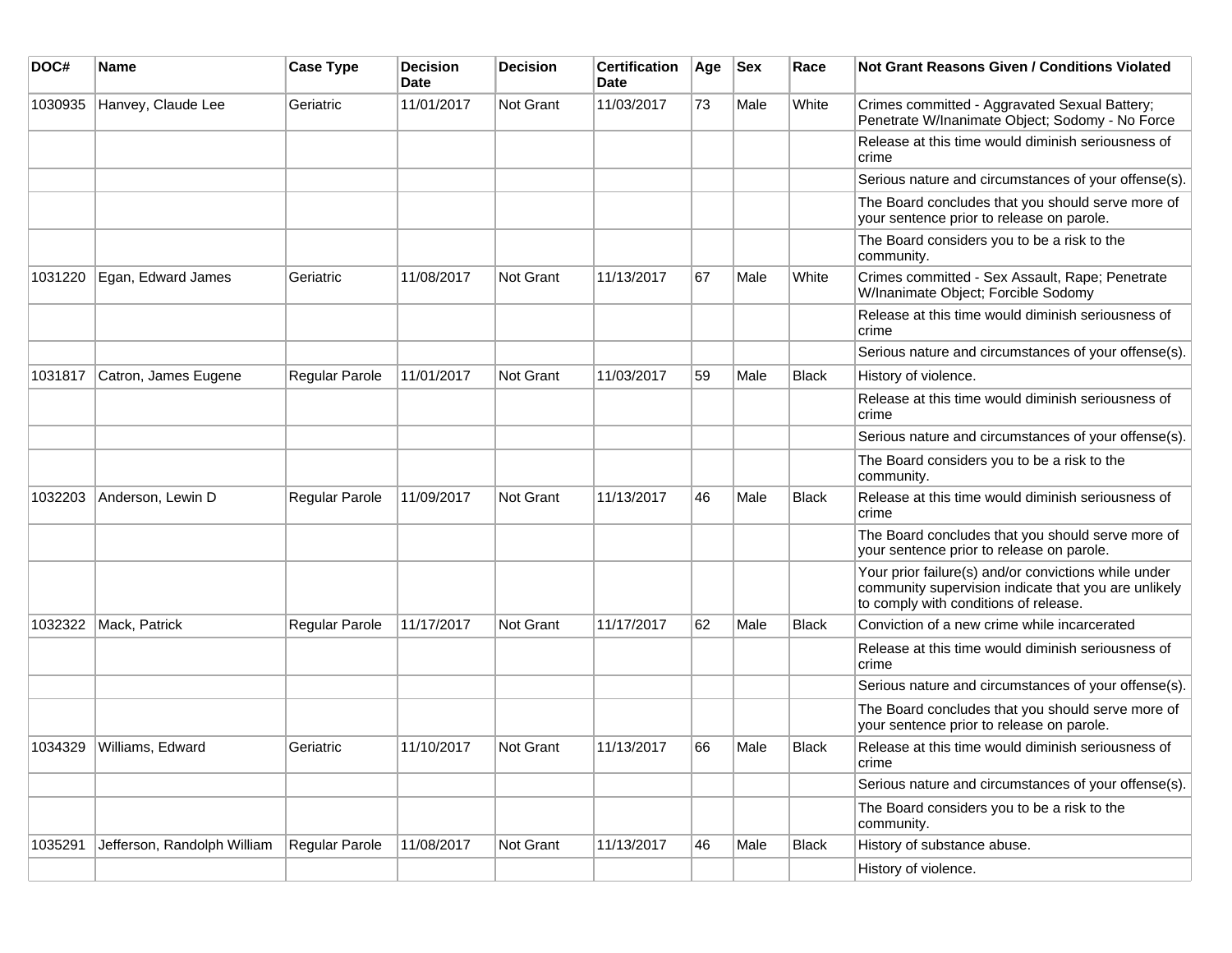| DOC#    | <b>Name</b>                 | <b>Case Type</b>      | <b>Decision</b><br><b>Date</b> | <b>Decision</b>  | <b>Certification</b><br>Date | Age | <b>Sex</b> | Race         | <b>Not Grant Reasons Given / Conditions Violated</b>                                                                                                        |
|---------|-----------------------------|-----------------------|--------------------------------|------------------|------------------------------|-----|------------|--------------|-------------------------------------------------------------------------------------------------------------------------------------------------------------|
| 1035291 | Jefferson, Randolph William | Regular Parole        | 11/08/2017                     | <b>Not Grant</b> | 11/13/2017                   | 46  | Male       | <b>Black</b> | Release at this time would diminish seriousness of<br>crime                                                                                                 |
|         |                             |                       |                                |                  |                              |     |            |              | Serious nature and circumstances of your offense(s).                                                                                                        |
|         |                             |                       |                                |                  |                              |     |            |              | You need to show a longer period of stable<br>adjustment.                                                                                                   |
|         |                             |                       |                                |                  |                              |     |            |              | Your prior failure(s) and/or convictions while under<br>community supervision indicate that you are unlikely<br>to comply with conditions of release.       |
| 1036421 | Nibblins, Joseph Earl       | Regular Parole        | 11/08/2017                     | <b>Not Grant</b> | 11/13/2017                   | 61  | Male       | Black        | Crimes committed - Homicide-1st Degree; Homicide-<br>1st Degree                                                                                             |
|         |                             |                       |                                |                  |                              |     |            |              | Extensive criminal record                                                                                                                                   |
|         |                             |                       |                                |                  |                              |     |            |              | Release at this time would diminish seriousness of<br>crime                                                                                                 |
|         |                             |                       |                                |                  |                              |     |            |              | Serious nature and circumstances of your offense(s).                                                                                                        |
|         |                             |                       |                                |                  |                              |     |            |              | The Board considers you to be a risk to the<br>community.                                                                                                   |
| 1037372 | Easterling, Andrew          | Geriatric             | 11/01/2017                     | <b>Not Grant</b> | 11/03/2017                   | 62  | Male       | Black        | Release at this time would diminish seriousness of<br>crime                                                                                                 |
|         |                             |                       |                                |                  |                              |     |            |              | Serious nature and circumstances of your offense(s).                                                                                                        |
|         |                             |                       |                                |                  |                              |     |            |              | The Board concludes that you should serve more of<br>your sentence prior to release on parole.                                                              |
|         |                             |                       |                                |                  |                              |     |            |              | The Board considers you to be a risk to the<br>community.                                                                                                   |
|         |                             |                       |                                |                  |                              |     |            |              | Your prior failure(s) and/or convictions while under<br>community supervision indicate that you are unlikely<br>to comply with conditions of release.       |
| 1038127 | Delmontier, Jerome Allen    | <b>Regular Parole</b> | 11/08/2017                     | <b>Not Grant</b> | 11/08/2017                   | 57  | Male       | White        | Crimes committed - Abduct-No Ransom Or Asslt;<br>Sex Asslt-Sodomy-Woman-Stgarm; Robbery                                                                     |
|         |                             |                       |                                |                  |                              |     |            |              | Release at this time would diminish seriousness of<br>crime                                                                                                 |
|         |                             |                       |                                |                  |                              |     |            |              | Serious nature and circumstances of your offense(s).                                                                                                        |
|         |                             |                       |                                |                  |                              |     |            |              | The Board concludes that you should serve more of<br>your sentence prior to release on parole.                                                              |
|         |                             |                       |                                |                  |                              |     |            |              | The Board considers you to be a risk to the<br>community.                                                                                                   |
|         |                             |                       |                                |                  |                              |     |            |              | You need further participation in institutional work<br>and/or educational programs to indicate your positive<br>progression towards re-entry into society. |
| 1038295 | Berg, Donald James III      | Regular Parole        | 11/28/2017                     | Not Grant        | 11/29/2017                   | 55  | Male       | White        | Release at this time would diminish seriousness of<br>crime                                                                                                 |
|         |                             |                       |                                |                  |                              |     |            |              | Serious nature and circumstances of your offense(s).                                                                                                        |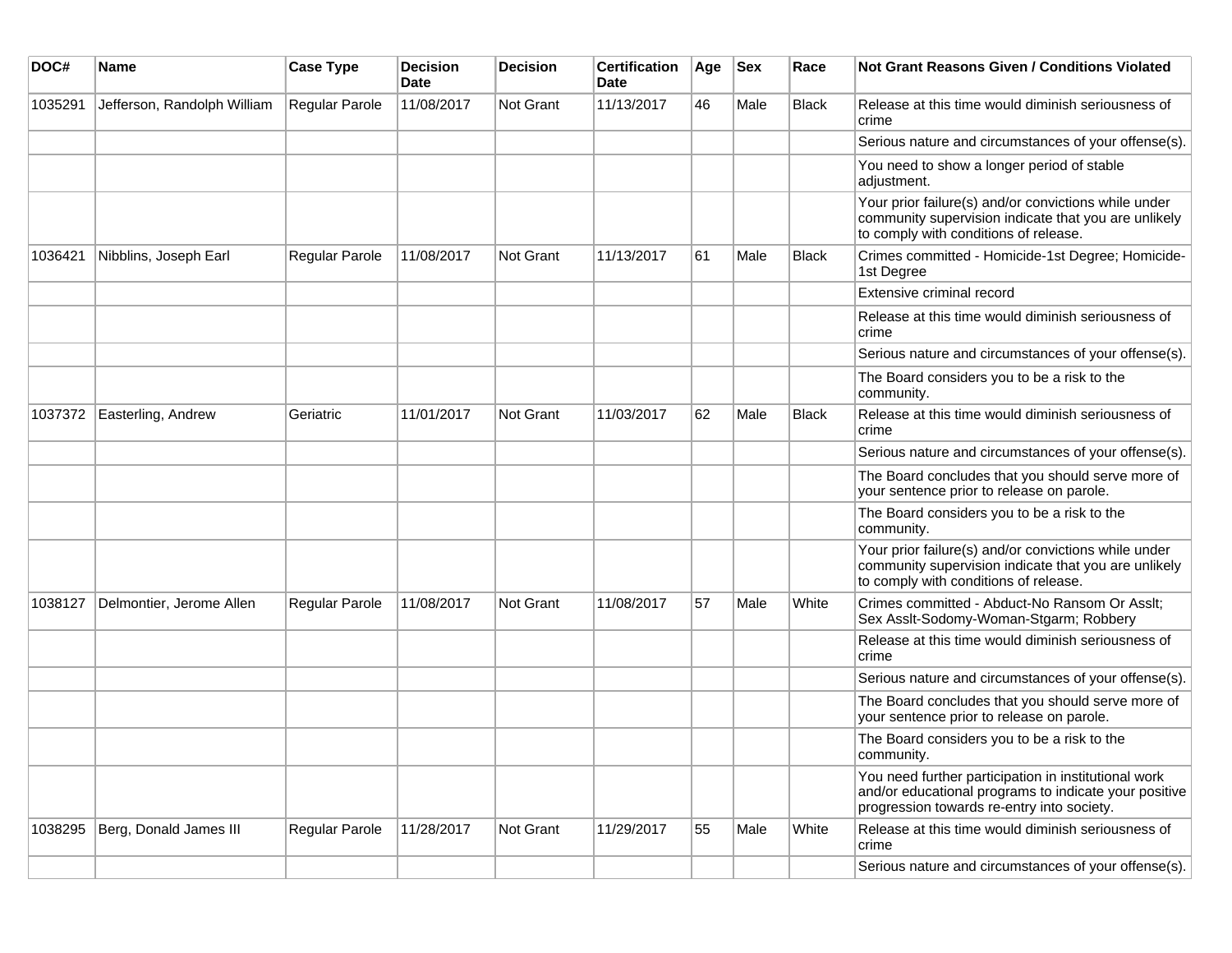| DOC#    | <b>Name</b>            | <b>Case Type</b>      | <b>Decision</b><br><b>Date</b> | <b>Decision</b>  | <b>Certification</b><br>Date | Age | <b>Sex</b> | Race         | <b>Not Grant Reasons Given / Conditions Violated</b>                                                                                                  |
|---------|------------------------|-----------------------|--------------------------------|------------------|------------------------------|-----|------------|--------------|-------------------------------------------------------------------------------------------------------------------------------------------------------|
| 1038295 | Berg, Donald James III | Regular Parole        | 11/28/2017                     | <b>Not Grant</b> | 11/29/2017                   | 55  | Male       | White        | The Board concludes that you should serve more of<br>your sentence prior to release on parole.                                                        |
|         |                        |                       |                                |                  |                              |     |            |              | The Board considers you to be a risk to the<br>community.                                                                                             |
| 1038348 | Parsons, Gregory Lynn  | Geriatric             | 11/05/2017                     | Not Grant        | 11/08/2017                   | 66  | Male       | White        | Release at this time would diminish seriousness of<br>crime                                                                                           |
|         |                        |                       |                                |                  |                              |     |            |              | Serious nature and circumstances of your offense(s).                                                                                                  |
|         |                        |                       |                                |                  |                              |     |            |              | The Board concludes that you should serve more of<br>your sentence prior to release on parole.                                                        |
|         |                        |                       |                                |                  |                              |     |            |              | The Board considers you to be a risk to the<br>community.                                                                                             |
| 1038451 | Jackson, Samuel        | Regular Parole        | 11/14/2017                     | <b>Not Grant</b> | 11/15/2017                   | 72  | Male       | <b>Black</b> | Considering your offense and your institutional<br>records, the Board concludes that you should serve<br>more of your sentence before being paroled.  |
|         |                        |                       |                                |                  |                              |     |            |              | Extensive criminal record                                                                                                                             |
|         |                        |                       |                                |                  |                              |     |            |              | Release at this time would diminish seriousness of<br>crime                                                                                           |
|         |                        |                       |                                |                  |                              |     |            |              | Serious nature and circumstances of your offense(s).                                                                                                  |
|         |                        |                       |                                |                  |                              |     |            |              | The Board considers you to be a risk to the<br>community.                                                                                             |
|         |                        |                       |                                |                  |                              |     |            |              | Your prior failure(s) and/or convictions while under<br>community supervision indicate that you are unlikely<br>to comply with conditions of release. |
| 1042099 | Queen, Eugene Donnell  | <b>Regular Parole</b> | 11/01/2017                     | <b>Not Grant</b> | 11/02/2017                   | 42  | Male       | Black        | Considering your offense and your institutional<br>records, the Board concludes that you should serve<br>more of your sentence before being paroled.  |
|         |                        |                       |                                |                  |                              |     |            |              | History of violence.                                                                                                                                  |
|         |                        |                       |                                |                  |                              |     |            |              | Release at this time would diminish seriousness of<br>crime                                                                                           |
|         |                        |                       |                                |                  |                              |     |            |              | Serious nature and circumstances of your offense(s).                                                                                                  |
| 1043191 | Hunt, Terry Clinton    | Regular Parole        | 11/28/2017                     | Not Grant        | 11/29/2017                   | 63  | Male       | White        | Crimes committed - Aggravated Sexual Battery;<br>Sodomy; Sodomy                                                                                       |
|         |                        |                       |                                |                  |                              |     |            |              | Release at this time would diminish seriousness of<br>crime                                                                                           |
|         |                        |                       |                                |                  |                              |     |            |              | Serious nature and circumstances of your offense(s).                                                                                                  |
|         |                        |                       |                                |                  |                              |     |            |              | The Board considers you to be a risk to the<br>community.                                                                                             |
|         |                        |                       |                                |                  |                              |     |            |              | Your prior failure(s) and/or convictions while under<br>community supervision indicate that you are unlikely<br>to comply with conditions of release. |
| 1043406 | Benyo, Michael Edward  | Regular Parole        | 11/14/2017                     | Not Grant        | 11/15/2017                   | 64  | Male       | White        | Extensive criminal record                                                                                                                             |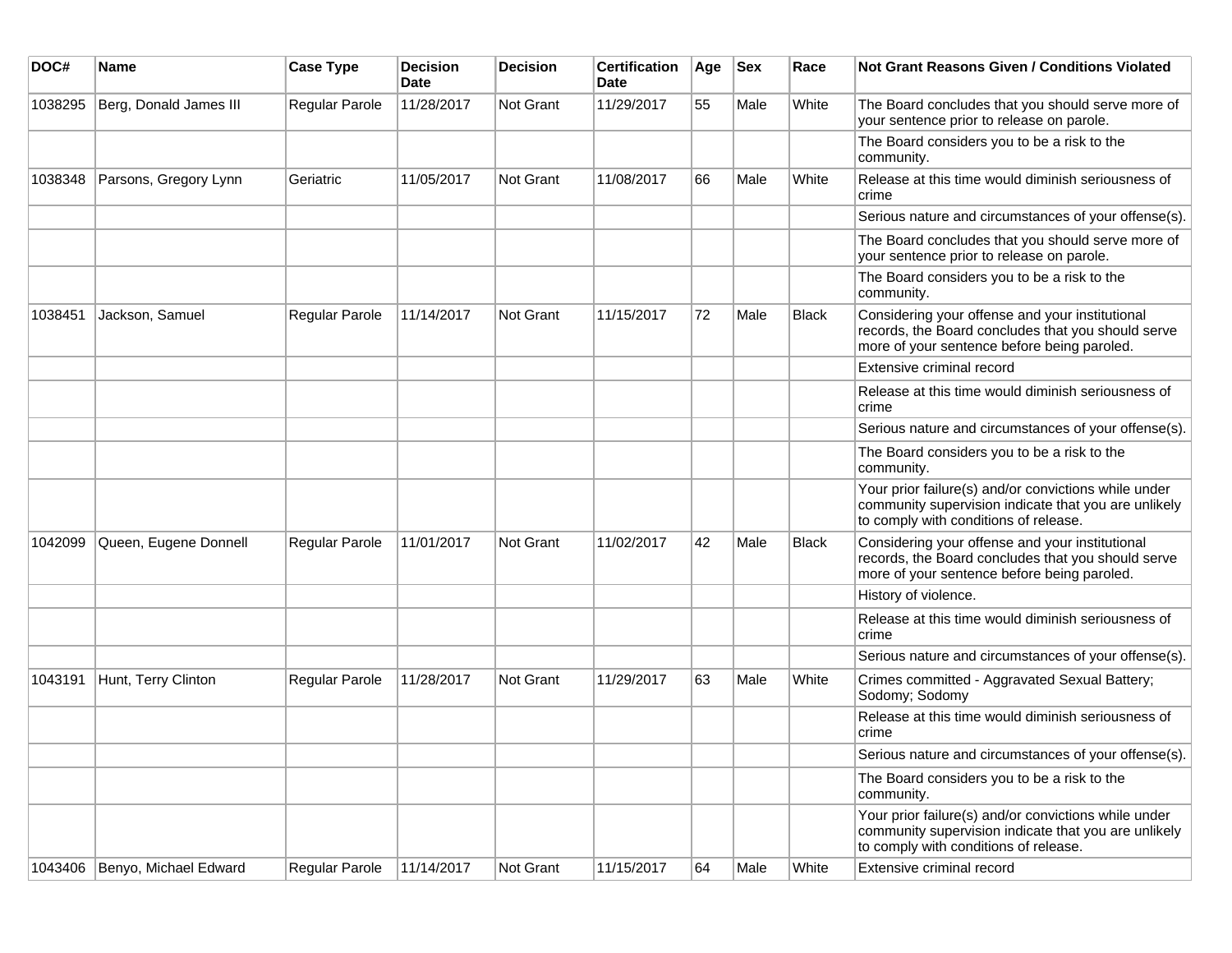| DOC#    | <b>Name</b>               | <b>Case Type</b>      | <b>Decision</b><br>Date | <b>Decision</b>  | <b>Certification</b><br>Date | Age | <b>Sex</b>     | Race  | <b>Not Grant Reasons Given / Conditions Violated</b>                                                                                                  |
|---------|---------------------------|-----------------------|-------------------------|------------------|------------------------------|-----|----------------|-------|-------------------------------------------------------------------------------------------------------------------------------------------------------|
| 1043406 | Benyo, Michael Edward     | Regular Parole        | 11/14/2017              | Not Grant        | 11/15/2017                   | 64  | Male           | White | Release at this time would diminish seriousness of<br>crime                                                                                           |
|         |                           |                       |                         |                  |                              |     |                |       | Serious nature and circumstances of your offense(s).                                                                                                  |
|         |                           |                       |                         |                  |                              |     |                |       | The Board concludes that you should serve more of<br>your sentence prior to release on parole.                                                        |
|         |                           |                       |                         |                  |                              |     |                |       | The Board considers you to be a risk to the<br>community.                                                                                             |
| 1043478 | Elliott, James Robert Jr. | <b>Regular Parole</b> | 11/10/2017              | <b>Not Grant</b> | 11/13/2017                   | 51  | Male           | White | Other                                                                                                                                                 |
|         |                           |                       |                         |                  |                              |     |                |       | Release at this time would diminish seriousness of<br>crime                                                                                           |
|         |                           |                       |                         |                  |                              |     |                |       | Serious nature and circumstances of your offense(s).                                                                                                  |
|         |                           |                       |                         |                  |                              |     |                |       | The Board considers you to be a risk to the<br>community.                                                                                             |
|         |                           |                       |                         |                  |                              |     |                |       | Your prior failure(s) and/or convictions while under<br>community supervision indicate that you are unlikely<br>to comply with conditions of release. |
| 1044399 | Minor, Jacquetta Grace    | Regular Parole        | 11/02/2017              | Not Grant        | 11/06/2017                   | 59  | Female   Black |       | Release at this time would diminish seriousness of<br>crime                                                                                           |
|         |                           |                       |                         |                  |                              |     |                |       | Serious nature and circumstances of your offense(s).                                                                                                  |
| 1044722 | Kirkland, William Henry   | Geriatric             | 11/01/2017              | <b>Not Grant</b> | 11/03/2017                   | 64  | Male           | Black | Crimes committed - Homicide-2Nd-Degree                                                                                                                |
|         |                           |                       |                         |                  |                              |     |                |       | Release at this time would diminish seriousness of<br>crime                                                                                           |
|         |                           |                       |                         |                  |                              |     |                |       | Serious nature and circumstances of your offense(s).                                                                                                  |
|         |                           |                       |                         |                  |                              |     |                |       | The Board concludes that you should serve more of<br>your sentence prior to release on parole.                                                        |
| 1049160 | Perry, Stacy Leon         | <b>Regular Parole</b> | 11/03/2017              | <b>Not Grant</b> | 11/06/2017                   | 52  | Male           | Black | Considering your offense and your institutional<br>records, the Board concludes that you should serve<br>more of your sentence before being paroled.  |
|         |                           |                       |                         |                  |                              |     |                |       | Release at this time would diminish seriousness of<br>crime                                                                                           |
|         |                           |                       |                         |                  |                              |     |                |       | Serious nature and circumstances of your offense(s).                                                                                                  |
|         |                           |                       |                         |                  |                              |     |                |       | You need to show a longer period of stable<br>adjustment.                                                                                             |
|         |                           |                       |                         |                  |                              |     |                |       | Your record indicates a serious disregard for the<br>property rights of others.                                                                       |
|         |                           |                       |                         |                  |                              |     |                |       | Your record of institutional infractions indicates a<br>disregard for rules and that you are not ready to<br>conform to society.                      |
| 1051680 | Miller, Carey Sylveste    | Regular Parole        | 11/21/2017              | Not Grant        | 11/28/2017                   | 52  | Male           | Black | Release at this time would diminish seriousness of<br>crime                                                                                           |
|         |                           |                       |                         |                  |                              |     |                |       | Serious nature and circumstances of your offense(s).                                                                                                  |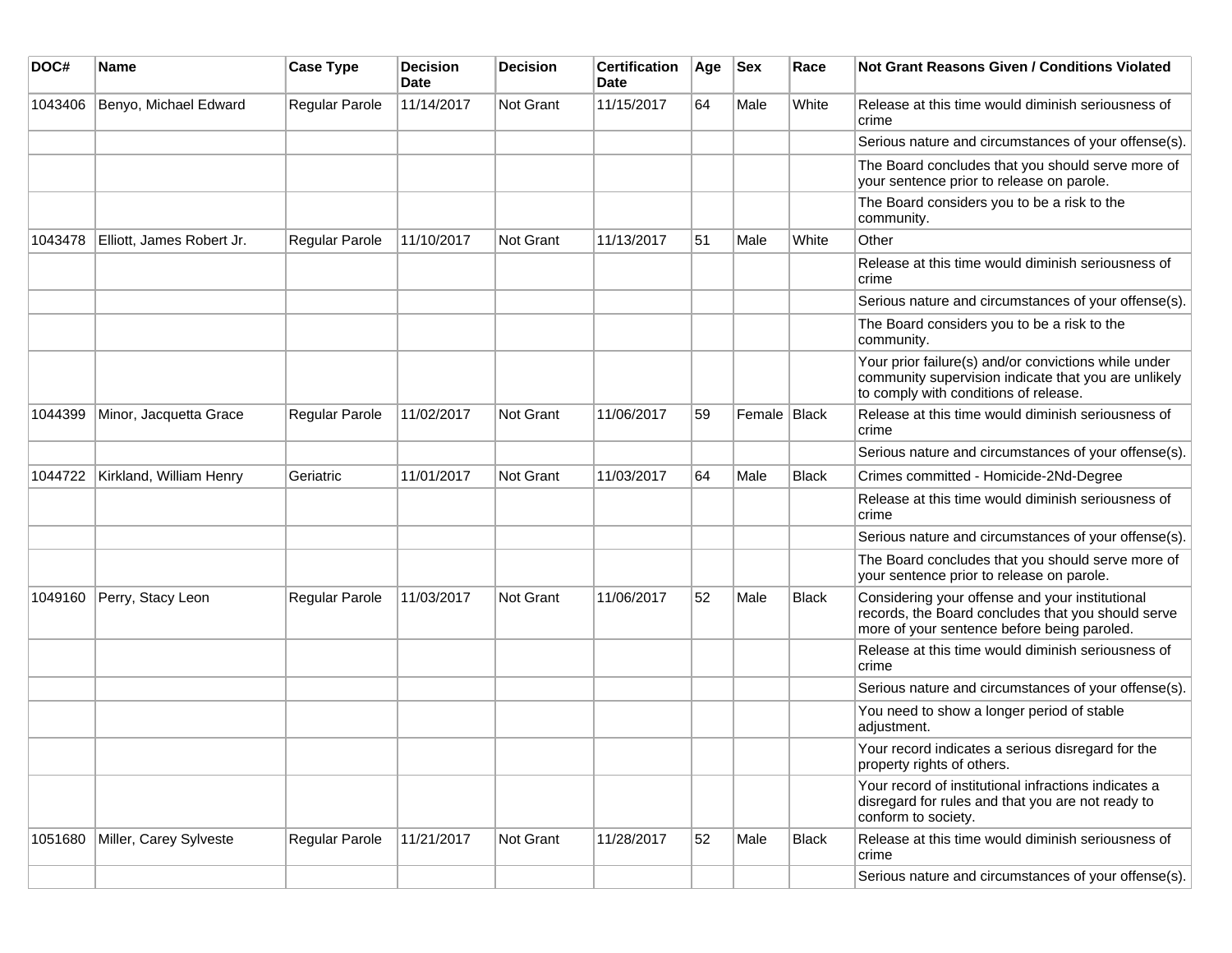| DOC#    | <b>Name</b>             | <b>Case Type</b> | <b>Decision</b><br>Date | <b>Decision</b> | <b>Certification</b><br>Date | Age | <b>Sex</b> | Race         | Not Grant Reasons Given / Conditions Violated                                                                                                               |
|---------|-------------------------|------------------|-------------------------|-----------------|------------------------------|-----|------------|--------------|-------------------------------------------------------------------------------------------------------------------------------------------------------------|
| 1051680 | Miller, Carey Sylveste  | Regular Parole   | 11/21/2017              | Not Grant       | 11/28/2017                   | 52  | Male       | <b>Black</b> | The Board concludes that you should serve more of<br>your sentence prior to release on parole.                                                              |
| 1051879 | Grace, Perry Donald     | Regular Parole   | 11/19/2017              | Not Grant       | 11/27/2017                   | 65  | Male       | White        | Crimes committed - Homicide-1st Degree; Weapon<br>Offense                                                                                                   |
|         |                         |                  |                         |                 |                              |     |            |              | History of violence.                                                                                                                                        |
|         |                         |                  |                         |                 |                              |     |            |              | Release at this time would diminish seriousness of<br>crime                                                                                                 |
|         |                         |                  |                         |                 |                              |     |            |              | Serious nature and circumstances of your offense(s).                                                                                                        |
| 1053113 | Whetzel, Lloyd Raymond  | Geriatric        | 11/25/2017              | Not Grant       | 11/28/2017                   | 65  | Male       | White        | Release at this time would diminish seriousness of<br>crime                                                                                                 |
|         |                         |                  |                         |                 |                              |     |            |              | The Board concludes that you should serve more of<br>your sentence prior to release on parole.                                                              |
| 1053251 | Robinson, Edward Eugene | Regular Parole   | 11/20/2017              | Not Grant       | 11/28/2017                   | 60  | Male       | <b>Black</b> | Conviction of a new crime while incarcerated                                                                                                                |
|         |                         |                  |                         |                 |                              |     |            |              | Extensive criminal record                                                                                                                                   |
|         |                         |                  |                         |                 |                              |     |            |              | Release at this time would diminish seriousness of<br>crime                                                                                                 |
|         |                         |                  |                         |                 |                              |     |            |              | You need further participation in institutional work<br>and/or educational programs to indicate your positive<br>progression towards re-entry into society. |
| 1054374 | Jones, Willie B         | Regular Parole   | 11/07/2017              | Not Grant       | 11/13/2017                   | 65  | Male       | <b>Black</b> | Poor institutional adjustment (for example,<br>motivation/attitude, unfavorable reports, lack of<br>program involvement, etc.)                              |
|         |                         |                  |                         |                 |                              |     |            |              | Release at this time would diminish seriousness of<br>crime                                                                                                 |
|         |                         |                  |                         |                 |                              |     |            |              | Serious nature and circumstances of your offense(s).                                                                                                        |
|         |                         |                  |                         |                 |                              |     |            |              | The Board considers you to be a risk to the<br>community.                                                                                                   |
| 1056911 | Haley, Shawn Lamont     | Regular Parole   | 11/09/2017              | Not Grant       | 11/13/2017                   | 37  | Male       | <b>Black</b> | Conviction of a new crime while incarcerated                                                                                                                |
|         |                         |                  |                         |                 |                              |     |            |              | Extensive criminal record                                                                                                                                   |
|         |                         |                  |                         |                 |                              |     |            |              | Release at this time would diminish seriousness of<br>crime                                                                                                 |
|         |                         |                  |                         |                 |                              |     |            |              | Serious nature and circumstances of your offense(s).                                                                                                        |
|         |                         |                  |                         |                 |                              |     |            |              | The Board concludes that you should serve more of<br>your sentence prior to release on parole.                                                              |
|         |                         |                  |                         |                 |                              |     |            |              | You need to show a longer period of stable<br>adjustment.                                                                                                   |
|         |                         |                  |                         |                 |                              |     |            |              | Your prior failure(s) and/or convictions while under<br>community supervision indicate that you are unlikely<br>to comply with conditions of release.       |
| 1058726 | Crouch, Tracy S         | Regular Parole   | 11/28/2017              | Not Grant       | 11/29/2017                   | 56  | Male       | White        | Extensive criminal record                                                                                                                                   |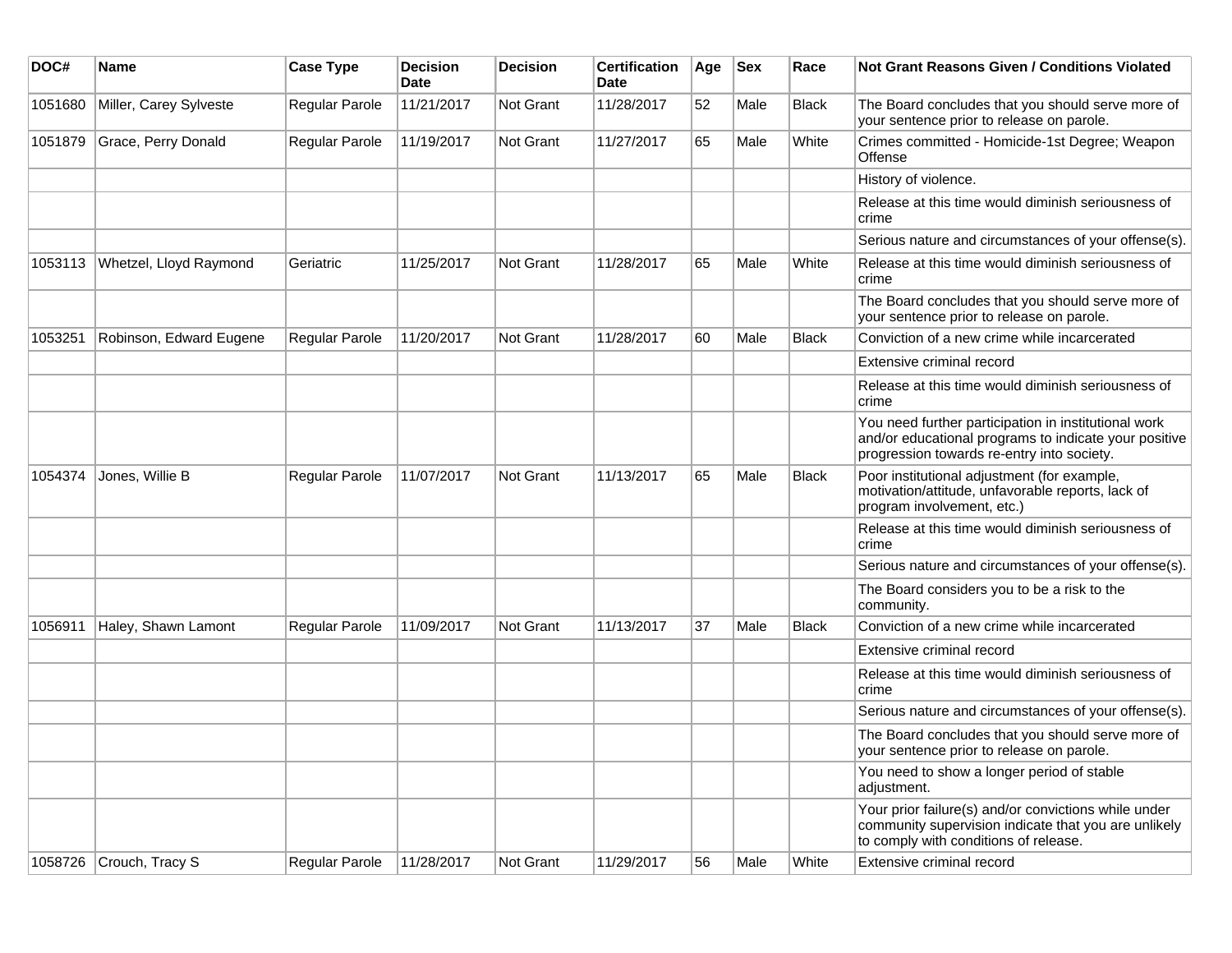| DOC#    | <b>Name</b>              | <b>Case Type</b> | <b>Decision</b><br><b>Date</b> | <b>Decision</b>  | <b>Certification</b><br>Date | Age | <b>Sex</b> | Race         | <b>Not Grant Reasons Given / Conditions Violated</b>                                                                                                  |
|---------|--------------------------|------------------|--------------------------------|------------------|------------------------------|-----|------------|--------------|-------------------------------------------------------------------------------------------------------------------------------------------------------|
| 1058726 | Crouch, Tracy S          | Regular Parole   | 11/28/2017                     | <b>Not Grant</b> | 11/29/2017                   | 56  | Male       | White        | History of substance abuse.                                                                                                                           |
|         |                          |                  |                                |                  |                              |     |            |              | Poor institutional adjustment (for example,<br>motivation/attitude, unfavorable reports, lack of<br>program involvement, etc.)                        |
|         |                          |                  |                                |                  |                              |     |            |              | Release at this time would diminish seriousness of<br>crime                                                                                           |
|         |                          |                  |                                |                  |                              |     |            |              | Serious nature and circumstances of your offense(s).                                                                                                  |
|         |                          |                  |                                |                  |                              |     |            |              | The Board considers you to be a risk to the<br>community.                                                                                             |
|         |                          |                  |                                |                  |                              |     |            |              | Your prior failure(s) and/or convictions while under<br>community supervision indicate that you are unlikely<br>to comply with conditions of release. |
| 1060560 | Bernardini, Kevin Lee    | Regular Parole   | 11/10/2017                     | <b>Not Grant</b> | 11/13/2017                   | 55  | Male       | White        | Release at this time would diminish seriousness of<br>crime                                                                                           |
|         |                          |                  |                                |                  |                              |     |            |              | Serious nature and circumstances of your offense(s).                                                                                                  |
|         |                          |                  |                                |                  |                              |     |            |              | Your prior failure(s) and/or convictions while under<br>community supervision indicate that you are unlikely<br>to comply with conditions of release. |
| 1061837 | Jones, Jessie Lorenzo    | Regular Parole   | 11/08/2017                     | <b>Not Grant</b> | 11/13/2017                   | 58  | Male       | <b>Black</b> | Extensive criminal record                                                                                                                             |
|         |                          |                  |                                |                  |                              |     |            |              | History of substance abuse.                                                                                                                           |
|         |                          |                  |                                |                  |                              |     |            |              | Poor institutional adjustment (for example,<br>motivation/attitude, unfavorable reports, lack of<br>program involvement, etc.)                        |
|         |                          |                  |                                |                  |                              |     |            |              | Serious nature and circumstances of your offense(s).                                                                                                  |
|         |                          |                  |                                |                  |                              |     |            |              | The Board concludes that you should serve more of<br>your sentence prior to release on parole.                                                        |
|         |                          |                  |                                |                  |                              |     |            |              | The Board considers you to be a risk to the<br>community.                                                                                             |
|         |                          |                  |                                |                  |                              |     |            |              | Your record of institutional infractions indicates a<br>disregard for rules and that you are not ready to<br>conform to society.                      |
| 1062505 | Honeyman, Jerome Michael | Regular Parole   | 11/14/2017                     | <b>Not Grant</b> | 11/15/2017                   | 58  | Male       | White        | Release at this time would diminish seriousness of<br>crime                                                                                           |
|         |                          |                  |                                |                  |                              |     |            |              | Serious nature and circumstances of your offense(s).                                                                                                  |
|         |                          |                  |                                |                  |                              |     |            |              | The Board concludes that you should serve more of<br>your sentence prior to release on parole.                                                        |
| 1063181 | Jones, Roland Edward     | Geriatric        | 11/08/2017                     | Not Grant        | 11/13/2017                   | 65  | Male       | Black        | Release at this time would diminish seriousness of<br>crime                                                                                           |
|         |                          |                  |                                |                  |                              |     |            |              | Serious nature and circumstances of your offense(s).                                                                                                  |
|         |                          |                  |                                |                  |                              |     |            |              | The Board concludes that you should serve more of<br>your sentence prior to release on parole.                                                        |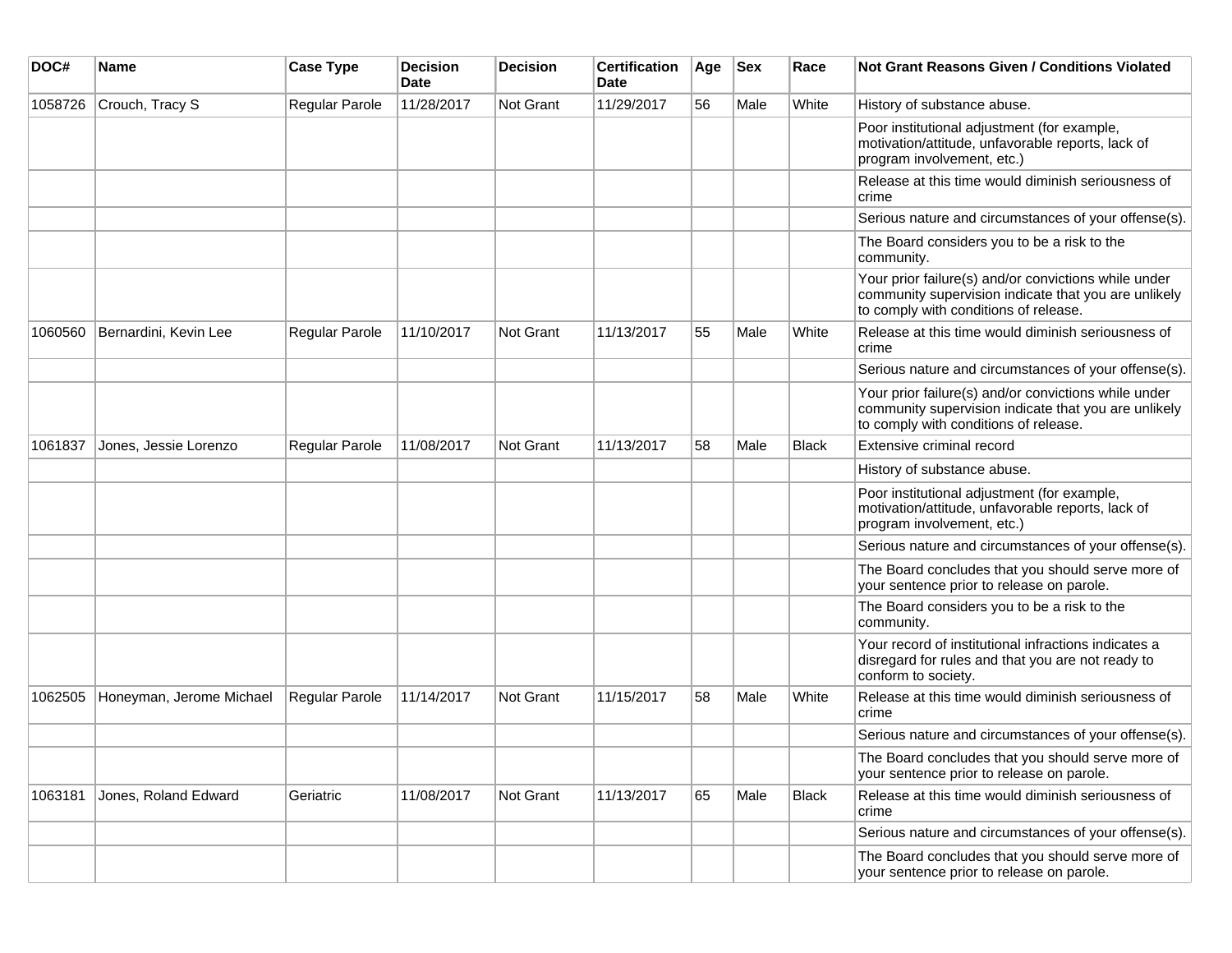| DOC#    | <b>Name</b>              | <b>Case Type</b>      | <b>Decision</b><br><b>Date</b> | <b>Decision</b>  | <b>Certification</b><br>Date | Age | <b>Sex</b> | Race         | <b>Not Grant Reasons Given / Conditions Violated</b>                                                                                                        |
|---------|--------------------------|-----------------------|--------------------------------|------------------|------------------------------|-----|------------|--------------|-------------------------------------------------------------------------------------------------------------------------------------------------------------|
| 1063808 | Pack, Kenneth Ray        | Geriatric             | 11/16/2017                     | <b>Not Grant</b> | 11/16/2017                   | 67  | Male       | White        | Release at this time would diminish seriousness of<br>crime                                                                                                 |
|         |                          |                       |                                |                  |                              |     |            |              | Serious nature and circumstances of your offense(s).                                                                                                        |
|         |                          |                       |                                |                  |                              |     |            |              | The Board considers you to be a risk to the<br>community.                                                                                                   |
|         |                          |                       |                                |                  |                              |     |            |              | Your prior failure(s) and/or convictions while under<br>community supervision indicate that you are unlikely<br>to comply with conditions of release.       |
| 1064013 | Hannon, Richard Eric     | Regular Parole        | 10/31/2017                     | <b>Not Grant</b> | 11/01/2017                   | 36  | Male       | White        | No Interest in Parole                                                                                                                                       |
| 1064337 | Hyslop, Anthony Bernard  | Regular Parole        | 11/09/2017                     | <b>Not Grant</b> | 11/13/2017                   | 56  | Male       | <b>Black</b> | History of violence.                                                                                                                                        |
|         |                          |                       |                                |                  |                              |     |            |              | Release at this time would diminish seriousness of<br>crime                                                                                                 |
|         |                          |                       |                                |                  |                              |     |            |              | Serious nature and circumstances of your offense(s).                                                                                                        |
|         |                          |                       |                                |                  |                              |     |            |              | The Board concludes that you should serve more of<br>your sentence prior to release on parole.                                                              |
|         |                          |                       |                                |                  |                              |     |            |              | The Board considers you to be a risk to the<br>community.                                                                                                   |
|         |                          |                       |                                |                  |                              |     |            |              | You need to show a longer period of stable<br>adjustment.                                                                                                   |
| 1064370 | Phillips, Don Carlos     | Regular Parole        | 11/27/2017                     | Not Grant        | 11/29/2017                   | 44  | Male       | Black        | Conviction of a new crime while incarcerated                                                                                                                |
|         |                          |                       |                                |                  |                              |     |            |              | Crimes committed - Homicide-1st Degree; Grand<br>Larceny Auto; Capias/Attachment                                                                            |
|         |                          |                       |                                |                  |                              |     |            |              | Release at this time would diminish seriousness of<br>crime                                                                                                 |
|         |                          |                       |                                |                  |                              |     |            |              | Serious nature and circumstances of your offense(s).                                                                                                        |
|         |                          |                       |                                |                  |                              |     |            |              | Your prior failure(s) and/or convictions while under<br>community supervision indicate that you are unlikely<br>to comply with conditions of release.       |
| 1065144 | Newsome, Angelo Bertella | <b>Regular Parole</b> | 11/16/2017                     | <b>Not Grant</b> | 11/17/2017                   | 55  | Male       | Black        | Other                                                                                                                                                       |
|         |                          |                       |                                |                  |                              |     |            |              | Release at this time would diminish seriousness of<br>crime                                                                                                 |
|         |                          |                       |                                |                  |                              |     |            |              | The Board concludes that you should serve more of<br>your sentence prior to release on parole.                                                              |
|         |                          |                       |                                |                  |                              |     |            |              | You need further participation in institutional work<br>and/or educational programs to indicate your positive<br>progression towards re-entry into society. |
|         |                          |                       |                                |                  |                              |     |            |              | Your prior failure(s) and/or convictions while under<br>community supervision indicate that you are unlikely<br>to comply with conditions of release.       |
| 1065388 | Canady, Lloyd Thomas     | Regular Parole        | 11/14/2017                     | Not Grant        | 11/15/2017                   | 55  | Male       | White        | Crimes committed - Sex Assault, Rape; Malicious<br><b>Wounding: Statutory Burglary</b>                                                                      |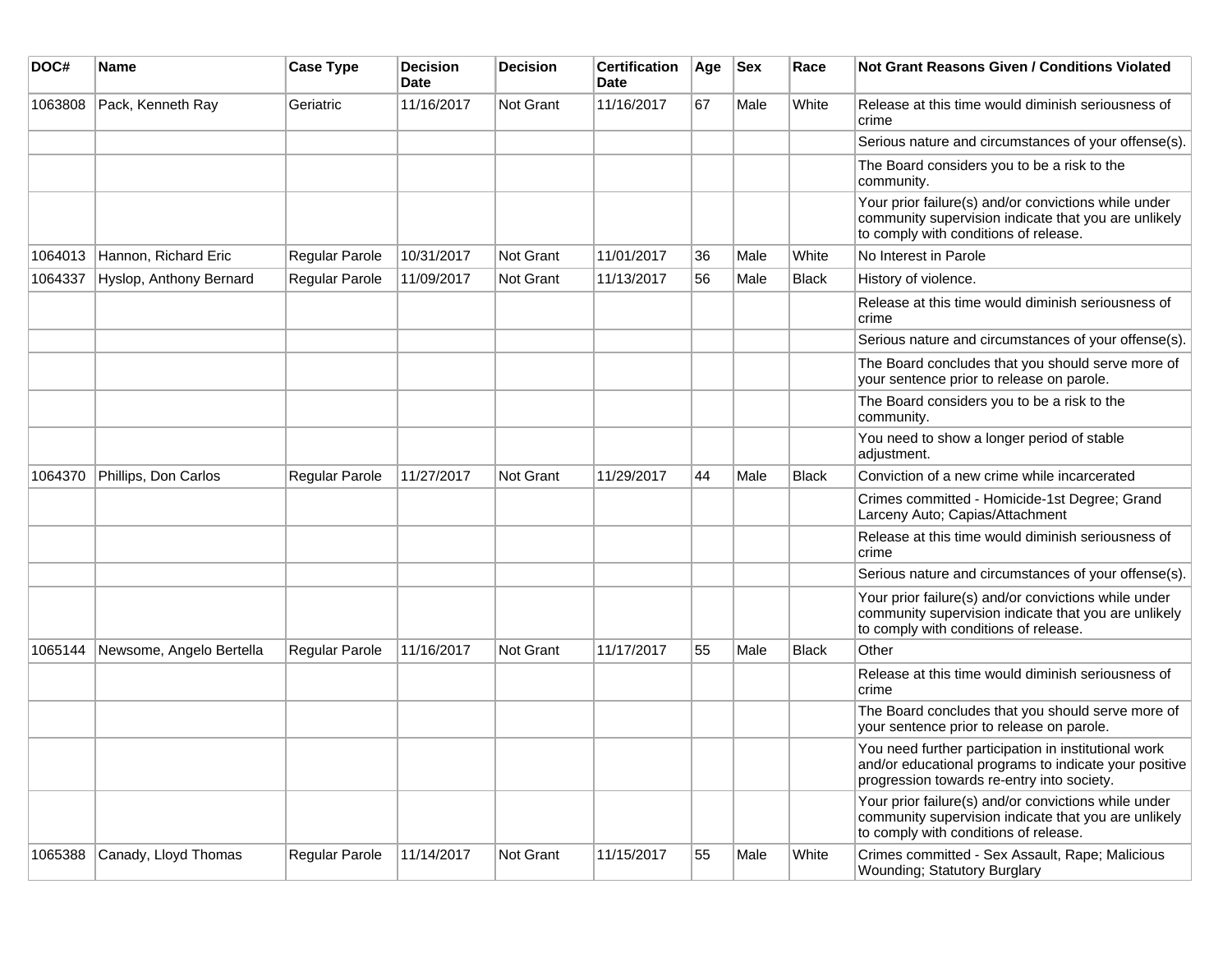| DOC#    | Name                        | <b>Case Type</b>      | <b>Decision</b><br><b>Date</b> | <b>Decision</b> | <b>Certification</b><br>Date | Age | <b>Sex</b> | Race         | <b>Not Grant Reasons Given / Conditions Violated</b>                                           |
|---------|-----------------------------|-----------------------|--------------------------------|-----------------|------------------------------|-----|------------|--------------|------------------------------------------------------------------------------------------------|
| 1065388 | Canady, Lloyd Thomas        | Regular Parole        | 11/14/2017                     | Not Grant       | 11/15/2017                   | 55  | Male       | White        | Extensive criminal record                                                                      |
|         |                             |                       |                                |                 |                              |     |            |              | History of violence.                                                                           |
|         |                             |                       |                                |                 |                              |     |            |              | Release at this time would diminish seriousness of<br>crime                                    |
|         |                             |                       |                                |                 |                              |     |            |              | Serious nature and circumstances of your offense(s).                                           |
|         |                             |                       |                                |                 |                              |     |            |              | The Board considers you to be a risk to the<br>community.                                      |
| 1066111 | Young, Marcus Dwight        | Regular Parole        | 11/01/2017                     | Not Grant       | 11/02/2017                   | 61  | Male       | <b>Black</b> | Crimes committed - Homicide-1st Degree; Statutory<br><b>Burglary</b>                           |
|         |                             |                       |                                |                 |                              |     |            |              | History of violence.                                                                           |
|         |                             |                       |                                |                 |                              |     |            |              | Release at this time would diminish seriousness of<br>crime                                    |
|         |                             |                       |                                |                 |                              |     |            |              | Serious nature and circumstances of your offense(s).                                           |
|         |                             |                       |                                |                 |                              |     |            |              | The Board concludes that you should serve more of<br>your sentence prior to release on parole. |
|         |                             |                       |                                |                 |                              |     |            |              | The Board considers you to be a risk to the<br>community.                                      |
|         |                             |                       |                                |                 |                              |     |            |              | You need to show a longer period of stable<br>adjustment.                                      |
| 1069550 | Hodges, Antonio             | Regular Parole        | 11/01/2017                     | Not Grant       | 11/02/2017                   | 53  | Male       | Black        | Crimes committed - Sex Assault, Rape; Breaking<br>And Entering, Armed                          |
|         |                             |                       |                                |                 |                              |     |            |              | Serious nature and circumstances of your offense(s).                                           |
|         |                             |                       |                                |                 |                              |     |            |              | The Board concludes that you should serve more of<br>your sentence prior to release on parole. |
|         |                             |                       |                                |                 |                              |     |            |              | The Board considers you to be a risk to the<br>community.                                      |
| 1070969 | Burgess, Bernard Ulysses    | <b>Regular Parole</b> | 11/10/2017                     | Not Grant       | 11/13/2017                   | 45  | Male       | <b>Black</b> | Extensive criminal record                                                                      |
|         |                             |                       |                                |                 |                              |     |            |              | History of substance abuse.                                                                    |
|         |                             |                       |                                |                 |                              |     |            |              | Release at this time would diminish seriousness of<br>crime                                    |
|         |                             |                       |                                |                 |                              |     |            |              | Serious nature and circumstances of your offense(s).                                           |
|         |                             |                       |                                |                 |                              |     |            |              | The Board concludes that you should serve more of<br>your sentence prior to release on parole. |
|         |                             |                       |                                |                 |                              |     |            |              | You need to show a longer period of stable<br>adjustment.                                      |
| 1071238 | Lindsey, Henry Alexande Jr. | Regular Parole        | 11/15/2017                     | Not Grant       | 11/15/2017                   | 59  | Male       | <b>Black</b> | History of violence.                                                                           |
|         |                             |                       |                                |                 |                              |     |            |              | Release at this time would diminish seriousness of<br>crime                                    |
|         |                             |                       |                                |                 |                              |     |            |              | Serious nature and circumstances of your offense(s).                                           |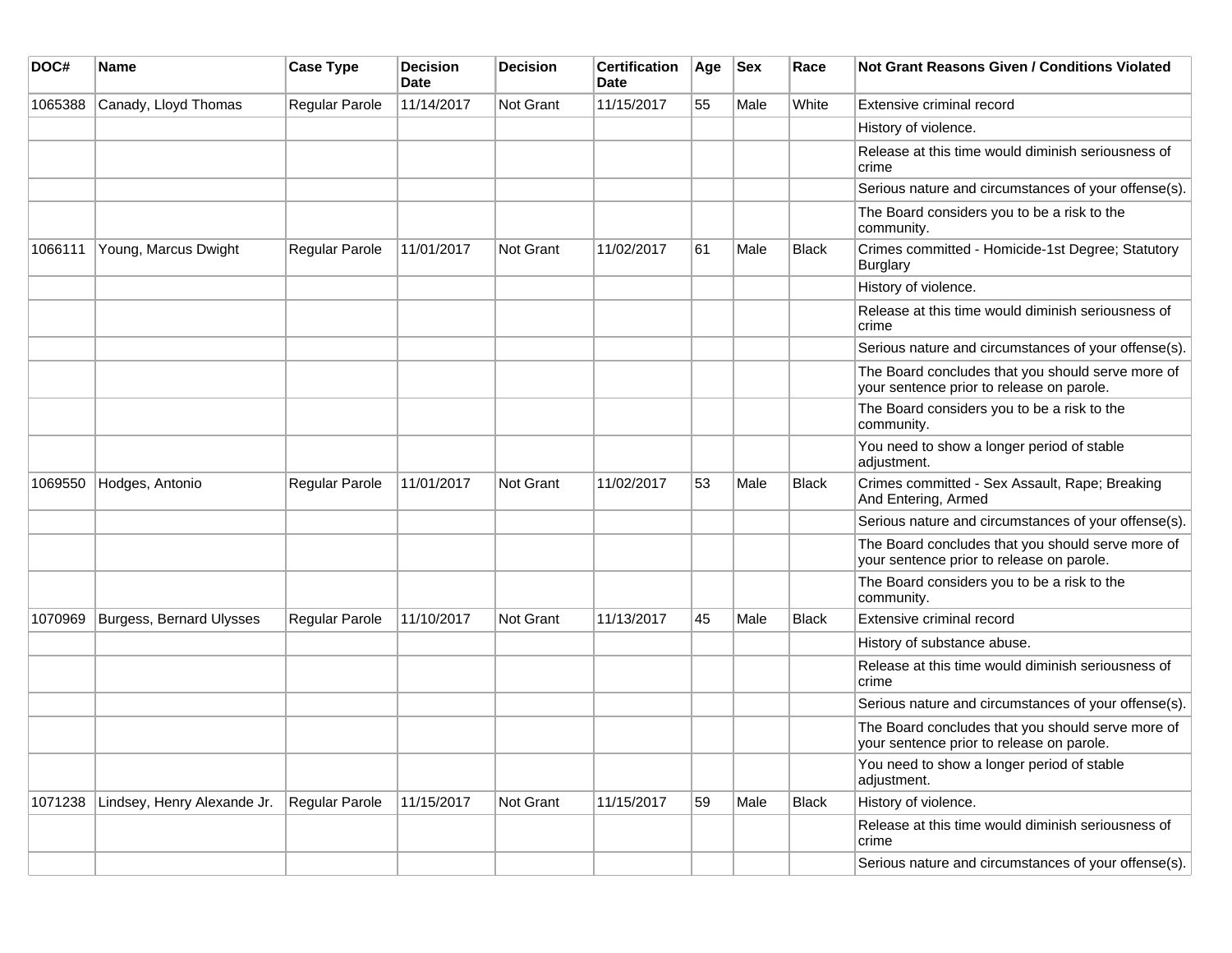| DOC#    | Name                        | <b>Case Type</b>      | <b>Decision</b><br><b>Date</b> | <b>Decision</b>  | <b>Certification</b><br><b>Date</b> | Age | <b>Sex</b> | Race         | <b>Not Grant Reasons Given / Conditions Violated</b>                                                                                                        |
|---------|-----------------------------|-----------------------|--------------------------------|------------------|-------------------------------------|-----|------------|--------------|-------------------------------------------------------------------------------------------------------------------------------------------------------------|
| 1071238 | Lindsey, Henry Alexande Jr. | Regular Parole        | 11/15/2017                     | Not Grant        | 11/15/2017                          | 59  | Male       | <b>Black</b> | The Board concludes that you should serve more of<br>your sentence prior to release on parole.                                                              |
|         |                             |                       |                                |                  |                                     |     |            |              | Your prior failure(s) and/or convictions while under<br>community supervision indicate that you are unlikely<br>to comply with conditions of release.       |
| 1071263 | White, Tyrone Jerome        | Regular Parole        | 11/03/2017                     | Not Grant        | 11/06/2017                          | 53  | Male       | Black        | Crimes committed - Homicide-1st Degree; Unlawful<br>Wound/Bodily Injury; Felonious Injury Corr Employee                                                     |
|         |                             |                       |                                |                  |                                     |     |            |              | History of violence.                                                                                                                                        |
|         |                             |                       |                                |                  |                                     |     |            |              | Poor institutional adjustment (for example,<br>motivation/attitude, unfavorable reports, lack of<br>program involvement, etc.)                              |
|         |                             |                       |                                |                  |                                     |     |            |              | Release at this time would diminish seriousness of<br>crime                                                                                                 |
|         |                             |                       |                                |                  |                                     |     |            |              | Serious nature and circumstances of your offense(s).                                                                                                        |
|         |                             |                       |                                |                  |                                     |     |            |              | The Board considers you to be a risk to the<br>community.                                                                                                   |
|         |                             |                       |                                |                  |                                     |     |            |              | Your prior failure(s) and/or convictions while under<br>community supervision indicate that you are unlikely<br>to comply with conditions of release.       |
| 1072129 | Williams, Clinton Angelo    | <b>Regular Parole</b> | 11/25/2017                     | <b>Not Grant</b> | 11/28/2017                          | 61  | Male       | <b>Black</b> | Crimes committed - Kidnap/Abduct; Robbery;<br>Unlawful Wound/Bodily Injury                                                                                  |
|         |                             |                       |                                |                  |                                     |     |            |              | History of violence.                                                                                                                                        |
|         |                             |                       |                                |                  |                                     |     |            |              | Release at this time would diminish seriousness of<br>crime                                                                                                 |
|         |                             |                       |                                |                  |                                     |     |            |              | Serious nature and circumstances of your offense(s).                                                                                                        |
|         |                             |                       |                                |                  |                                     |     |            |              | You need further participation in institutional work<br>and/or educational programs to indicate your positive<br>progression towards re-entry into society. |
| 1072702 | Howard, David Henry         | Geriatric             | 11/09/2017                     | Not Grant        | 11/13/2017                          | 63  | Male       | Black        | Crimes committed - Sex Assault, Rape; Sex Assault,<br>Rape: Sex Assault, Rape                                                                               |
|         |                             |                       |                                |                  |                                     |     |            |              | Release at this time would diminish seriousness of<br>crime                                                                                                 |
|         |                             |                       |                                |                  |                                     |     |            |              | Serious nature and circumstances of your offense(s).                                                                                                        |
|         |                             |                       |                                |                  |                                     |     |            |              | The Board considers you to be a risk to the<br>community.                                                                                                   |
| 1073357 | Mccarthy, Paul Patrick      | Regular Parole        | 11/15/2017                     | <b>Not Grant</b> | 11/15/2017                          | 68  | Male       | White        | Extensive criminal record                                                                                                                                   |
|         |                             |                       |                                |                  |                                     |     |            |              | Other                                                                                                                                                       |
|         |                             |                       |                                |                  |                                     |     |            |              | Serious nature and circumstances of your offense(s).                                                                                                        |
|         |                             |                       |                                |                  |                                     |     |            |              | The Board concludes that you should serve more of<br>your sentence prior to release on parole.                                                              |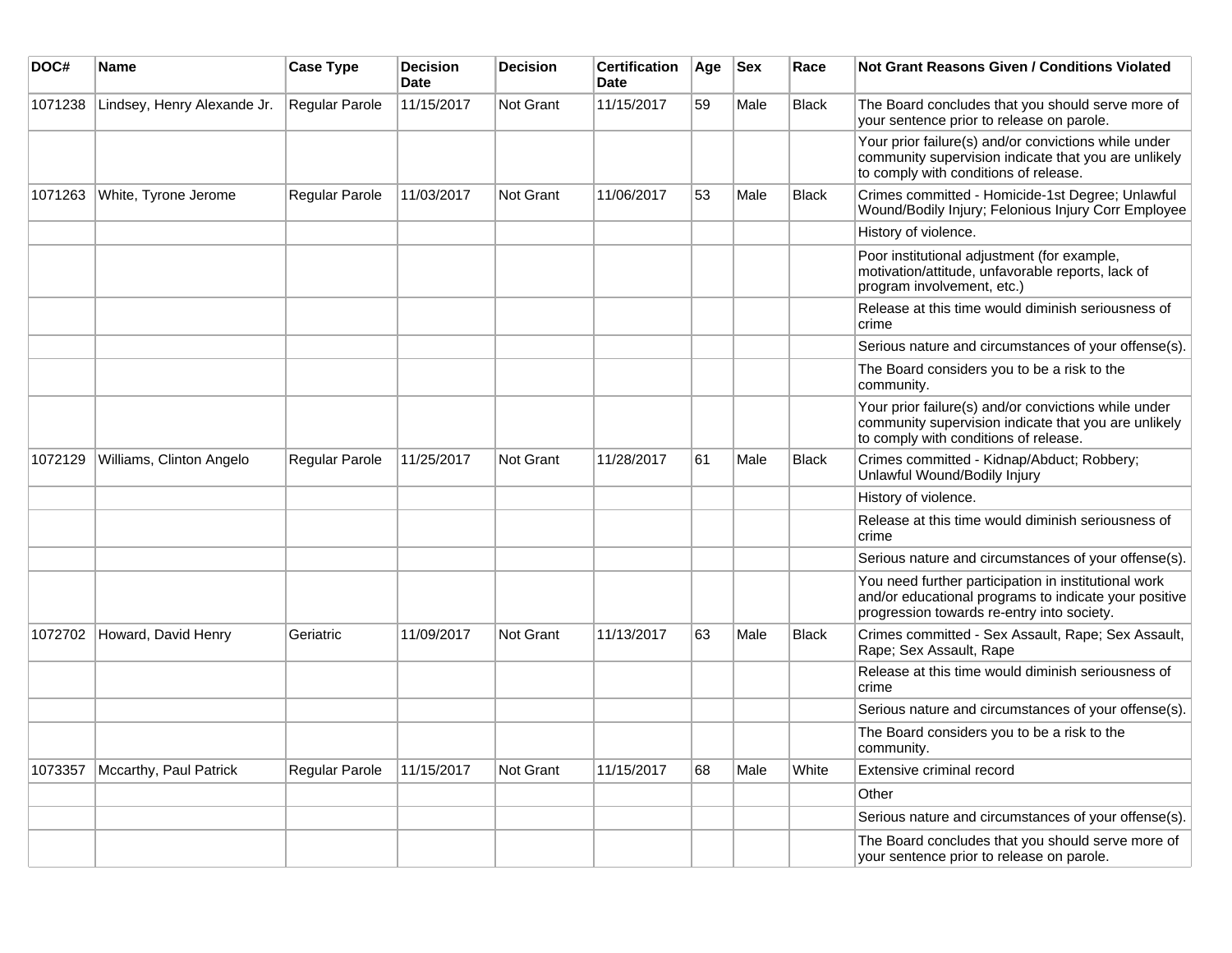| DOC#    | <b>Name</b>            | <b>Case Type</b> | <b>Decision</b><br><b>Date</b> | <b>Decision</b>  | <b>Certification</b><br><b>Date</b> | Age | <b>Sex</b> | Race         | Not Grant Reasons Given / Conditions Violated                                                                                                         |
|---------|------------------------|------------------|--------------------------------|------------------|-------------------------------------|-----|------------|--------------|-------------------------------------------------------------------------------------------------------------------------------------------------------|
| 1074006 | Koper, Mark Alan       | Regular Parole   | 11/07/2017                     | <b>Not Grant</b> | 11/08/2017                          | 53  | Male       | White        | Crimes committed - Homicide-1st Degree; Making<br>False Report; Use Of Firearm In Felony                                                              |
|         |                        |                  |                                |                  |                                     |     |            |              | Release at this time would diminish seriousness of<br>crime                                                                                           |
|         |                        |                  |                                |                  |                                     |     |            |              | Serious nature and circumstances of your offense(s).                                                                                                  |
|         |                        |                  |                                |                  |                                     |     |            |              | The Board concludes that you should serve more of<br>your sentence prior to release on parole.                                                        |
|         |                        |                  |                                |                  |                                     |     |            |              | You need to show a longer period of stable<br>adjustment.                                                                                             |
| 1075096 | Williams, Juel M       | Geriatric        | 11/02/2017                     | <b>Not Grant</b> | 11/08/2017                          | 75  | Male       | <b>Black</b> | Crimes committed - Homicide-2Nd-Degree; Cocaine-<br>Possess; Cocaine-Possess                                                                          |
|         |                        |                  |                                |                  |                                     |     |            |              | Extensive criminal record                                                                                                                             |
|         |                        |                  |                                |                  |                                     |     |            |              | History of violence.                                                                                                                                  |
|         |                        |                  |                                |                  |                                     |     |            |              | Release at this time would diminish seriousness of<br>crime                                                                                           |
|         |                        |                  |                                |                  |                                     |     |            |              | The Board concludes that you should serve more of<br>your sentence prior to release on parole.                                                        |
|         |                        |                  |                                |                  |                                     |     |            |              | The Board considers you to be a risk to the<br>community.                                                                                             |
|         |                        |                  |                                |                  |                                     |     |            |              | Your prior failure(s) and/or convictions while under<br>community supervision indicate that you are unlikely<br>to comply with conditions of release. |
| 1076925 | Woodard, Darryl Lamont | Regular Parole   | 11/09/2017                     | Not Grant        | 11/13/2017                          | 45  | Male       | <b>Black</b> | Extensive criminal record                                                                                                                             |
|         |                        |                  |                                |                  |                                     |     |            |              | History of violence.                                                                                                                                  |
|         |                        |                  |                                |                  |                                     |     |            |              | Other                                                                                                                                                 |
|         |                        |                  |                                |                  |                                     |     |            |              | Serious nature and circumstances of your offense(s).                                                                                                  |
|         |                        |                  |                                |                  |                                     |     |            |              | The Board concludes that you should serve more of<br>your sentence prior to release on parole.                                                        |
|         |                        |                  |                                |                  |                                     |     |            |              | Your prior failure(s) and/or convictions while under<br>community supervision indicate that you are unlikely<br>to comply with conditions of release. |
| 1077940 | Chalmers, Carl Ray     | Regular Parole   | 11/09/2017                     | <b>Not Grant</b> | 11/13/2017                          | 67  | Male       | White        | Release at this time would diminish seriousness of<br>crime                                                                                           |
|         |                        |                  |                                |                  |                                     |     |            |              | Serious nature and circumstances of your offense(s).                                                                                                  |
|         |                        |                  |                                |                  |                                     |     |            |              | The Board concludes that you should serve more of<br>your sentence prior to release on parole.                                                        |
| 1079578 | Fine, Ronald Wayne     | Regular Parole   | 11/10/2017                     | <b>Not Grant</b> | 11/13/2017                          | 47  | Male       | White        | Release at this time would diminish seriousness of<br>crime                                                                                           |
|         |                        |                  |                                |                  |                                     |     |            |              | Serious nature and circumstances of your offense(s).                                                                                                  |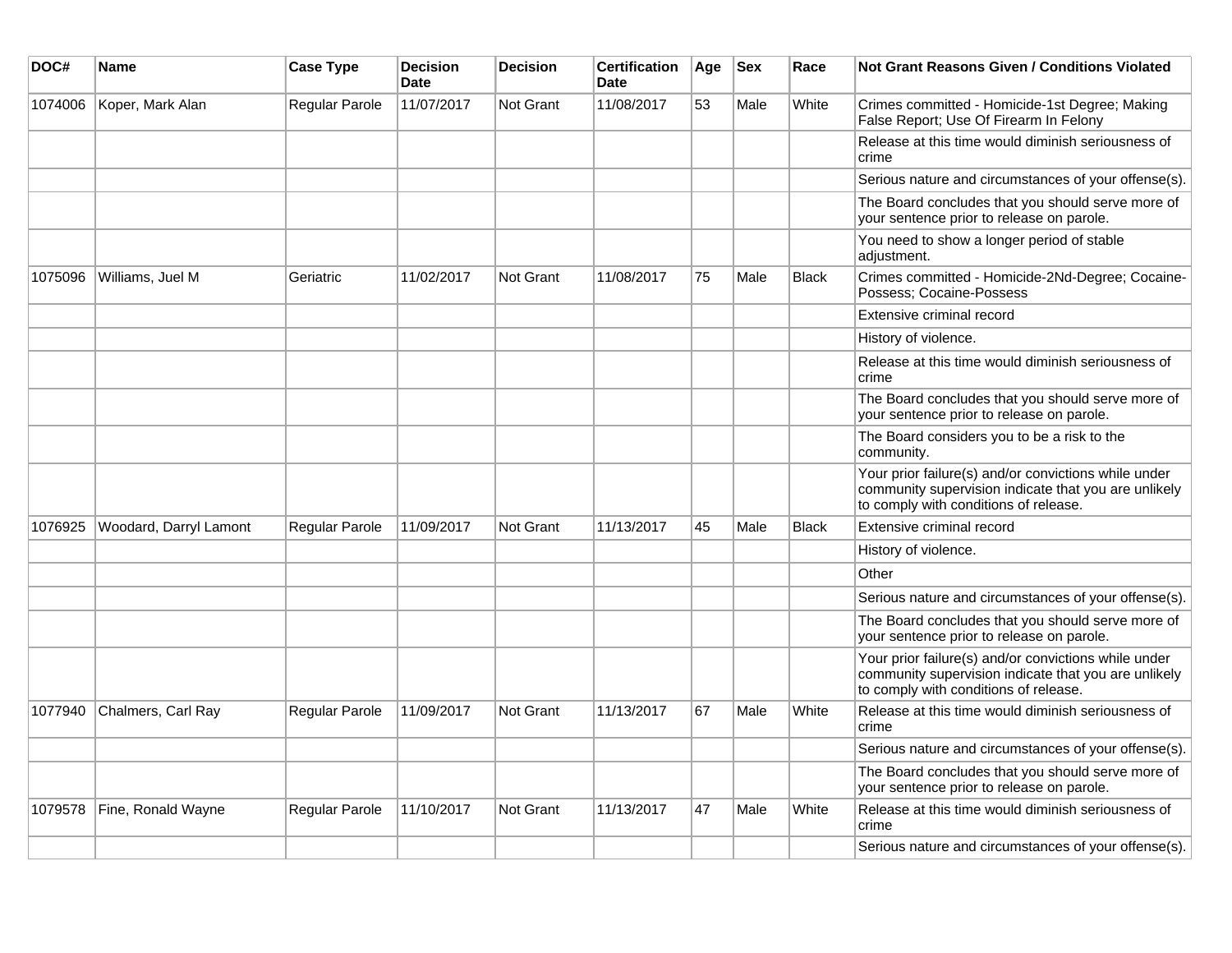| DOC#    | <b>Name</b>                                   | <b>Case Type</b> | <b>Decision</b><br><b>Date</b> | <b>Decision</b>  | <b>Certification</b><br><b>Date</b> | Age | <b>Sex</b> | Race         | Not Grant Reasons Given / Conditions Violated                                                                                                         |
|---------|-----------------------------------------------|------------------|--------------------------------|------------------|-------------------------------------|-----|------------|--------------|-------------------------------------------------------------------------------------------------------------------------------------------------------|
| 1079578 | Fine, Ronald Wayne                            | Regular Parole   | 11/10/2017                     | Not Grant        | 11/13/2017                          | 47  | Male       | White        | The Board concludes that you should serve more of<br>your sentence prior to release on parole.                                                        |
| 1080654 | Furline, Calvin                               | Regular Parole   | 11/10/2017                     | <b>Not Grant</b> | 11/13/2017                          | 57  | Male       | <b>Black</b> | Release at this time would diminish seriousness of<br>crime                                                                                           |
|         |                                               |                  |                                |                  |                                     |     |            |              | Serious nature and circumstances of your offense(s).                                                                                                  |
|         |                                               |                  |                                |                  |                                     |     |            |              | You need to show a longer period of stable<br>adjustment.                                                                                             |
|         |                                               |                  |                                |                  |                                     |     |            |              | Your prior failure(s) and/or convictions while under<br>community supervision indicate that you are unlikely<br>to comply with conditions of release. |
| 1082018 | Fortune, William Nathaniel Jr. Regular Parole |                  | 11/03/2017                     | <b>Not Grant</b> | 11/06/2017                          | 56  | Male       | <b>Black</b> | Crimes committed - Sex Assault, Rape; Burglary;<br>Larc-Grand                                                                                         |
|         |                                               |                  |                                |                  |                                     |     |            |              | Extensive criminal record                                                                                                                             |
|         |                                               |                  |                                |                  |                                     |     |            |              | History of violence.                                                                                                                                  |
|         |                                               |                  |                                |                  |                                     |     |            |              | Serious nature and circumstances of your offense(s).                                                                                                  |
|         |                                               |                  |                                |                  |                                     |     |            |              | The Board concludes that you should serve more of<br>your sentence prior to release on parole.                                                        |
|         |                                               |                  |                                |                  |                                     |     |            |              | Your prior failure(s) and/or convictions while under<br>community supervision indicate that you are unlikely<br>to comply with conditions of release. |
| 1082047 | Mcnabb, Gerald                                | Regular Parole   | 11/17/2017                     | <b>Not Grant</b> | 11/17/2017                          | 61  | Male       | White        | Release at this time would diminish seriousness of<br>crime                                                                                           |
|         |                                               |                  |                                |                  |                                     |     |            |              | Serious nature and circumstances of your offense(s).                                                                                                  |
|         |                                               |                  |                                |                  |                                     |     |            |              | Your prior failure(s) and/or convictions while under<br>community supervision indicate that you are unlikely<br>to comply with conditions of release. |
|         |                                               |                  |                                |                  |                                     |     |            |              | Your record of institutional infractions indicates a<br>disregard for rules and that you are not ready to<br>conform to society.                      |
| 1082073 | Ralph, Shelton Lee                            | Regular Parole   | 11/27/2017                     | <b>Not Grant</b> | 11/28/2017                          | 51  | Male       | <b>Black</b> | Extensive criminal record                                                                                                                             |
|         |                                               |                  |                                |                  |                                     |     |            |              | Release at this time would diminish seriousness of<br>crime                                                                                           |
|         |                                               |                  |                                |                  |                                     |     |            |              | Serious nature and circumstances of your offense(s).                                                                                                  |
|         |                                               |                  |                                |                  |                                     |     |            |              | The Board concludes that you should serve more of<br>your sentence prior to release on parole.                                                        |
| 1083061 | Henderson, John Joseph                        | Regular Parole   | 11/14/2017                     | <b>Not Grant</b> | 11/15/2017                          | 62  | Male       | White        | Release at this time would diminish seriousness of<br>crime                                                                                           |
|         |                                               |                  |                                |                  |                                     |     |            |              | Serious nature and circumstances of your offense(s).                                                                                                  |
|         |                                               |                  |                                |                  |                                     |     |            |              | The Board considers you to be a risk to the<br>community.                                                                                             |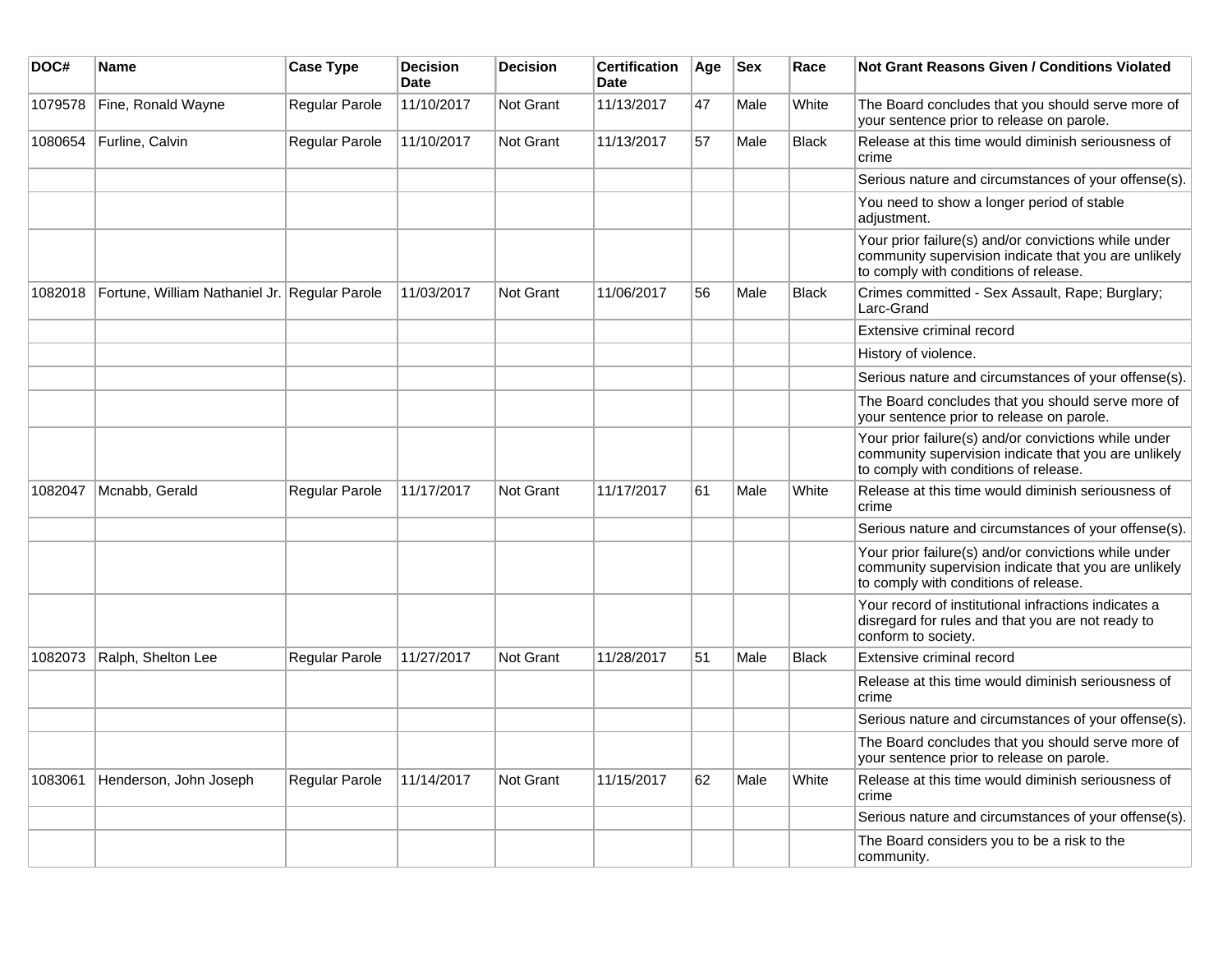| DOC#    | Name                       | <b>Case Type</b> | <b>Decision</b><br><b>Date</b> | <b>Decision</b> | <b>Certification</b><br><b>Date</b> | Age | <b>Sex</b> | Race         | <b>Not Grant Reasons Given / Conditions Violated</b>                                                                                                  |
|---------|----------------------------|------------------|--------------------------------|-----------------|-------------------------------------|-----|------------|--------------|-------------------------------------------------------------------------------------------------------------------------------------------------------|
| 1083205 | Grigsby, Jerry Lee         | Regular Parole   | 11/01/2017                     | Not Grant       | 11/02/2017                          | 74  | Male       | White        | Crimes committed - Kidnap/Abduct; Kidnap/Abduct;<br>Robbery                                                                                           |
|         |                            |                  |                                |                 |                                     |     |            |              | Extensive criminal record                                                                                                                             |
|         |                            |                  |                                |                 |                                     |     |            |              | History of violence.                                                                                                                                  |
|         |                            |                  |                                |                 |                                     |     |            |              | Release at this time would diminish seriousness of<br>crime                                                                                           |
|         |                            |                  |                                |                 |                                     |     |            |              | Serious nature and circumstances of your offense(s).                                                                                                  |
|         |                            |                  |                                |                 |                                     |     |            |              | The Board considers you to be a risk to the<br>community.                                                                                             |
|         |                            |                  |                                |                 |                                     |     |            |              | You need to show a longer period of stable<br>adjustment.                                                                                             |
|         |                            |                  |                                |                 |                                     |     |            |              | Your prior failure(s) and/or convictions while under<br>community supervision indicate that you are unlikely<br>to comply with conditions of release. |
| 1084527 | Grimes, Timothy            | Regular Parole   | 11/19/2017                     | Not Grant       | 11/28/2017                          | 49  | Male       | <b>Black</b> | Conviction of a new crime while incarcerated                                                                                                          |
|         |                            |                  |                                |                 |                                     |     |            |              | History of violence.                                                                                                                                  |
|         |                            |                  |                                |                 |                                     |     |            |              | Poor institutional adjustment (for example,<br>motivation/attitude, unfavorable reports, lack of<br>program involvement, etc.)                        |
|         |                            |                  |                                |                 |                                     |     |            |              | Release at this time would diminish seriousness of<br>crime                                                                                           |
|         |                            |                  |                                |                 |                                     |     |            |              | The Board considers you to be a risk to the<br>community.                                                                                             |
| 1084558 | Richardson, Waverly Mccray | Regular Parole   | 11/25/2017                     | Not Grant       | 11/28/2017                          | 56  | Male       | Black        | Considering your offense and your institutional<br>records, the Board concludes that you should serve<br>more of your sentence before being paroled.  |
|         |                            |                  |                                |                 |                                     |     |            |              | Crimes committed - Homicide-1st Degree; Homicide-<br>1st Degree; Homicide-1st Degree                                                                  |
|         |                            |                  |                                |                 |                                     |     |            |              | History of violence.                                                                                                                                  |
|         |                            |                  |                                |                 |                                     |     |            |              | Release at this time would diminish seriousness of<br>crime                                                                                           |
|         |                            |                  |                                |                 |                                     |     |            |              | Serious nature and circumstances of your offense(s).                                                                                                  |
|         |                            |                  |                                |                 |                                     |     |            |              | You need to show a longer period of stable<br>adjustment.                                                                                             |
| 1084979 | Griffin, Larry Alexande    | Geriatric        | 11/19/2017                     | Not Grant       | 11/21/2017                          | 70  | Male       | Black        | Crimes committed - Abduct-No Ransom Or Asslt;<br>Sex Assault, Rape; Robbery                                                                           |
|         |                            |                  |                                |                 |                                     |     |            |              | History of substance abuse.                                                                                                                           |
|         |                            |                  |                                |                 |                                     |     |            |              | History of violence.                                                                                                                                  |
|         |                            |                  |                                |                 |                                     |     |            |              | Release at this time would diminish seriousness of<br>crime                                                                                           |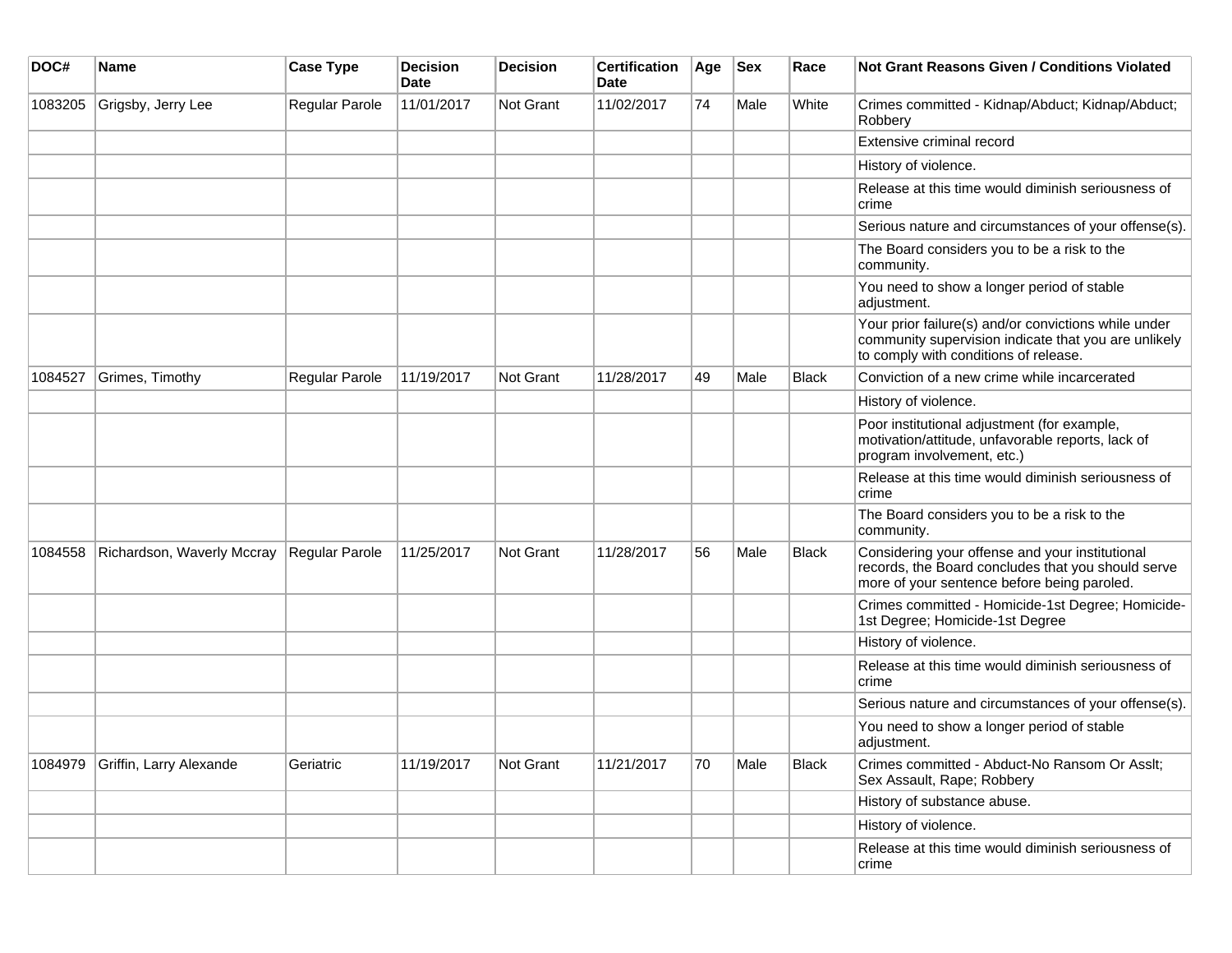| DOC#    | <b>Name</b>                 | <b>Case Type</b>      | <b>Decision</b><br><b>Date</b> | <b>Decision</b>  | <b>Certification</b><br>Date | Age | <b>Sex</b> | Race         | <b>Not Grant Reasons Given / Conditions Violated</b>                                                                                                  |
|---------|-----------------------------|-----------------------|--------------------------------|------------------|------------------------------|-----|------------|--------------|-------------------------------------------------------------------------------------------------------------------------------------------------------|
| 1084979 | Griffin, Larry Alexande     | Geriatric             | 11/19/2017                     | <b>Not Grant</b> | 11/21/2017                   | 70  | Male       | <b>Black</b> | Serious nature and circumstances of your offense(s).                                                                                                  |
|         |                             |                       |                                |                  |                              |     |            |              | The Board considers you to be a risk to the<br>community.                                                                                             |
|         |                             |                       |                                |                  |                              |     |            |              | Your prior failure(s) and/or convictions while under<br>community supervision indicate that you are unlikely<br>to comply with conditions of release. |
| 1085730 | Adkins, Jeffrey Scott       | <b>Regular Parole</b> | 11/02/2017                     | <b>Not Grant</b> | 11/06/2017                   | 53  | Male       | White        | Release at this time would diminish seriousness of<br>crime                                                                                           |
|         |                             |                       |                                |                  |                              |     |            |              | Serious nature and circumstances of your offense(s).                                                                                                  |
|         |                             |                       |                                |                  |                              |     |            |              | The Board concludes that you should serve more of<br>your sentence prior to release on parole.                                                        |
| 1086124 | Calloway, Sam Junius        | Regular Parole        | 11/09/2017                     | <b>Not Grant</b> | 11/13/2017                   | 51  | Male       | <b>Black</b> | Release at this time would diminish seriousness of<br>crime                                                                                           |
|         |                             |                       |                                |                  |                              |     |            |              | Serious nature and circumstances of your offense(s).                                                                                                  |
|         |                             |                       |                                |                  |                              |     |            |              | The Board considers you to be a risk to the<br>community.                                                                                             |
| 1086535 | Gammon, William Spencer     | Regular Parole        | 11/05/2017                     | <b>Not Grant</b> | 11/08/2017                   | 43  | Male       | White        | Release at this time would diminish seriousness of<br>crime                                                                                           |
|         |                             |                       |                                |                  |                              |     |            |              | Serious nature and circumstances of your offense(s).                                                                                                  |
|         |                             |                       |                                |                  |                              |     |            |              | The Board concludes that you should serve more of<br>your sentence prior to release on parole.                                                        |
| 1089592 | Coram, William Randolph Jr. | Regular Parole        | 11/04/2017                     | Not Grant        | 11/06/2017                   | 55  | Male       | <b>Black</b> | Considering your offense and your institutional<br>records, the Board concludes that you should serve<br>more of your sentence before being paroled.  |
|         |                             |                       |                                |                  |                              |     |            |              | Extensive criminal record                                                                                                                             |
|         |                             |                       |                                |                  |                              |     |            |              | Release at this time would diminish seriousness of<br>crime                                                                                           |
|         |                             |                       |                                |                  |                              |     |            |              | Serious nature and circumstances of your offense(s).                                                                                                  |
|         |                             |                       |                                |                  |                              |     |            |              | The Board considers you to be a risk to the<br>community.                                                                                             |
|         |                             |                       |                                |                  |                              |     |            |              | You need to show a longer period of stable<br>adjustment.                                                                                             |
| 1090093 | Wiggins, Marcus             | Regular Parole        | 11/24/2017                     | <b>Not Grant</b> | 11/28/2017                   | 46  | Male       | <b>Black</b> | Considering your offense and your institutional<br>records, the Board concludes that you should serve<br>more of your sentence before being paroled.  |
|         |                             |                       |                                |                  |                              |     |            |              | History of violence.                                                                                                                                  |
|         |                             |                       |                                |                  |                              |     |            |              | Release at this time would diminish seriousness of<br>crime                                                                                           |
|         |                             |                       |                                |                  |                              |     |            |              | Serious nature and circumstances of your offense(s).                                                                                                  |
|         |                             |                       |                                |                  |                              |     |            |              | The Board concludes that you should serve more of<br>your sentence prior to release on parole.                                                        |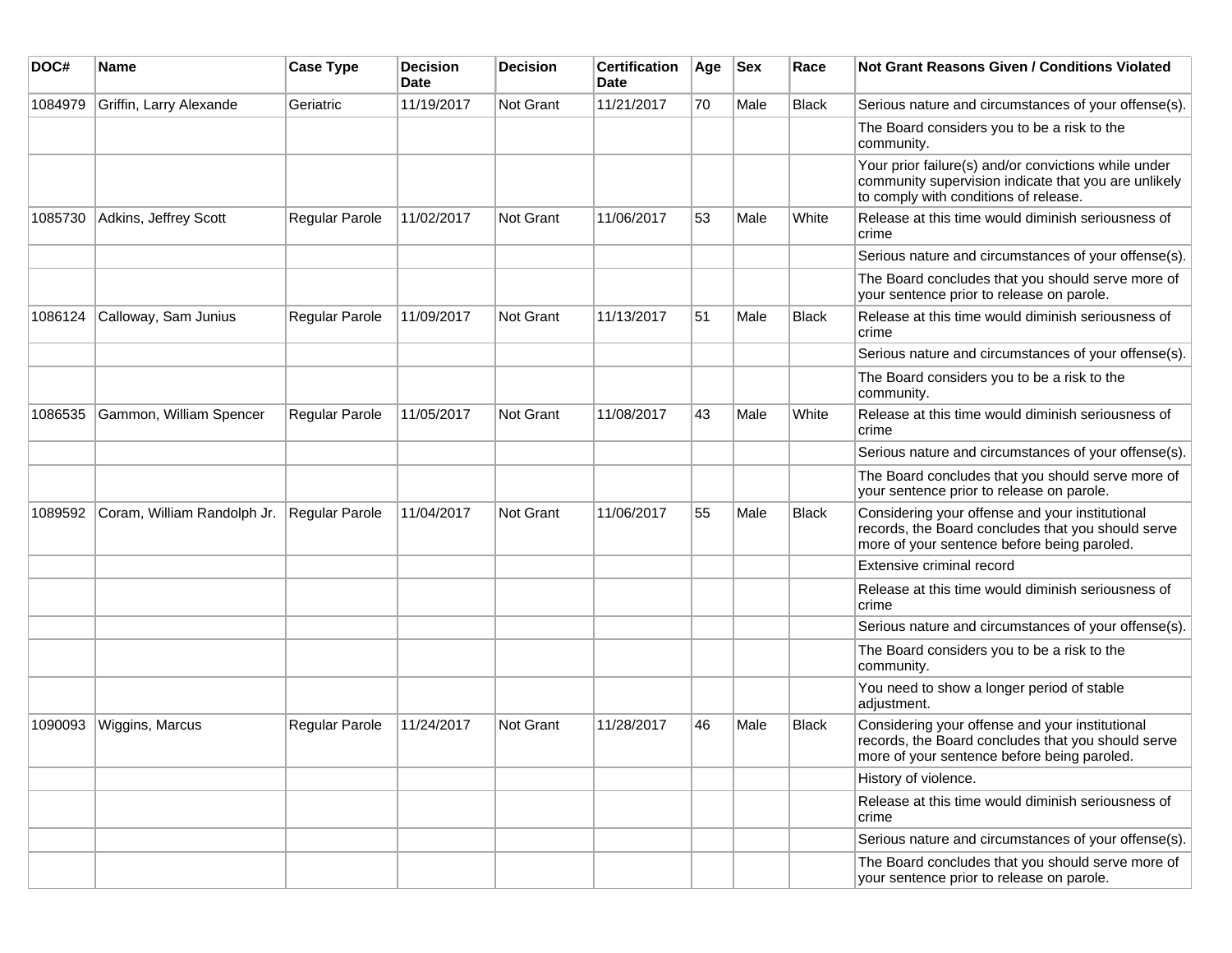| DOC#    | <b>Name</b>          | <b>Case Type</b> | Decision<br><b>Date</b> | <b>Decision</b> | <b>Certification</b><br>Date | Age | <b>Sex</b> | Race         | Not Grant Reasons Given / Conditions Violated                                                                                                         |
|---------|----------------------|------------------|-------------------------|-----------------|------------------------------|-----|------------|--------------|-------------------------------------------------------------------------------------------------------------------------------------------------------|
| 1091669 | Clifton, Troy Eugene | Regular Parole   | 11/09/2017              | Not Grant       | 11/13/2017                   | 46  | Male       | Black        | Release at this time would diminish seriousness of<br>crime                                                                                           |
|         |                      |                  |                         |                 |                              |     |            |              | The Board considers you to be a risk to the<br>community.                                                                                             |
|         |                      |                  |                         |                 |                              |     |            |              | Your prior failure(s) and/or convictions while under<br>community supervision indicate that you are unlikely<br>to comply with conditions of release. |
| 1092480 | Witt, Leonard Thomas | Regular Parole   | 11/02/2017              | Not Grant       | 11/06/2017                   | 50  | Male       | <b>Black</b> | Considering your offense and your institutional<br>records, the Board concludes that you should serve<br>more of your sentence before being paroled.  |
|         |                      |                  |                         |                 |                              |     |            |              | Extensive criminal record                                                                                                                             |
|         |                      |                  |                         |                 |                              |     |            |              | Release at this time would diminish seriousness of<br>crime                                                                                           |
|         |                      |                  |                         |                 |                              |     |            |              | Serious nature and circumstances of your offense(s).                                                                                                  |
|         |                      |                  |                         |                 |                              |     |            |              | The Board concludes that you should serve more of<br>your sentence prior to release on parole.                                                        |
|         |                      |                  |                         |                 |                              |     |            |              | Your prior failure(s) and/or convictions while under<br>community supervision indicate that you are unlikely<br>to comply with conditions of release. |
| 1092654 | Carrington, Melvin   | Regular Parole   | 11/09/2017              | Not Grant       | 11/13/2017                   | 65  | Male       | <b>Black</b> | Considering your offense and your institutional<br>records, the Board concludes that you should serve<br>more of your sentence before being paroled.  |
|         |                      |                  |                         |                 |                              |     |            |              | Crimes committed - Sex Assault, Rape; Unlawful<br>Wound/Bodily Injury                                                                                 |
|         |                      |                  |                         |                 |                              |     |            |              | History of violence.                                                                                                                                  |
|         |                      |                  |                         |                 |                              |     |            |              | Poor institutional adjustment (for example,<br>motivation/attitude, unfavorable reports, lack of<br>program involvement, etc.)                        |
|         |                      |                  |                         |                 |                              |     |            |              | Serious nature and circumstances of your offense(s).                                                                                                  |
|         |                      |                  |                         |                 |                              |     |            |              | The Board considers you to be a risk to the<br>community.                                                                                             |
| 1092966 | King, Brandon Lee    | Regular Parole   | 11/06/2017              | Not Grant       | 11/08/2017                   | 40  | Male       | White        | Crimes committed - Malicious Wounding; Use Of<br>Firearm In Felony; Weapon-Firing From Vehicle                                                        |
|         |                      |                  |                         |                 |                              |     |            |              | History of substance abuse.                                                                                                                           |
|         |                      |                  |                         |                 |                              |     |            |              | History of violence.                                                                                                                                  |
|         |                      |                  |                         |                 |                              |     |            |              | Release at this time would diminish seriousness of<br>crime                                                                                           |
|         |                      |                  |                         |                 |                              |     |            |              | Serious nature and circumstances of your offense(s).                                                                                                  |
|         |                      |                  |                         |                 |                              |     |            |              | The Board concludes that you should serve more of<br>your sentence prior to release on parole.                                                        |
| 1094270 | Wakil, Akbar Malik   | Geriatric        | 11/08/2017              | Not Grant       | 11/13/2017                   | 61  | Male       | Black        | Conviction of a new crime while incarcerated                                                                                                          |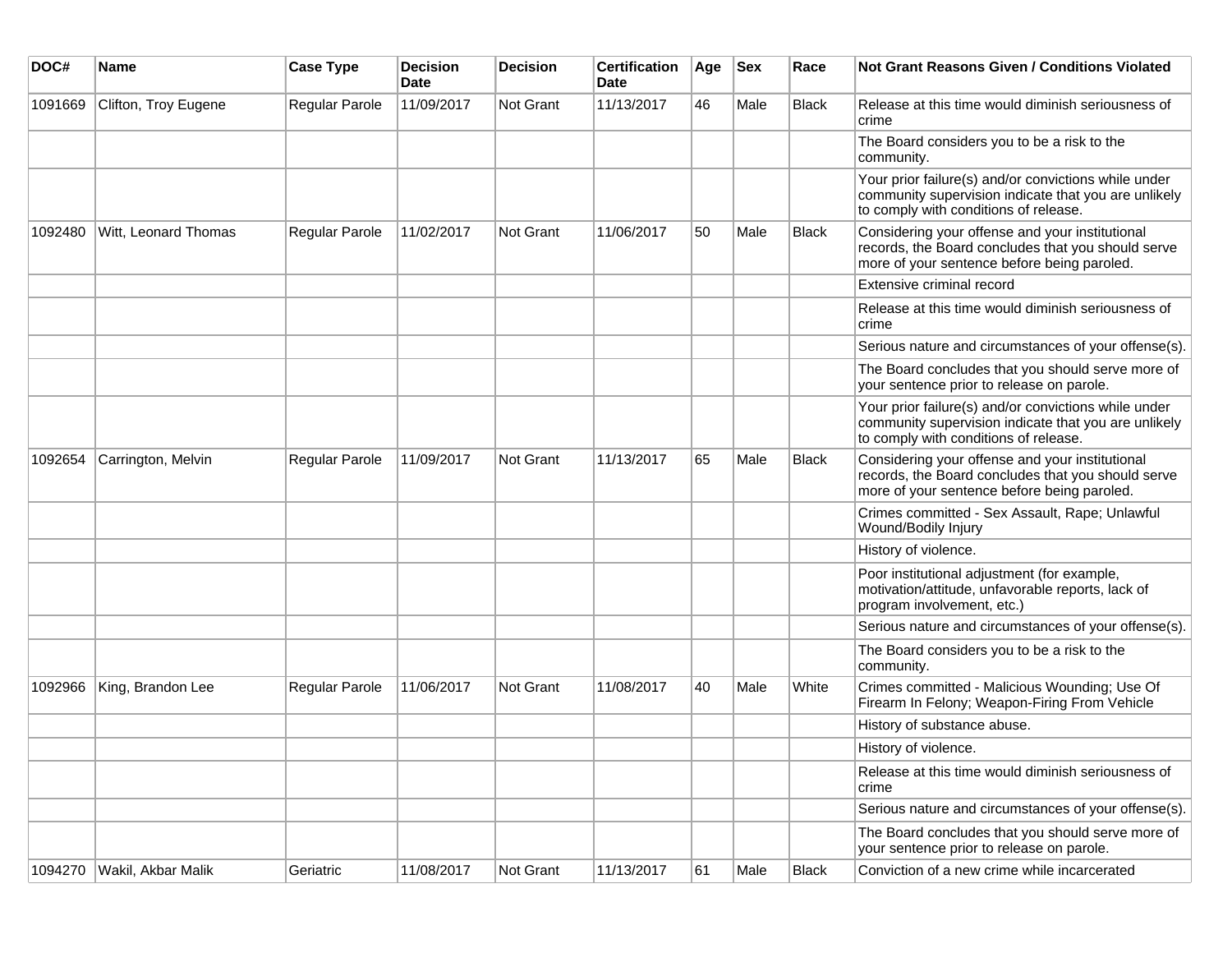| DOC#    | Name                    | <b>Case Type</b>      | <b>Decision</b><br><b>Date</b> | <b>Decision</b> | <b>Certification</b><br><b>Date</b> | Age | <b>Sex</b> | Race         | <b>Not Grant Reasons Given / Conditions Violated</b>                                                                                                  |
|---------|-------------------------|-----------------------|--------------------------------|-----------------|-------------------------------------|-----|------------|--------------|-------------------------------------------------------------------------------------------------------------------------------------------------------|
| 1094270 | Wakil, Akbar Malik      | Geriatric             | 11/08/2017                     | Not Grant       | 11/13/2017                          | 61  | Male       | <b>Black</b> | History of violence.                                                                                                                                  |
|         |                         |                       |                                |                 |                                     |     |            |              | Release at this time would diminish seriousness of<br>crime                                                                                           |
|         |                         |                       |                                |                 |                                     |     |            |              | Serious nature and circumstances of your offense(s).                                                                                                  |
| 1094578 | Harvin, Andre Russell   | Regular Parole        | 11/19/2017                     | Not Grant       | 11/21/2017                          | 58  | Male       | <b>Black</b> | Crimes committed - Carnal Know: Of Child 13-14Y:<br>W/O Force; Sexual Battery: Sex W/O Disclosing<br>Infection; Robbery                               |
|         |                         |                       |                                |                 |                                     |     |            |              | Extensive criminal record                                                                                                                             |
|         |                         |                       |                                |                 |                                     |     |            |              | History of substance abuse.                                                                                                                           |
|         |                         |                       |                                |                 |                                     |     |            |              | History of violence.                                                                                                                                  |
|         |                         |                       |                                |                 |                                     |     |            |              | Release at this time would diminish seriousness of<br>crime                                                                                           |
|         |                         |                       |                                |                 |                                     |     |            |              | The Board considers you to be a risk to the<br>community.                                                                                             |
|         |                         |                       |                                |                 |                                     |     |            |              | Your prior failure(s) and/or convictions while under<br>community supervision indicate that you are unlikely<br>to comply with conditions of release. |
| 1095338 | Crocker, David          | <b>Regular Parole</b> | 11/13/2017                     | Not Grant       | 11/13/2017                          | 49  | Male       | White        | Crimes committed - Forcible Sodomy; Forcible<br>Sodomy; Forcible Sodomy                                                                               |
|         |                         |                       |                                |                 |                                     |     |            |              | Release at this time would diminish seriousness of<br>crime                                                                                           |
|         |                         |                       |                                |                 |                                     |     |            |              | Serious nature and circumstances of your offense(s).                                                                                                  |
|         |                         |                       |                                |                 |                                     |     |            |              | The Board concludes that you should serve more of<br>your sentence prior to release on parole.                                                        |
|         |                         |                       |                                |                 |                                     |     |            |              | The Board considers you to be a risk to the<br>community.                                                                                             |
| 1095611 | Bredeaux, Robert George | <b>Board Review</b>   | 11/09/2017                     | Not Grant       | 11/13/2017                          | 62  | Male       | White        | Crimes committed - Homicide-1st Degree; Homicide-<br>1st Degree; Kidnap/Abduct                                                                        |
|         |                         |                       |                                |                 |                                     |     |            |              | Other                                                                                                                                                 |
|         |                         |                       |                                |                 |                                     |     |            |              | Release at this time would diminish seriousness of<br>crime                                                                                           |
|         |                         |                       |                                |                 |                                     |     |            |              | Serious nature and circumstances of your offense(s).                                                                                                  |
|         |                         |                       |                                |                 |                                     |     |            |              | The Board concludes that you should serve more of<br>your sentence prior to release on parole.                                                        |
| 1097079 | Nelson, Tyrone          | Regular Parole        | 11/16/2017                     | Not Grant       | 11/17/2017                          | 58  | Male       | <b>Black</b> | Conviction of a new crime while incarcerated                                                                                                          |
|         |                         |                       |                                |                 |                                     |     |            |              | History of violence.                                                                                                                                  |
|         |                         |                       |                                |                 |                                     |     |            |              | Release at this time would diminish seriousness of<br>crime                                                                                           |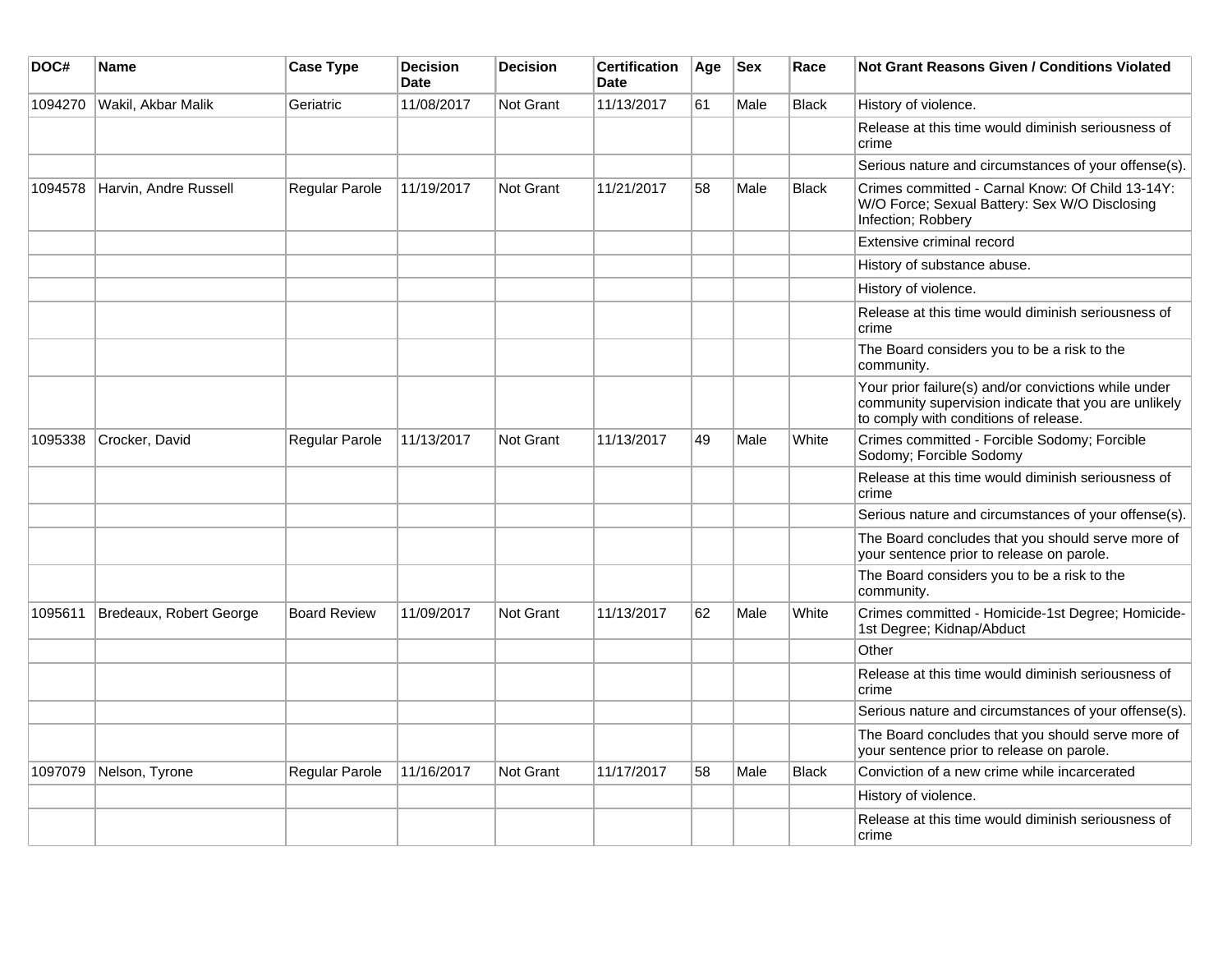| DOC#    | <b>Name</b>           | <b>Case Type</b>    | <b>Decision</b><br><b>Date</b> | <b>Decision</b> | <b>Certification</b><br>Date | Age | <b>Sex</b> | Race         | <b>Not Grant Reasons Given / Conditions Violated</b>                                                                                                        |
|---------|-----------------------|---------------------|--------------------------------|-----------------|------------------------------|-----|------------|--------------|-------------------------------------------------------------------------------------------------------------------------------------------------------------|
| 1097079 | Nelson, Tyrone        | Regular Parole      | 11/16/2017                     | Not Grant       | 11/17/2017                   | 58  | Male       | <b>Black</b> | You need further participation in institutional work<br>and/or educational programs to indicate your positive<br>progression towards re-entry into society. |
|         |                       |                     |                                |                 |                              |     |            |              | Your record indicates a serious disregard for the<br>property rights of others.                                                                             |
|         |                       |                     |                                |                 |                              |     |            |              | Your record of institutional infractions indicates a<br>disregard for rules and that you are not ready to<br>conform to society.                            |
| 1097239 | Eakin, Blair W Jr.    | Regular Parole      | 11/01/2017                     | Not Grant       | 11/03/2017                   | 54  | Male       | White        | Extensive criminal record                                                                                                                                   |
|         |                       |                     |                                |                 |                              |     |            |              | History of violence.                                                                                                                                        |
|         |                       |                     |                                |                 |                              |     |            |              | Release at this time would diminish seriousness of<br>crime                                                                                                 |
|         |                       |                     |                                |                 |                              |     |            |              | Serious nature and circumstances of your offense(s).                                                                                                        |
|         |                       |                     |                                |                 |                              |     |            |              | Your prior failure(s) and/or convictions while under<br>community supervision indicate that you are unlikely<br>to comply with conditions of release.       |
| 1097820 | Thivierge, Michael    | Regular Parole      | 11/12/2017                     | Not Grant       | 11/13/2017                   | 47  | Male       | White        | Extensive criminal record                                                                                                                                   |
|         |                       |                     |                                |                 |                              |     |            |              | Poor institutional adjustment (for example,<br>motivation/attitude, unfavorable reports, lack of<br>program involvement, etc.)                              |
|         |                       |                     |                                |                 |                              |     |            |              | Release at this time would diminish seriousness of<br>crime                                                                                                 |
|         |                       |                     |                                |                 |                              |     |            |              | Serious nature and circumstances of your offense(s).                                                                                                        |
|         |                       |                     |                                |                 |                              |     |            |              | Your record of institutional infractions indicates a<br>disregard for rules and that you are not ready to<br>conform to society.                            |
| 1098498 | Hunnell, Harry D      | <b>Board Review</b> | 11/24/2017                     | Not Grant       | 11/27/2017                   | 55  | Male       | White        | Considering your offense and your institutional<br>records, the Board concludes that you should serve<br>more of your sentence before being paroled.        |
|         |                       |                     |                                |                 |                              |     |            |              | Release at this time would diminish seriousness of<br>crime                                                                                                 |
|         |                       |                     |                                |                 |                              |     |            |              | You need to show a longer period of stable<br>adjustment.                                                                                                   |
|         |                       |                     |                                |                 |                              |     |            |              | Your prior failure(s) and/or convictions while under<br>community supervision indicate that you are unlikely<br>to comply with conditions of release.       |
| 1098501 | Jones, Thomas Anthony | Regular Parole      | 11/01/2017                     | Not Grant       | 11/02/2017                   | 44  | Male       | <b>Black</b> | Extensive criminal record                                                                                                                                   |
|         |                       |                     |                                |                 |                              |     |            |              | History of substance abuse.                                                                                                                                 |
|         |                       |                     |                                |                 |                              |     |            |              | History of violence.                                                                                                                                        |
|         |                       |                     |                                |                 |                              |     |            |              | Release at this time would diminish seriousness of<br>crime                                                                                                 |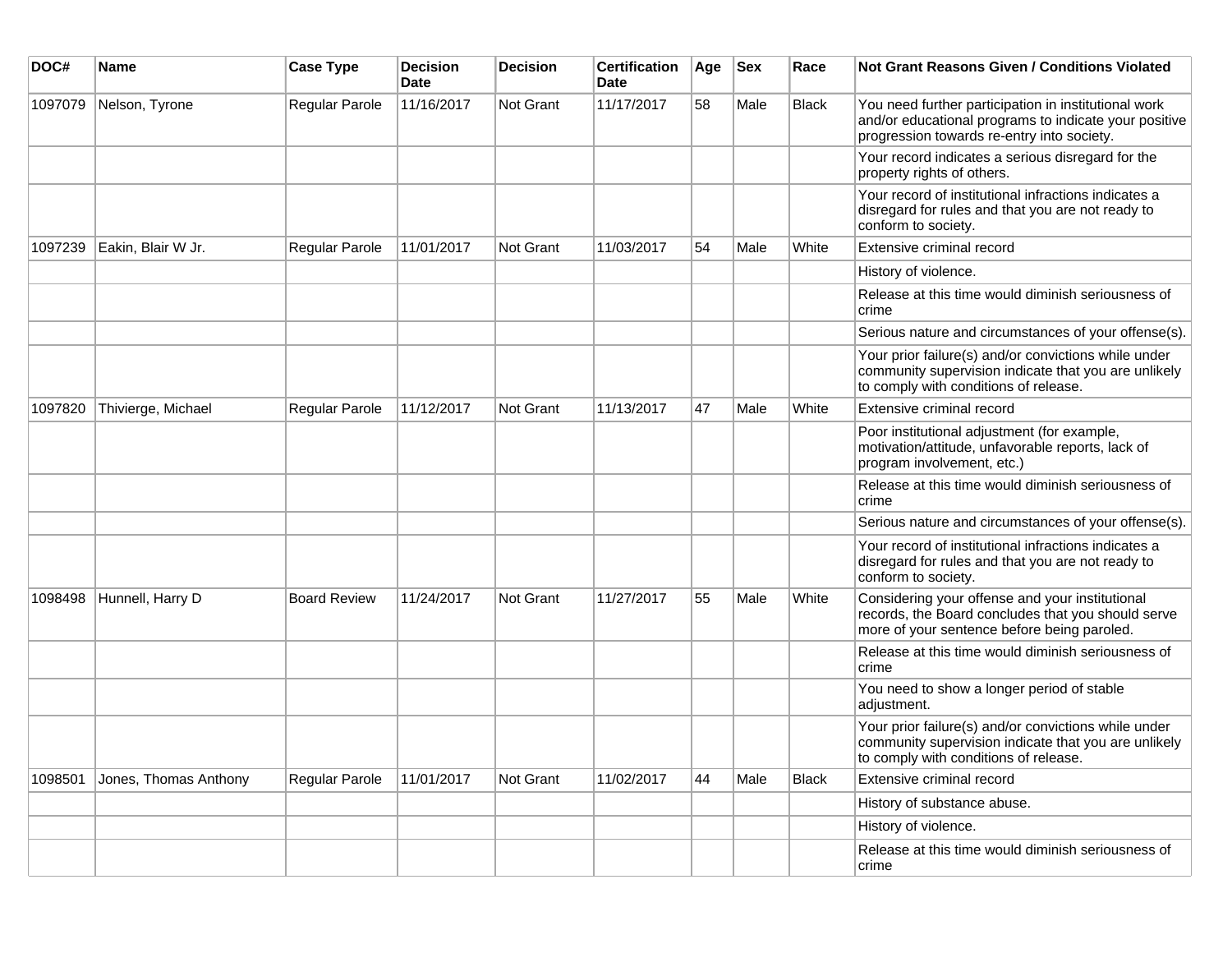| DOC#    | <b>Name</b>               | <b>Case Type</b>      | <b>Decision</b><br>Date | <b>Decision</b>  | <b>Certification</b><br>Date | Age | <b>Sex</b> | Race         | <b>Not Grant Reasons Given / Conditions Violated</b>                                                                                                  |
|---------|---------------------------|-----------------------|-------------------------|------------------|------------------------------|-----|------------|--------------|-------------------------------------------------------------------------------------------------------------------------------------------------------|
| 1098501 | Jones, Thomas Anthony     | Regular Parole        | 11/01/2017              | Not Grant        | 11/02/2017                   | 44  | Male       | <b>Black</b> | Serious nature and circumstances of your offense(s).                                                                                                  |
|         |                           |                       |                         |                  |                              |     |            |              | The Board concludes that you should serve more of<br>your sentence prior to release on parole.                                                        |
|         |                           |                       |                         |                  |                              |     |            |              | You need to show a longer period of stable<br>adjustment.                                                                                             |
| 1098857 | Quarles, Mark             | Regular Parole        | 11/14/2017              | <b>Not Grant</b> | 11/15/2017                   | 54  | Male       | Black        | Extensive criminal record                                                                                                                             |
|         |                           |                       |                         |                  |                              |     |            |              | Release at this time would diminish seriousness of<br>crime                                                                                           |
|         |                           |                       |                         |                  |                              |     |            |              | Serious nature and circumstances of your offense(s).                                                                                                  |
|         |                           |                       |                         |                  |                              |     |            |              | The Board concludes that you should serve more of<br>your sentence prior to release on parole.                                                        |
|         |                           |                       |                         |                  |                              |     |            |              | The Board considers you to be a risk to the<br>community.                                                                                             |
|         |                           |                       |                         |                  |                              |     |            |              | Your prior failure(s) and/or convictions while under<br>community supervision indicate that you are unlikely<br>to comply with conditions of release. |
| 1100105 | Irvin, Cedric Laneal      | Regular Parole        | 11/10/2017              | <b>Not Grant</b> | 11/13/2017                   | 45  | Male       | <b>Black</b> | Extensive criminal record                                                                                                                             |
|         |                           |                       |                         |                  |                              |     |            |              | Release at this time would diminish seriousness of<br>crime                                                                                           |
|         |                           |                       |                         |                  |                              |     |            |              | The Board concludes that you should serve more of<br>your sentence prior to release on parole.                                                        |
|         |                           |                       |                         |                  |                              |     |            |              | Your prior failure(s) and/or convictions while under<br>community supervision indicate that you are unlikely<br>to comply with conditions of release. |
|         |                           |                       |                         |                  |                              |     |            |              | Your record indicates a serious disregard for the<br>property rights of others.                                                                       |
| 1102606 | Studivant, Ernest Gregory | Regular Parole        | 11/24/2017              | Not Grant        | 11/28/2017                   | 48  | Male       | <b>Black</b> | Crimes committed - Homicide/Murder;<br>Homicide/Murder; Homicide/Murder                                                                               |
|         |                           |                       |                         |                  |                              |     |            |              | Release at this time would diminish seriousness of<br>crime                                                                                           |
|         |                           |                       |                         |                  |                              |     |            |              | Serious nature and circumstances of your offense(s).                                                                                                  |
|         |                           |                       |                         |                  |                              |     |            |              | The Board concludes that you should serve more of<br>your sentence prior to release on parole.                                                        |
| 1103844 | Henley, Ronnie Cho        | <b>Regular Parole</b> | 11/10/2017              | Not Grant        | 11/13/2017                   | 42  | Male       | <b>Black</b> | Release at this time would diminish seriousness of<br>crime                                                                                           |
|         |                           |                       |                         |                  |                              |     |            |              | Serious nature and circumstances of your offense(s).                                                                                                  |
|         |                           |                       |                         |                  |                              |     |            |              | The Board concludes that you should serve more of<br>your sentence prior to release on parole.                                                        |
| 1106029 | Greene, William Earl      | Regular Parole        | 11/09/2017              | Not Grant        | 11/13/2017                   | 69  | Male       | <b>Black</b> | History of violence.                                                                                                                                  |
|         |                           |                       |                         |                  |                              |     |            |              | Release at this time would diminish seriousness of<br>crime                                                                                           |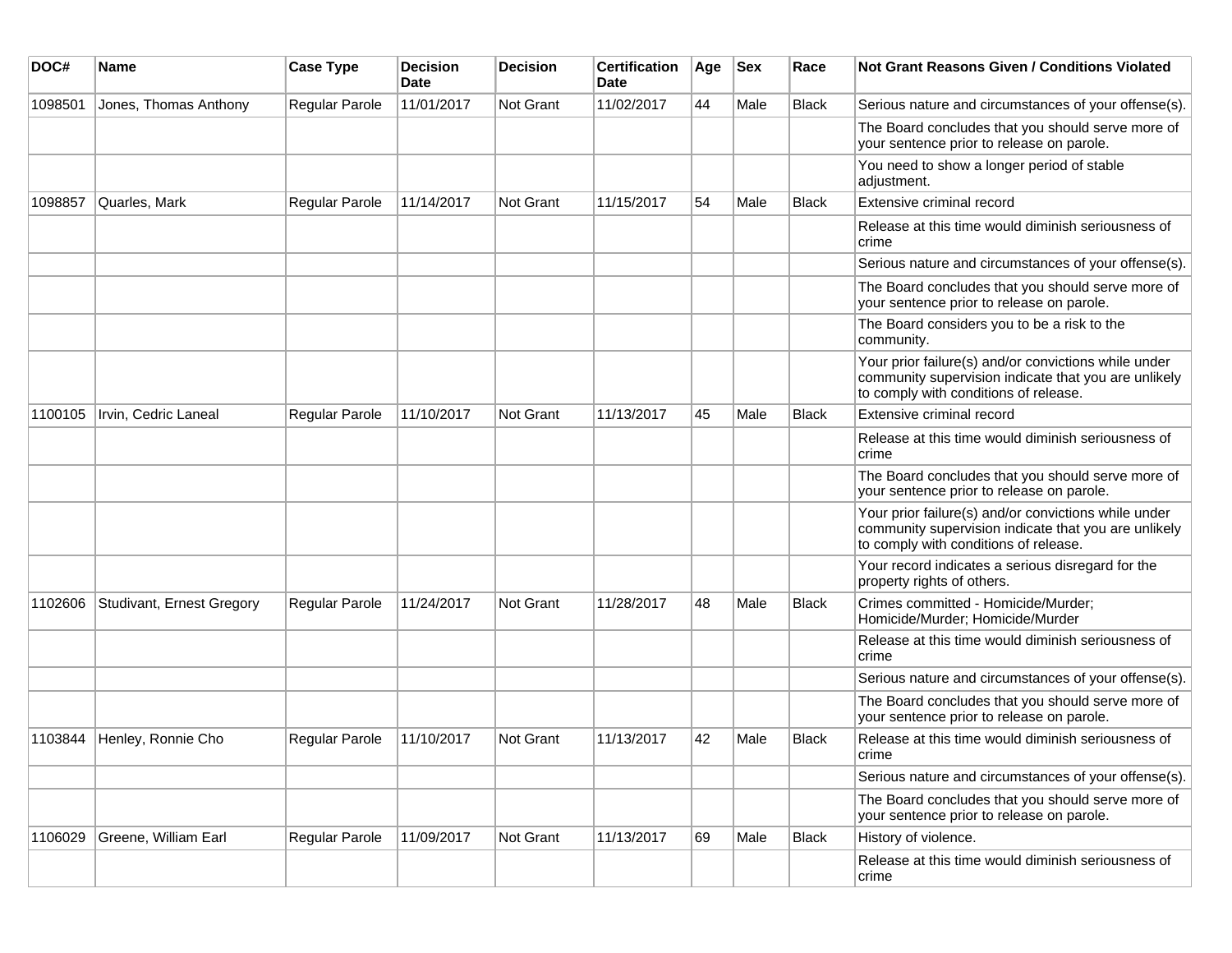| DOC#    | Name                     | <b>Case Type</b> | <b>Decision</b><br>Date | <b>Decision</b> | <b>Certification</b><br>Date | Age | <b>Sex</b> | Race         | <b>Not Grant Reasons Given / Conditions Violated</b>                                                                                                        |
|---------|--------------------------|------------------|-------------------------|-----------------|------------------------------|-----|------------|--------------|-------------------------------------------------------------------------------------------------------------------------------------------------------------|
| 1106029 | Greene, William Earl     | Regular Parole   | 11/09/2017              | Not Grant       | 11/13/2017                   | 69  | Male       | <b>Black</b> | Serious nature and circumstances of your offense(s).                                                                                                        |
|         |                          |                  |                         |                 |                              |     |            |              | The Board concludes that you should serve more of<br>your sentence prior to release on parole.                                                              |
|         |                          |                  |                         |                 |                              |     |            |              | Your prior failure(s) and/or convictions while under<br>community supervision indicate that you are unlikely<br>to comply with conditions of release.       |
| 1106646 | Weatherman, Ronnie Allen | Regular Parole   | 11/09/2017              | Not Grant       | 11/13/2017                   | 48  | Male       | White        | Crimes committed - Homicide-Capital; Robbery; Use<br>Of Firearm In Felony                                                                                   |
|         |                          |                  |                         |                 |                              |     |            |              | Release at this time would diminish seriousness of<br>crime                                                                                                 |
|         |                          |                  |                         |                 |                              |     |            |              | Serious nature and circumstances of your offense(s).                                                                                                        |
|         |                          |                  |                         |                 |                              |     |            |              | The Board concludes that you should serve more of<br>your sentence prior to release on parole.                                                              |
|         |                          |                  |                         |                 |                              |     |            |              | The Board considers you to be a risk to the<br>community.                                                                                                   |
| 1108021 | Taylor, William Dean     | Regular Parole   | 11/06/2017              | Not Grant       | 11/08/2017                   | 69  | Male       | White        | Other                                                                                                                                                       |
|         |                          |                  |                         |                 |                              |     |            |              | Release at this time would diminish seriousness of<br>crime                                                                                                 |
|         |                          |                  |                         |                 |                              |     |            |              | Serious nature and circumstances of your offense(s).                                                                                                        |
| 1108219 | Minnis, Gregory Clifford | Regular Parole   | 11/09/2017              | Not Grant       | 11/13/2017                   | 55  | Male       | White        | Crimes committed - Kidnap Adult To Sexually Asslt;<br>Kidnap Adult To Sexually Asslt; Sex Assault, Rape                                                     |
|         |                          |                  |                         |                 |                              |     |            |              | Release at this time would diminish seriousness of<br>crime                                                                                                 |
|         |                          |                  |                         |                 |                              |     |            |              | The Board considers you to be a risk to the<br>community.                                                                                                   |
| 1108418 | Mason, Wesley D          | Regular Parole   | 11/08/2017              | Not Grant       | 11/13/2017                   | 62  | Male       | <b>Black</b> | Crimes committed - Homicide-1st Degree; Arson;<br>Arson                                                                                                     |
|         |                          |                  |                         |                 |                              |     |            |              | Extensive criminal record                                                                                                                                   |
|         |                          |                  |                         |                 |                              |     |            |              | History of violence.                                                                                                                                        |
|         |                          |                  |                         |                 |                              |     |            |              | Serious nature and circumstances of your offense(s).                                                                                                        |
|         |                          |                  |                         |                 |                              |     |            |              | The Board concludes that you should serve more of<br>your sentence prior to release on parole.                                                              |
|         |                          |                  |                         |                 |                              |     |            |              | You need further participation in institutional work<br>and/or educational programs to indicate your positive<br>progression towards re-entry into society. |
|         |                          |                  |                         |                 |                              |     |            |              | Your prior failure(s) and/or convictions while under<br>community supervision indicate that you are unlikely<br>to comply with conditions of release.       |
| 1109006 | Hewston, Rodney S        | Regular Parole   | 11/09/2017              | Not Grant       | 11/13/2017                   | 50  | Male       | Black        | Crimes committed - Kidnap/Abduct;<br>Mayhem/Maiming; Sodomy                                                                                                 |
|         |                          |                  |                         |                 |                              |     |            |              | History of violence.                                                                                                                                        |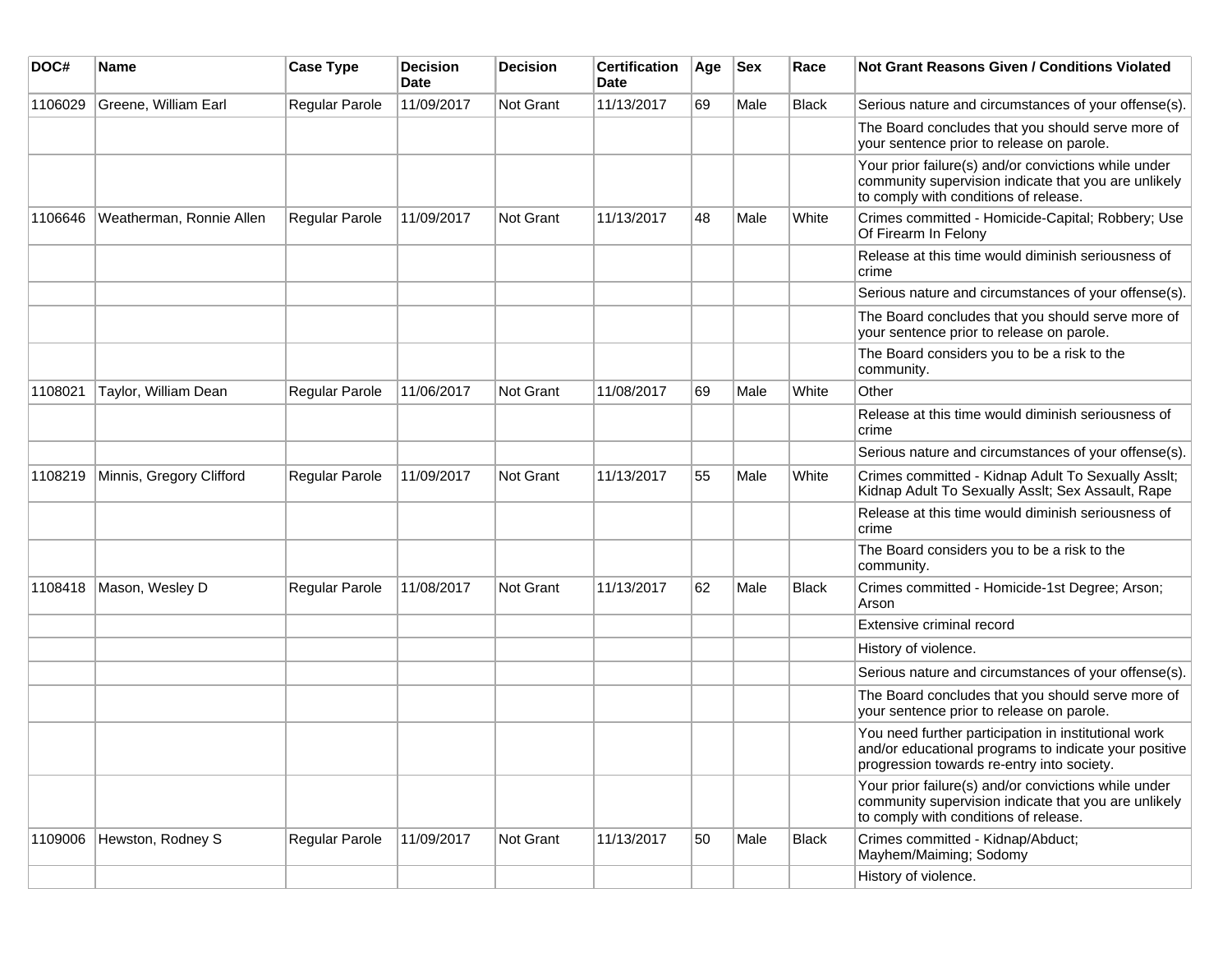| DOC#    | <b>Name</b>         | <b>Case Type</b> | Decision<br><b>Date</b> | <b>Decision</b>  | <b>Certification</b><br>Date | Age | <b>Sex</b> | Race         | Not Grant Reasons Given / Conditions Violated                                                                                                         |
|---------|---------------------|------------------|-------------------------|------------------|------------------------------|-----|------------|--------------|-------------------------------------------------------------------------------------------------------------------------------------------------------|
| 1109006 | Hewston, Rodney S   | Regular Parole   | 11/09/2017              | Not Grant        | 11/13/2017                   | 50  | Male       | Black        | Release at this time would diminish seriousness of<br>crime                                                                                           |
|         |                     |                  |                         |                  |                              |     |            |              | Serious nature and circumstances of your offense(s).                                                                                                  |
|         |                     |                  |                         |                  |                              |     |            |              | The Board considers you to be a risk to the<br>community.                                                                                             |
|         |                     |                  |                         |                  |                              |     |            |              | You need to show a longer period of stable<br>adjustment.                                                                                             |
| 1111137 | Dyette, Roderick E  | Regular Parole   | 11/09/2017              | <b>Not Grant</b> | 11/13/2017                   | 48  | Male       | <b>Black</b> | Crimes committed - Homicide/Murder;<br>Homicide/Murder; Kidnap/Abduct                                                                                 |
|         |                     |                  |                         |                  |                              |     |            |              | Extensive criminal record                                                                                                                             |
|         |                     |                  |                         |                  |                              |     |            |              | History of violence.                                                                                                                                  |
|         |                     |                  |                         |                  |                              |     |            |              | Release at this time would diminish seriousness of<br>crime                                                                                           |
|         |                     |                  |                         |                  |                              |     |            |              | Serious nature and circumstances of your offense(s).                                                                                                  |
|         |                     |                  |                         |                  |                              |     |            |              | The Board concludes that you should serve more of<br>your sentence prior to release on parole.                                                        |
|         |                     |                  |                         |                  |                              |     |            |              | Your prior failure(s) and/or convictions while under<br>community supervision indicate that you are unlikely<br>to comply with conditions of release. |
| 1111636 | Thornton, William J | Regular Parole   | 11/25/2017              | Not Grant        | 11/27/2017                   | 70  | Male       | White        | Poor institutional adjustment (for example,<br>motivation/attitude, unfavorable reports, lack of<br>program involvement, etc.)                        |
|         |                     |                  |                         |                  |                              |     |            |              | Release at this time would diminish seriousness of<br>crime                                                                                           |
|         |                     |                  |                         |                  |                              |     |            |              | Serious nature and circumstances of your offense(s).                                                                                                  |
|         |                     |                  |                         |                  |                              |     |            |              | You need to show a longer period of stable<br>adjustment.                                                                                             |
| 1111637 | Brown, Leonidas     | Regular Parole   | 11/07/2017              | <b>Not Grant</b> | 11/13/2017                   | 52  | Male       | <b>Black</b> | Considering your offense and your institutional<br>records, the Board concludes that you should serve<br>more of your sentence before being paroled.  |
|         |                     |                  |                         |                  |                              |     |            |              | Crimes committed - Homicide-1st Degree; Homicide-<br>Attempted; Homicide-Attempted                                                                    |
|         |                     |                  |                         |                  |                              |     |            |              | Release at this time would diminish seriousness of<br>crime                                                                                           |
|         |                     |                  |                         |                  |                              |     |            |              | Serious nature and circumstances of your offense(s).                                                                                                  |
| 1113359 | Reid, James R       | Regular Parole   | 11/07/2017              | Not Grant        | 11/13/2017                   | 72  | Male       | <b>Black</b> | Extensive criminal record                                                                                                                             |
|         |                     |                  |                         |                  |                              |     |            |              | History of violence.                                                                                                                                  |
|         |                     |                  |                         |                  |                              |     |            |              | Release at this time would diminish seriousness of<br>crime                                                                                           |
|         |                     |                  |                         |                  |                              |     |            |              | Serious nature and circumstances of your offense(s).                                                                                                  |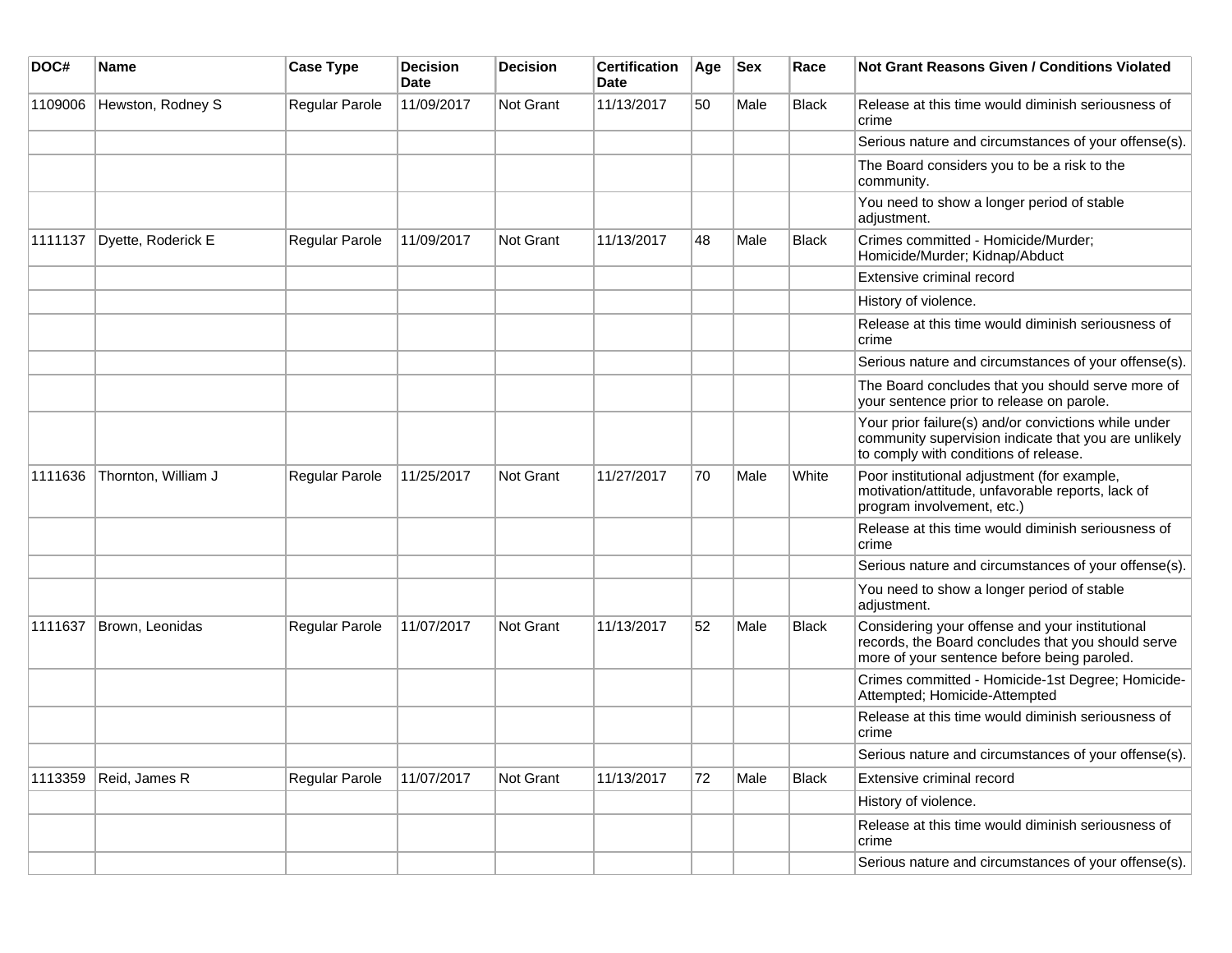| DOC#    | Name                          | <b>Case Type</b>      | <b>Decision</b><br>Date | <b>Decision</b> | <b>Certification</b><br>Date | Age | <b>Sex</b> | Race         | Not Grant Reasons Given / Conditions Violated                                                                                                         |
|---------|-------------------------------|-----------------------|-------------------------|-----------------|------------------------------|-----|------------|--------------|-------------------------------------------------------------------------------------------------------------------------------------------------------|
| 1113359 | Reid, James R                 | Regular Parole        | 11/07/2017              | Not Grant       | 11/13/2017                   | 72  | Male       | <b>Black</b> | The Board concludes that you should serve more of<br>your sentence prior to release on parole.                                                        |
| 1114210 | Daughtry, Breon Dearlo        | Regular Parole        | 11/01/2017              | Not Grant       | 11/02/2017                   | 42  | Male       | <b>Black</b> | <b>Extensive criminal record</b>                                                                                                                      |
|         |                               |                       |                         |                 |                              |     |            |              | Release at this time would diminish seriousness of<br>crime                                                                                           |
|         |                               |                       |                         |                 |                              |     |            |              | Serious nature and circumstances of your offense(s).                                                                                                  |
|         |                               |                       |                         |                 |                              |     |            |              | Your prior failure(s) and/or convictions while under<br>community supervision indicate that you are unlikely<br>to comply with conditions of release. |
| 1114237 | Jones, John Paul              | Regular Parole        | 11/01/2017              | Not Grant       | 11/03/2017                   | 60  | Male       | White        | Crimes committed - Sex Asslt-Carnal Abuse; Sex<br>Asslt-Carnal Abuse; Sex Asslt-Carnal Abuse                                                          |
|         |                               |                       |                         |                 |                              |     |            |              | Release at this time would diminish seriousness of<br>crime                                                                                           |
|         |                               |                       |                         |                 |                              |     |            |              | The Board considers you to be a risk to the<br>community.                                                                                             |
| 1114711 | Spragley, Michael W           | Regular Parole        | 11/01/2017              | Not Grant       | 11/02/2017                   | 42  | Male       | <b>Black</b> | Considering your offense and your institutional<br>records, the Board concludes that you should serve<br>more of your sentence before being paroled.  |
|         |                               |                       |                         |                 |                              |     |            |              | History of violence.                                                                                                                                  |
|         |                               |                       |                         |                 |                              |     |            |              | Poor institutional adjustment (for example,<br>motivation/attitude, unfavorable reports, lack of<br>program involvement, etc.)                        |
|         |                               |                       |                         |                 |                              |     |            |              | Release at this time would diminish seriousness of<br>crime                                                                                           |
|         |                               |                       |                         |                 |                              |     |            |              | You need to show a longer period of stable<br>adjustment.                                                                                             |
|         |                               |                       |                         |                 |                              |     |            |              | Your record of institutional infractions indicates a<br>disregard for rules and that you are not ready to<br>conform to society.                      |
| 1115145 | Curtis, Charles Wesley        | <b>Regular Parole</b> | 11/01/2017              | Not Grant       | 11/03/2017                   | 58  | Male       | White        | Considering your offense and your institutional<br>records, the Board concludes that you should serve<br>more of your sentence before being paroled.  |
|         |                               |                       |                         |                 |                              |     |            |              | History of substance abuse.                                                                                                                           |
|         |                               |                       |                         |                 |                              |     |            |              | Release at this time would diminish seriousness of<br>crime                                                                                           |
|         |                               |                       |                         |                 |                              |     |            |              | Serious nature and circumstances of your offense(s).                                                                                                  |
|         |                               |                       |                         |                 |                              |     |            |              | The Board concludes that you should serve more of<br>your sentence prior to release on parole.                                                        |
| 1115724 | Sanchez-Sandoval,<br>Maximino | Geriatric             | 11/25/2017              | Not Grant       | 11/29/2017                   | 66  | Male       | White        | Crimes committed - Homicide/Murder; Use Of<br>Firearm In Felony                                                                                       |
|         |                               |                       |                         |                 |                              |     |            |              | History of violence.                                                                                                                                  |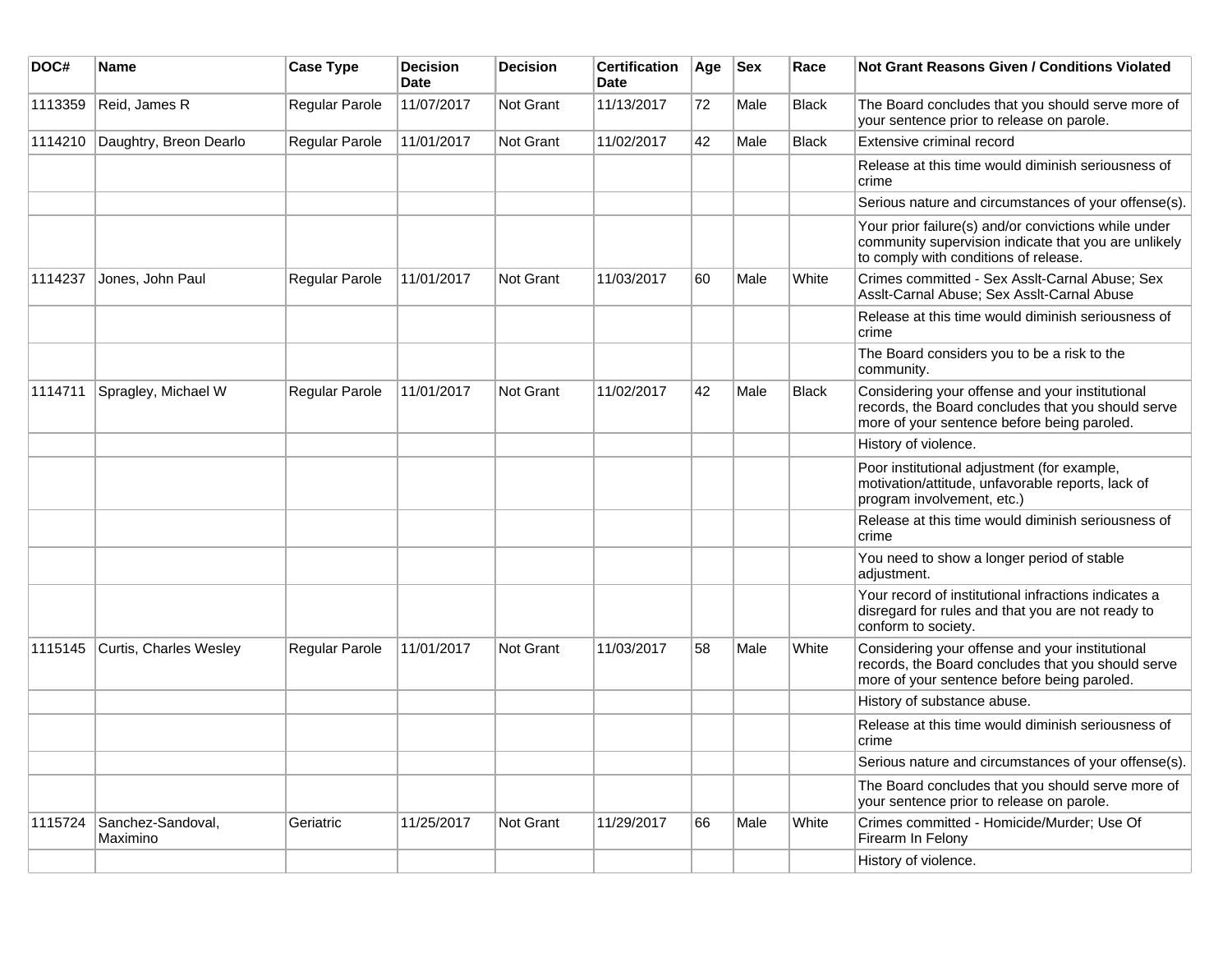| DOC#    | <b>Name</b>                   | <b>Case Type</b>      | <b>Decision</b><br><b>Date</b> | <b>Decision</b> | <b>Certification</b><br>Date | Age | <b>Sex</b> | Race         | Not Grant Reasons Given / Conditions Violated                                                                                                         |
|---------|-------------------------------|-----------------------|--------------------------------|-----------------|------------------------------|-----|------------|--------------|-------------------------------------------------------------------------------------------------------------------------------------------------------|
| 1115724 | Sanchez-Sandoval,<br>Maximino | Geriatric             | 11/25/2017                     | Not Grant       | 11/29/2017                   | 66  | Male       | White        | Release at this time would diminish seriousness of<br>crime                                                                                           |
|         |                               |                       |                                |                 |                              |     |            |              | Serious nature and circumstances of your offense(s).                                                                                                  |
|         |                               |                       |                                |                 |                              |     |            |              | The Board concludes that you should serve more of<br>your sentence prior to release on parole.                                                        |
|         |                               |                       |                                |                 |                              |     |            |              | You need to show a longer period of stable<br>adjustment.                                                                                             |
| 1116367 | Canaday, Kevin Wayne          | <b>Board Review</b>   | 11/01/2017                     | Not Grant       | 11/03/2017                   | 49  | Male       | <b>Black</b> | Crimes committed - Forcible Sodomy; Cocaine-<br>Possess; Violation Drug Control Act                                                                   |
|         |                               |                       |                                |                 |                              |     |            |              | Extensive criminal record                                                                                                                             |
|         |                               |                       |                                |                 |                              |     |            |              | The Board concludes that you should serve more of<br>your sentence prior to release on parole.                                                        |
|         |                               |                       |                                |                 |                              |     |            |              | The Board considers you to be a risk to the<br>community.                                                                                             |
|         |                               |                       |                                |                 |                              |     |            |              | Your prior failure(s) and/or convictions while under<br>community supervision indicate that you are unlikely<br>to comply with conditions of release. |
| 1116388 | Jones, Ronald Jerome          | Regular Parole        | 11/27/2017                     | Not Grant       | 11/29/2017                   | 62  | Male       | <b>Black</b> | Release at this time would diminish seriousness of<br>crime                                                                                           |
|         |                               |                       |                                |                 |                              |     |            |              | The Board concludes that you should serve more of<br>your sentence prior to release on parole.                                                        |
|         |                               |                       |                                |                 |                              |     |            |              | Your prior failure(s) and/or convictions while under<br>community supervision indicate that you are unlikely<br>to comply with conditions of release. |
| 1116448 | Easter, Melvin                | Regular Parole        | 11/26/2017                     | Not Grant       | 11/27/2017                   | 64  | Male       | White        | Release at this time would diminish seriousness of<br>crime                                                                                           |
|         |                               |                       |                                |                 |                              |     |            |              | Serious nature and circumstances of your offense(s).                                                                                                  |
|         |                               |                       |                                |                 |                              |     |            |              | The Board concludes that you should serve more of<br>your sentence prior to release on parole.                                                        |
|         |                               |                       |                                |                 |                              |     |            |              | The Board considers you to be a risk to the<br>community.                                                                                             |
|         |                               | Geriatric             | 11/28/2017                     | Not Grant       | 11/28/2017                   |     |            |              | Crimes committed - Homicide-1st Degree                                                                                                                |
|         |                               |                       |                                |                 |                              |     |            |              | Release at this time would diminish seriousness of<br>crime                                                                                           |
|         |                               |                       |                                |                 |                              |     |            |              | Serious nature and circumstances of your offense(s).                                                                                                  |
| 1116463 | Vier, William Bramwell Jr.    | <b>Regular Parole</b> | 11/24/2017                     | Not Grant       | 11/28/2017                   | 56  | Male       | White        | Crimes committed - Sex Assault, Rape                                                                                                                  |
|         |                               |                       |                                |                 |                              |     |            |              | Release at this time would diminish seriousness of<br>crime                                                                                           |
|         |                               |                       |                                |                 |                              |     |            |              | Serious nature and circumstances of your offense(s).                                                                                                  |
|         |                               |                       |                                |                 |                              |     |            |              | The Board concludes that you should serve more of<br>your sentence prior to release on parole.                                                        |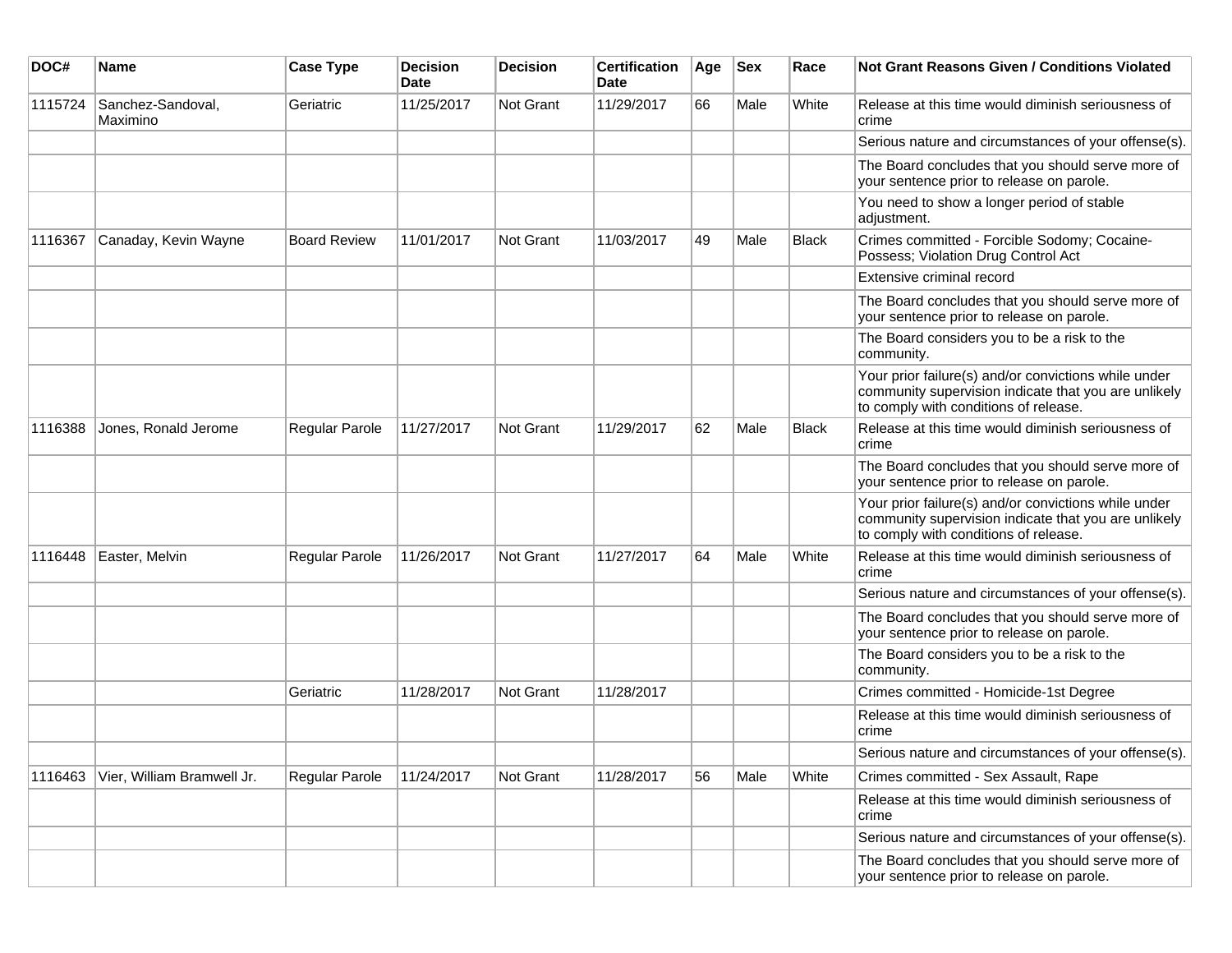| DOC#    | Name                       | <b>Case Type</b> | <b>Decision</b><br>Date | Decision  | <b>Certification</b><br>Date | Age | <b>Sex</b> | Race         | <b>Not Grant Reasons Given / Conditions Violated</b>                                                                                                  |
|---------|----------------------------|------------------|-------------------------|-----------|------------------------------|-----|------------|--------------|-------------------------------------------------------------------------------------------------------------------------------------------------------|
| 1116463 | Vier, William Bramwell Jr. | Regular Parole   | 11/24/2017              | Not Grant | 11/28/2017                   | 56  | Male       | White        | The Board considers you to be a risk to the<br>community.                                                                                             |
|         |                            |                  |                         |           |                              |     |            |              | Your prior failure(s) and/or convictions while under<br>community supervision indicate that you are unlikely<br>to comply with conditions of release. |
| 1116886 | Whitfield, George R        | Regular Parole   | 11/25/2017              | Not Grant | 11/29/2017                   | 56  | Male       | <b>Black</b> | Extensive criminal record                                                                                                                             |
|         |                            |                  |                         |           |                              |     |            |              | History of substance abuse.                                                                                                                           |
|         |                            |                  |                         |           |                              |     |            |              | History of violence.                                                                                                                                  |
|         |                            |                  |                         |           |                              |     |            |              | Release at this time would diminish seriousness of<br>crime                                                                                           |
|         |                            |                  |                         |           |                              |     |            |              | Serious nature and circumstances of your offense(s).                                                                                                  |
|         |                            |                  |                         |           |                              |     |            |              | The Board considers you to be a risk to the<br>community.                                                                                             |
|         |                            |                  |                         |           |                              |     |            |              | Your prior failure(s) and/or convictions while under<br>community supervision indicate that you are unlikely<br>to comply with conditions of release. |
| 1117285 | Penley, Eckle Gladey Jr.   | Regular Parole   | 11/10/2017              | Not Grant | 11/13/2017                   | 55  | Male       | White        | Considering your offense and your institutional<br>records, the Board concludes that you should serve<br>more of your sentence before being paroled.  |
|         |                            |                  |                         |           |                              |     |            |              | Release at this time would diminish seriousness of<br>crime                                                                                           |
|         |                            |                  |                         |           |                              |     |            |              | Serious nature and circumstances of your offense(s).                                                                                                  |
|         |                            |                  |                         |           |                              |     |            |              | You need to show a longer period of stable<br>adjustment.                                                                                             |
|         |                            |                  |                         |           |                              |     |            |              | Your prior failure(s) and/or convictions while under<br>community supervision indicate that you are unlikely<br>to comply with conditions of release. |
|         |                            |                  |                         |           |                              |     |            |              | Your record of institutional infractions indicates a<br>disregard for rules and that you are not ready to<br>conform to society.                      |
| 1117522 | Hughes, Michael Wayne      | Regular Parole   | 11/01/2017              | Not Grant | 11/02/2017                   | 44  | Male       | White        | Extensive criminal record                                                                                                                             |
|         |                            |                  |                         |           |                              |     |            |              | Release at this time would diminish seriousness of<br>crime                                                                                           |
|         |                            |                  |                         |           |                              |     |            |              | Your prior failure(s) and/or convictions while under<br>community supervision indicate that you are unlikely<br>to comply with conditions of release. |
|         |                            |                  |                         |           |                              |     |            |              | Your record indicates a serious disregard for the<br>property rights of others.                                                                       |
| 1119888 | Robbins, Oscar Lee         | Regular Parole   | 11/03/2017              | Not Grant | 11/06/2017                   | 74  | Male       | White        | History of violence.                                                                                                                                  |
|         |                            |                  |                         |           |                              |     |            |              | Other                                                                                                                                                 |
|         |                            |                  |                         |           |                              |     |            |              | Serious nature and circumstances of your offense(s).                                                                                                  |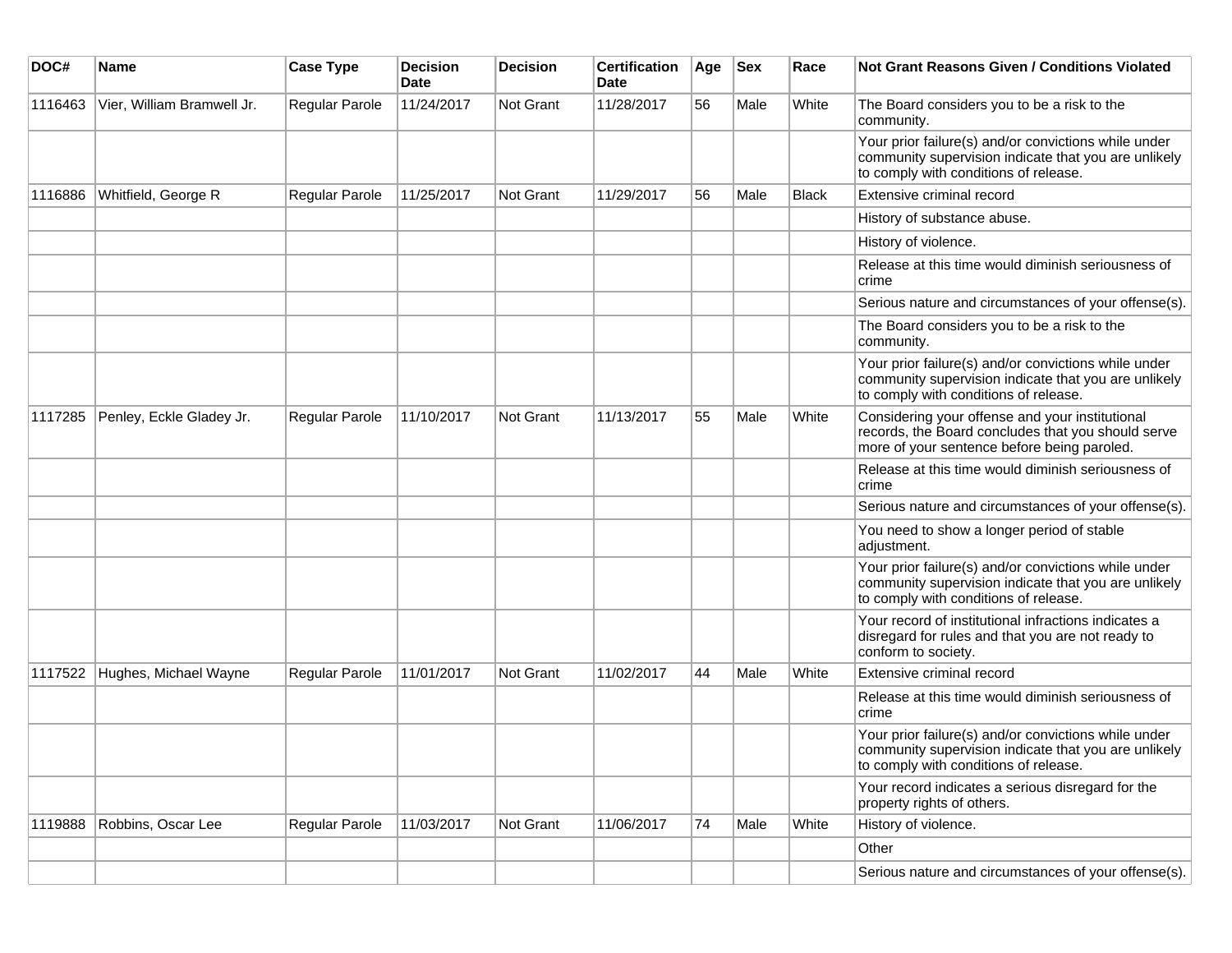| DOC#    | Name                     | <b>Case Type</b>      | <b>Decision</b><br>Date | <b>Decision</b>  | <b>Certification</b><br><b>Date</b> | Age | <b>Sex</b> | Race         | <b>Not Grant Reasons Given / Conditions Violated</b>                                                                                                 |
|---------|--------------------------|-----------------------|-------------------------|------------------|-------------------------------------|-----|------------|--------------|------------------------------------------------------------------------------------------------------------------------------------------------------|
| 1119888 | Robbins, Oscar Lee       | Regular Parole        | 11/03/2017              | Not Grant        | 11/06/2017                          | 74  | Male       | White        | The Board concludes that you should serve more of<br>your sentence prior to release on parole.                                                       |
|         |                          |                       |                         |                  |                                     |     |            |              | The Board considers you to be a risk to the<br>community.                                                                                            |
| 1119984 | Bunn, Weldon Lyndell     | Regular Parole        | 11/07/2017              | Not Grant        | 11/13/2017                          | 48  | Male       | <b>Black</b> | Crimes committed - Homicide-1st Degree; Robbery;<br>Robbery - Attempted                                                                              |
|         |                          |                       |                         |                  |                                     |     |            |              | Release at this time would diminish seriousness of<br>crime                                                                                          |
|         |                          |                       |                         |                  |                                     |     |            |              | Serious nature and circumstances of your offense(s).                                                                                                 |
|         |                          |                       |                         |                  |                                     |     |            |              | The Board concludes that you should serve more of<br>your sentence prior to release on parole.                                                       |
|         |                          |                       |                         |                  |                                     |     |            |              | The Board considers you to be a risk to the<br>community.                                                                                            |
| 1120372 | Ogrady, John Joseph      | Regular Parole        | 11/01/2017              | <b>Not Grant</b> | 11/03/2017                          | 70  | Male       | White        | Crimes committed - Kidnap/Abduct; Kidnap/Abduct;<br>Sex Assault, Rape                                                                                |
|         |                          |                       |                         |                  |                                     |     |            |              | History of substance abuse.                                                                                                                          |
|         |                          |                       |                         |                  |                                     |     |            |              | Release at this time would diminish seriousness of<br>crime                                                                                          |
|         |                          |                       |                         |                  |                                     |     |            |              | Serious nature and circumstances of your offense(s).                                                                                                 |
|         |                          |                       |                         |                  |                                     |     |            |              | The Board considers you to be a risk to the<br>community.                                                                                            |
| 1121182 | Bethea, Stanley Demetri  | <b>Regular Parole</b> | 11/08/2017              | Not Grant        | 11/13/2017                          | 45  | Male       | <b>Black</b> | Release at this time would diminish seriousness of<br>crime                                                                                          |
|         |                          |                       |                         |                  |                                     |     |            |              | Serious nature and circumstances of your offense(s).                                                                                                 |
|         |                          |                       |                         |                  |                                     |     |            |              | The Board concludes that you should serve more of<br>your sentence prior to release on parole.                                                       |
| 1122214 | Lee, Derrick Lamon       | <b>Regular Parole</b> | 11/17/2017              | Not Grant        | 11/17/2017                          | 54  | Male       | <b>Black</b> | Release at this time would diminish seriousness of<br>crime                                                                                          |
|         |                          |                       |                         |                  |                                     |     |            |              | Serious nature and circumstances of your offense(s).                                                                                                 |
| 1123225 | Russell, Alexander Lomax | Regular Parole        | 11/08/2017              | Not Grant        | 11/13/2017                          | 67  | Male       | <b>Black</b> | Considering your offense and your institutional<br>records, the Board concludes that you should serve<br>more of your sentence before being paroled. |
|         |                          |                       |                         |                  |                                     |     |            |              | Extensive criminal record                                                                                                                            |
|         |                          |                       |                         |                  |                                     |     |            |              | Poor institutional adjustment (for example,<br>motivation/attitude, unfavorable reports, lack of<br>program involvement, etc.)                       |
|         |                          |                       |                         |                  |                                     |     |            |              | Release at this time would diminish seriousness of<br>crime                                                                                          |
|         |                          |                       |                         |                  |                                     |     |            |              | Serious nature and circumstances of your offense(s).                                                                                                 |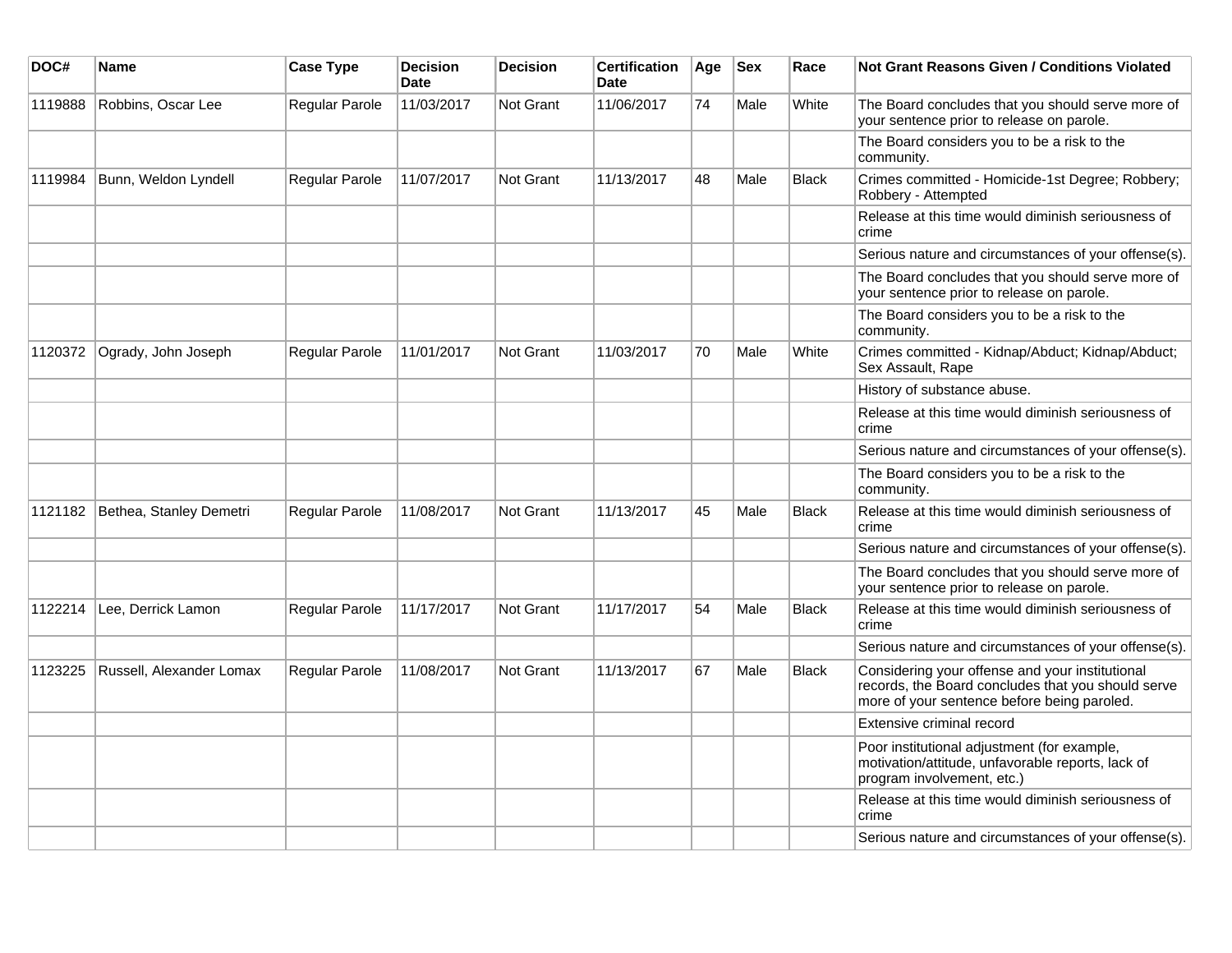| DOC#    | <b>Name</b>              | <b>Case Type</b> | <b>Decision</b><br><b>Date</b> | <b>Decision</b> | <b>Certification</b><br>Date | Age | $ $ Sex | Race         | Not Grant Reasons Given / Conditions Violated                                                                                                         |
|---------|--------------------------|------------------|--------------------------------|-----------------|------------------------------|-----|---------|--------------|-------------------------------------------------------------------------------------------------------------------------------------------------------|
| 1123225 | Russell, Alexander Lomax | Regular Parole   | 11/08/2017                     | Not Grant       | 11/13/2017                   | 67  | Male    | Black        | Your prior failure(s) and/or convictions while under<br>community supervision indicate that you are unlikely<br>to comply with conditions of release. |
| 1123975 | Anderson, Tracy Dane     | Regular Parole   | 11/28/2017                     | Not Grant       | 11/29/2017                   | 52  | Male    | White        | Crimes committed - Forcible Sodomy                                                                                                                    |
|         |                          |                  |                                |                 |                              |     |         |              | Release at this time would diminish seriousness of<br>crime                                                                                           |
|         |                          |                  |                                |                 |                              |     |         |              | Serious nature and circumstances of your offense(s).                                                                                                  |
|         |                          |                  |                                |                 |                              |     |         |              | The Board concludes that you should serve more of<br>your sentence prior to release on parole.                                                        |
|         |                          |                  |                                |                 |                              |     |         |              | The Board considers you to be a risk to the<br>community.                                                                                             |
| 1124554 | Rodriguez, Edward Garcia | Regular Parole   | 11/27/2017                     | Not Grant       | 11/29/2017                   | 68  | Male    | White        | Crimes committed - Sex Assault, Rape; Sex Assault,<br>Rape; Sex Assault, Rape                                                                         |
|         |                          |                  |                                |                 |                              |     |         |              | Extensive criminal record                                                                                                                             |
|         |                          |                  |                                |                 |                              |     |         |              | Release at this time would diminish seriousness of<br>crime                                                                                           |
|         |                          |                  |                                |                 |                              |     |         |              | Serious nature and circumstances of your offense(s).                                                                                                  |
| 1124912 | Canady, Randy Leon       | Regular Parole   | 11/01/2017                     | Not Grant       | 11/03/2017                   | 51  | Male    | <b>Black</b> | Crimes committed - Aggravated Sexual Battery;<br>Aggravated Sexual Battery; Aggravated Sexual<br><b>Battery</b>                                       |
|         |                          |                  |                                |                 |                              |     |         |              | Extensive criminal record                                                                                                                             |
|         |                          |                  |                                |                 |                              |     |         |              | Release at this time would diminish seriousness of<br>crime                                                                                           |
|         |                          |                  |                                |                 |                              |     |         |              | Serious nature and circumstances of your offense(s).                                                                                                  |
|         |                          |                  |                                |                 |                              |     |         |              | You need to show a longer period of stable<br>adjustment.                                                                                             |
| 1126131 | Dotson, Rodney Phillip   | Regular Parole   | 11/08/2017                     | Not Grant       | 11/13/2017                   | 48  | Male    | White        | Release at this time would diminish seriousness of<br>crime                                                                                           |
|         |                          |                  |                                |                 |                              |     |         |              | Serious nature and circumstances of your offense(s).                                                                                                  |
| 1126471 | Fleming, Michael Travis  | Regular Parole   | 11/01/2017                     | Not Grant       | 11/03/2017                   | 52  | Male    | White        | Extensive criminal record                                                                                                                             |
|         |                          |                  |                                |                 |                              |     |         |              | History of substance abuse.                                                                                                                           |
|         |                          |                  |                                |                 |                              |     |         |              | Serious nature and circumstances of your offense(s).                                                                                                  |
|         |                          |                  |                                |                 |                              |     |         |              | The Board considers you to be a risk to the<br>community.                                                                                             |
|         |                          |                  |                                |                 |                              |     |         |              | Your prior failure(s) and/or convictions while under<br>community supervision indicate that you are unlikely<br>to comply with conditions of release. |
| 1128229 | Bell, Ulysses Wayne      | Geriatric        | 11/19/2017                     | Not Grant       | 11/21/2017                   | 61  | Male    | White        | Release at this time would diminish seriousness of<br>crime                                                                                           |
|         |                          |                  |                                |                 |                              |     |         |              | Serious nature and circumstances of your offense(s).                                                                                                  |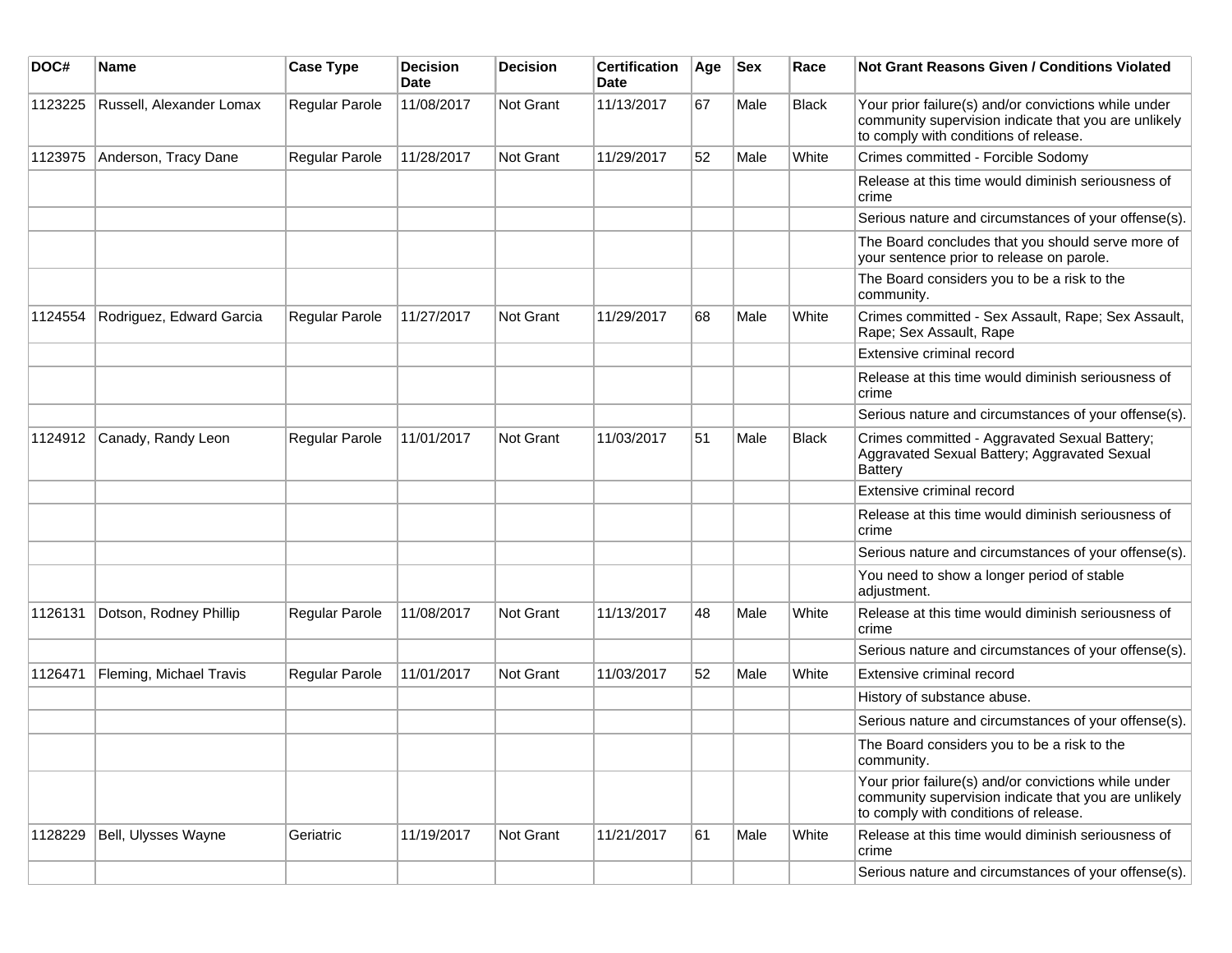| DOC#    | <b>Name</b>                   | <b>Case Type</b> | <b>Decision</b><br><b>Date</b> | <b>Decision</b>  | <b>Certification</b><br>Date | Age | <b>Sex</b> | Race         | <b>Not Grant Reasons Given / Conditions Violated</b>                                                                                                        |
|---------|-------------------------------|------------------|--------------------------------|------------------|------------------------------|-----|------------|--------------|-------------------------------------------------------------------------------------------------------------------------------------------------------------|
| 1128229 | Bell, Ulysses Wayne           | Geriatric        | 11/19/2017                     | Not Grant        | 11/21/2017                   | 61  | Male       | White        | The Board concludes that you should serve more of<br>your sentence prior to release on parole.                                                              |
|         |                               |                  |                                |                  |                              |     |            |              | The Board considers you to be a risk to the<br>community.                                                                                                   |
| 1129733 | Mahtar, Christopher R         | Regular Parole   | 11/15/2017                     | Not Grant        | 11/15/2017                   | 45  | Male       | White        | Release at this time would diminish seriousness of<br>crime                                                                                                 |
|         |                               |                  |                                |                  |                              |     |            |              | Serious nature and circumstances of your offense(s).                                                                                                        |
|         |                               |                  |                                |                  |                              |     |            |              | The Board concludes that you should serve more of<br>your sentence prior to release on parole.                                                              |
|         |                               |                  |                                |                  |                              |     |            |              | You need further participation in institutional work<br>and/or educational programs to indicate your positive<br>progression towards re-entry into society. |
|         |                               |                  |                                |                  |                              |     |            |              | You need to show a longer period of stable<br>adjustment.                                                                                                   |
| 1130214 | Johnson, James Leon           | Regular Parole   | 11/14/2017                     | <b>Not Grant</b> | 11/15/2017                   | 62  | Male       | <b>Black</b> | Release at this time would diminish seriousness of<br>crime                                                                                                 |
|         |                               |                  |                                |                  |                              |     |            |              | Serious nature and circumstances of your offense(s).                                                                                                        |
| 1133476 | Collier, Donald Edgar         | Regular Parole   | 11/01/2017                     | <b>Not Grant</b> | 11/02/2017                   | 67  | Male       | White        | Considering your offense and your institutional<br>records, the Board concludes that you should serve<br>more of your sentence before being paroled.        |
|         |                               |                  |                                |                  |                              |     |            |              | Crimes committed - Homicide-2Nd-Degree;<br>Malicious Wounding; Unlawful Wound/Bodily Injury                                                                 |
|         |                               |                  |                                |                  |                              |     |            |              | History of violence.                                                                                                                                        |
|         |                               |                  |                                |                  |                              |     |            |              | Serious nature and circumstances of your offense(s).                                                                                                        |
|         |                               |                  |                                |                  |                              |     |            |              | You need to show a longer period of stable<br>adjustment.                                                                                                   |
| 1133859 | Jones, Darnell                | Regular Parole   | 11/08/2017                     | <b>Not Grant</b> | 11/13/2017                   | 53  | Male       | <b>Black</b> | Poor institutional adjustment (for example,<br>motivation/attitude, unfavorable reports, lack of<br>program involvement, etc.)                              |
|         |                               |                  |                                |                  |                              |     |            |              | Release at this time would diminish seriousness of<br>crime                                                                                                 |
|         |                               |                  |                                |                  |                              |     |            |              | Serious nature and circumstances of your offense(s).                                                                                                        |
|         |                               |                  |                                |                  |                              |     |            |              | The Board considers you to be a risk to the<br>community.                                                                                                   |
|         |                               |                  |                                |                  |                              |     |            |              | Your prior failure(s) and/or convictions while under<br>community supervision indicate that you are unlikely<br>to comply with conditions of release.       |
| 1136515 | <b>Rivers, Stanley Tyrone</b> | Regular Parole   | 11/07/2017                     | Not Grant        | 11/08/2017                   | 56  | Male       | <b>Black</b> | No Interest in Parole                                                                                                                                       |
| 1138229 | Umberger, Charles Lee         | Geriatric        | 11/08/2017                     | Not Grant        | 11/08/2017                   | 78  | Male       | White        | Considering your offense and your institutional<br>records, the Board concludes that you should serve<br>more of your sentence before being paroled.        |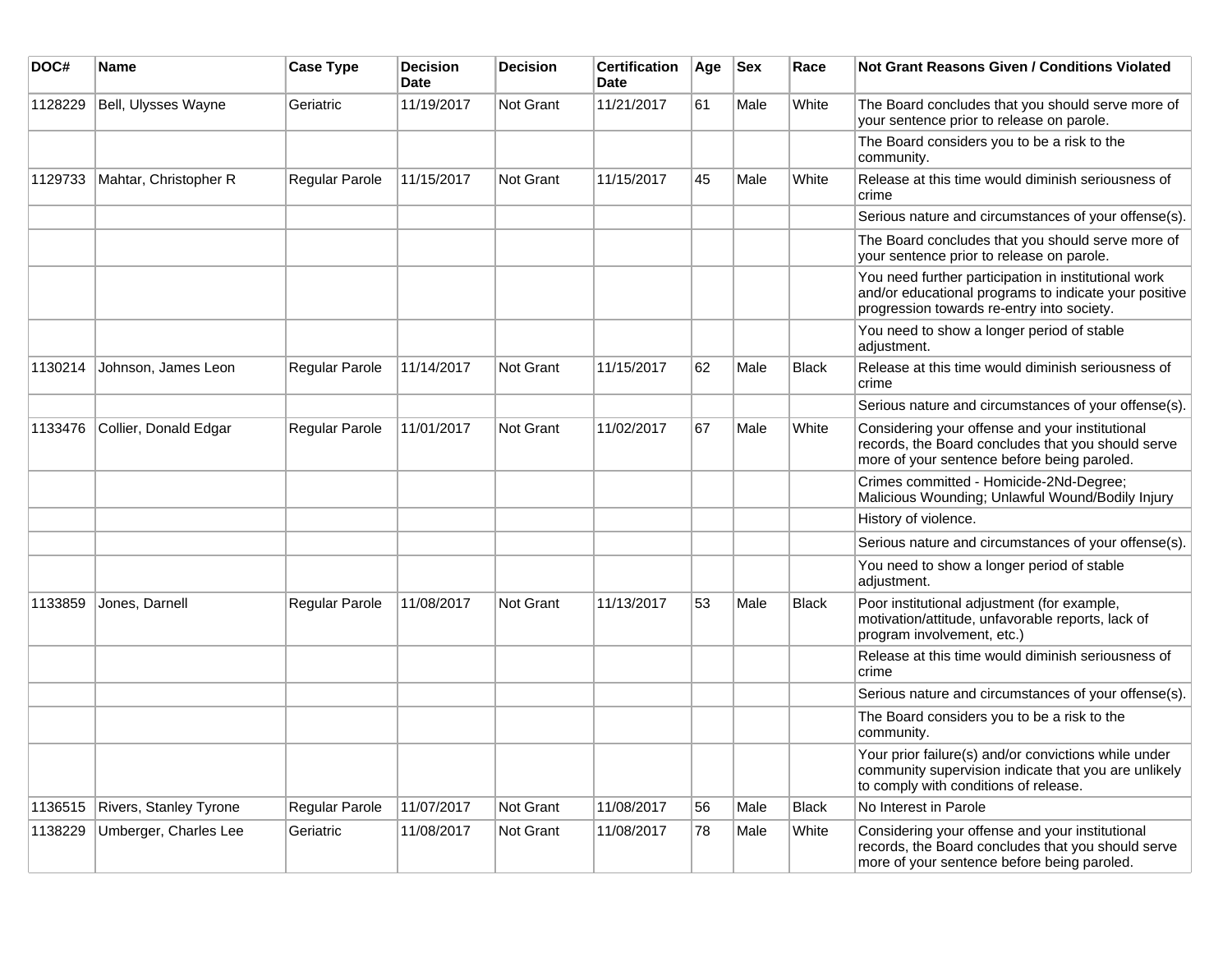| DOC#    | <b>Name</b>                 | <b>Case Type</b> | <b>Decision</b><br><b>Date</b> | <b>Decision</b> | <b>Certification</b><br>Date | Age | <b>Sex</b> | Race         | <b>Not Grant Reasons Given / Conditions Violated</b>                                                                                                        |
|---------|-----------------------------|------------------|--------------------------------|-----------------|------------------------------|-----|------------|--------------|-------------------------------------------------------------------------------------------------------------------------------------------------------------|
| 1138229 | Umberger, Charles Lee       | Geriatric        | 11/08/2017                     | Not Grant       | 11/08/2017                   | 78  | Male       | White        | Crimes committed - Aggravated Sexual Battery;<br>Forcible Sodomy; Forcible Sodomy                                                                           |
|         |                             |                  |                                |                 |                              |     |            |              | Release at this time would diminish seriousness of<br>crime                                                                                                 |
|         |                             |                  |                                |                 |                              |     |            |              | Serious nature and circumstances of your offense(s).                                                                                                        |
|         |                             |                  |                                |                 |                              |     |            |              | The Board considers you to be a risk to the<br>community.                                                                                                   |
| 1140210 | Allah, Supreme King Justice | Regular Parole   | 11/27/2017                     | Not Grant       | 11/29/2017                   | 60  | Male       | <b>Black</b> | Release at this time would diminish seriousness of<br>crime                                                                                                 |
|         |                             |                  |                                |                 |                              |     |            |              | Serious nature and circumstances of your offense(s).                                                                                                        |
|         |                             |                  |                                |                 |                              |     |            |              | You need further participation in institutional work<br>and/or educational programs to indicate your positive<br>progression towards re-entry into society. |
|         |                             |                  |                                |                 |                              |     |            |              | Your prior failure(s) and/or convictions while under<br>community supervision indicate that you are unlikely<br>to comply with conditions of release.       |
| 1140230 | David, Michael K            | Regular Parole   | 11/03/2017                     | Not Grant       | 11/06/2017                   | 53  | Male       | <b>Black</b> | Extensive criminal record                                                                                                                                   |
|         |                             |                  |                                |                 |                              |     |            |              | The Board considers you to be a risk to the<br>community.                                                                                                   |
|         |                             |                  |                                |                 |                              |     |            |              | You need to show a longer period of stable<br>adjustment.                                                                                                   |
|         |                             |                  |                                |                 |                              |     |            |              | Your prior failure(s) and/or convictions while under<br>community supervision indicate that you are unlikely<br>to comply with conditions of release.       |
| 1140252 | Goad, Joseph Wayne          | Regular Parole   | 11/08/2017                     | Not Grant       | 11/13/2017                   | 58  | Male       | White        | Crimes committed - Kidnap/Abduct; Kidnap/Abduct;<br>Kidnap/Abduct                                                                                           |
|         |                             |                  |                                |                 |                              |     |            |              | The Board concludes that you should serve more of<br>your sentence prior to release on parole.                                                              |
|         |                             |                  |                                |                 |                              |     |            |              | The Board considers you to be a risk to the<br>community.                                                                                                   |
|         |                             |                  |                                |                 |                              |     |            |              | You need to show a longer period of stable<br>adjustment.                                                                                                   |
| 1140328 | Barkley, Clarence Lee Jr.   | Regular Parole   | 11/09/2017                     | Not Grant       | 11/13/2017                   | 70  | Male       | <b>Black</b> | Release at this time would diminish seriousness of<br>crime                                                                                                 |
|         |                             |                  |                                |                 |                              |     |            |              | Serious nature and circumstances of your offense(s).                                                                                                        |
|         |                             |                  |                                |                 |                              |     |            |              | The Board concludes that you should serve more of<br>your sentence prior to release on parole.                                                              |
|         |                             |                  |                                |                 |                              |     |            |              | The Board considers you to be a risk to the<br>community.                                                                                                   |
| 1140989 | Tucker, Melvin              | Regular Parole   | 11/10/2017                     | Not Grant       | 11/13/2017                   | 59  | Male       | Black        | Conviction of a new crime while incarcerated                                                                                                                |
|         |                             |                  |                                |                 |                              |     |            |              | Crimes committed - Homicide-1st Degree;<br>Kidnap/Abduct; Robbery                                                                                           |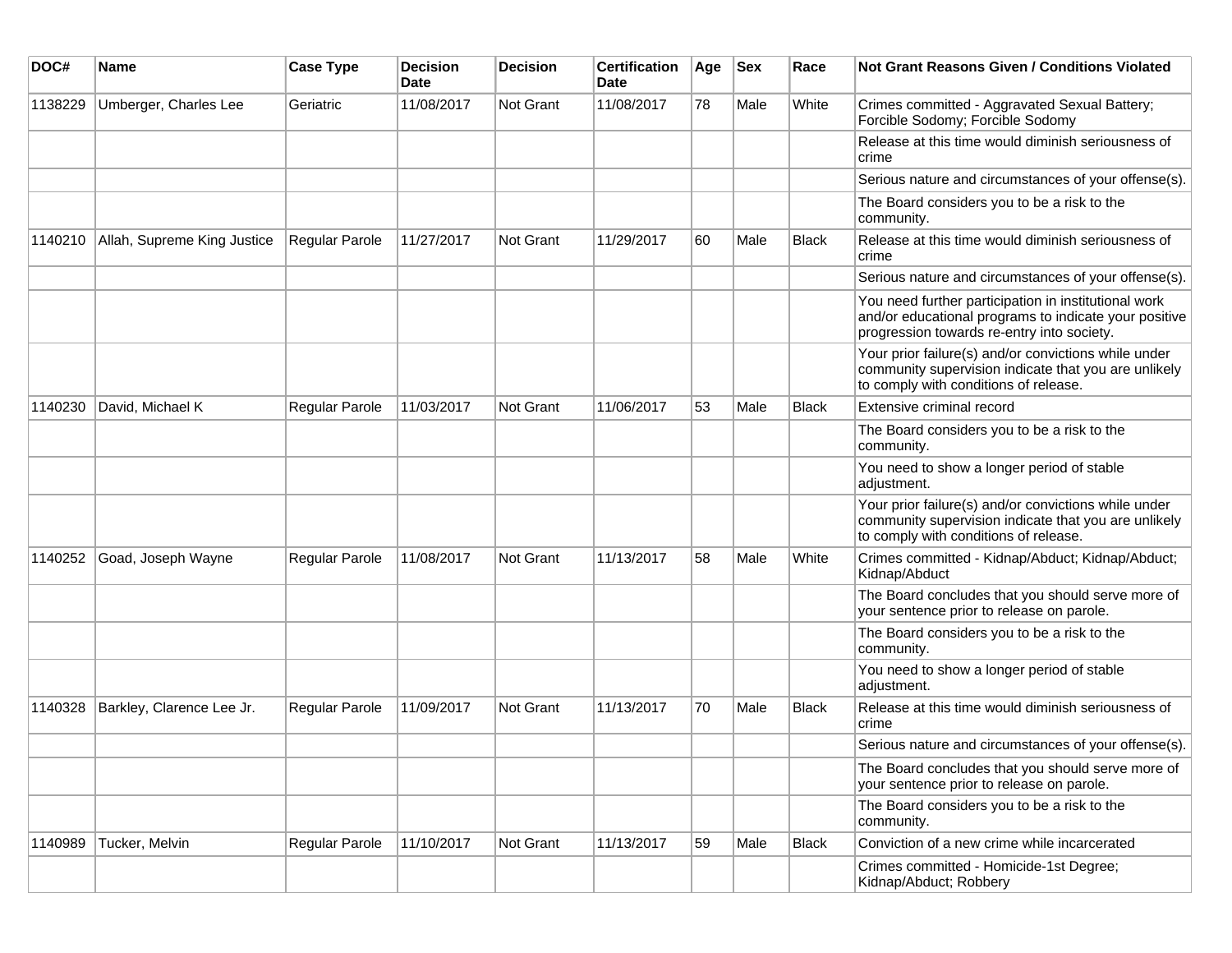| DOC#    | <b>Name</b>            | <b>Case Type</b>      | <b>Decision</b><br><b>Date</b> | <b>Decision</b>  | <b>Certification</b><br><b>Date</b> | Age | <b>Sex</b> | Race         | Not Grant Reasons Given / Conditions Violated                                                                                                        |
|---------|------------------------|-----------------------|--------------------------------|------------------|-------------------------------------|-----|------------|--------------|------------------------------------------------------------------------------------------------------------------------------------------------------|
| 1140989 | Tucker, Melvin         | Regular Parole        | 11/10/2017                     | Not Grant        | 11/13/2017                          | 59  | Male       | <b>Black</b> | Release at this time would diminish seriousness of<br>crime                                                                                          |
|         |                        |                       |                                |                  |                                     |     |            |              | Serious nature and circumstances of your offense(s).                                                                                                 |
| 1141050 | Spainhour, Ralph Edgar | <b>Regular Parole</b> | 11/20/2017                     | Not Grant        | 11/27/2017                          | 73  | Male       | White        | Crimes committed - Homicide-1st Degree; Homicide-<br>2Nd-Degree; Use Of Firearm In Felony                                                            |
|         |                        |                       |                                |                  |                                     |     |            |              | Release at this time would diminish seriousness of<br>crime                                                                                          |
|         |                        |                       |                                |                  |                                     |     |            |              | Serious nature and circumstances of your offense(s).                                                                                                 |
|         |                        |                       |                                |                  |                                     |     |            |              | You need to show a longer period of stable<br>adjustment.                                                                                            |
| 1141224 | Sorrells, Gary Von     | <b>Regular Parole</b> | 11/17/2017                     | <b>Not Grant</b> | 11/17/2017                          | 71  | Male       | White        | Release at this time would diminish seriousness of<br>crime                                                                                          |
|         |                        |                       |                                |                  |                                     |     |            |              | Serious nature and circumstances of your offense(s).                                                                                                 |
| 1142549 | Newby, Felix Alexande  | Geriatric             | 11/16/2017                     | Not Grant        | 11/17/2017                          | 63  | Male       | <b>Black</b> | Considering your offense and your institutional<br>records, the Board concludes that you should serve<br>more of your sentence before being paroled. |
|         |                        |                       |                                |                  |                                     |     |            |              | Extensive criminal record                                                                                                                            |
|         |                        |                       |                                |                  |                                     |     |            |              | Release at this time would diminish seriousness of<br>crime                                                                                          |
|         |                        |                       |                                |                  |                                     |     |            |              | Serious nature and circumstances of your offense(s).                                                                                                 |
|         |                        |                       |                                |                  |                                     |     |            |              | The Board concludes that you should serve more of<br>your sentence prior to release on parole.                                                       |
|         |                        |                       |                                |                  |                                     |     |            |              | You need to show a longer period of stable<br>adjustment.                                                                                            |
| 1142928 | Miller, Frankie X      | Regular Parole        | 11/10/2017                     | Not Grant        | 11/13/2017                          | 60  | Male       | <b>Black</b> | Crimes committed - Homicide-Capital; Robbery;<br>Robbery                                                                                             |
|         |                        |                       |                                |                  |                                     |     |            |              | History of violence.                                                                                                                                 |
|         |                        |                       |                                |                  |                                     |     |            |              | Release at this time would diminish seriousness of<br>crime                                                                                          |
|         |                        |                       |                                |                  |                                     |     |            |              | Serious nature and circumstances of your offense(s).                                                                                                 |
|         |                        |                       |                                |                  |                                     |     |            |              | The Board concludes that you should serve more of<br>your sentence prior to release on parole.                                                       |
| 1146554 | Carter, Perry Nelson   | Geriatric             | 11/10/2017                     | Not Grant        | 11/13/2017                          | 66  | Male       | <b>Black</b> | Crimes committed - Robbery: On Or Near Street;<br>Robbery: On Or Near Street                                                                         |
|         |                        |                       |                                |                  |                                     |     |            |              | Release at this time would diminish seriousness of<br>crime                                                                                          |
|         |                        |                       |                                |                  |                                     |     |            |              | Serious nature and circumstances of your offense(s).                                                                                                 |
| 1147517 | Hunt, William T Jr.    | Geriatric             | 11/08/2017                     | Not Grant        | 11/13/2017                          | 63  | Male       | <b>Black</b> | History of substance abuse.                                                                                                                          |
|         |                        |                       |                                |                  |                                     |     |            |              | History of violence.                                                                                                                                 |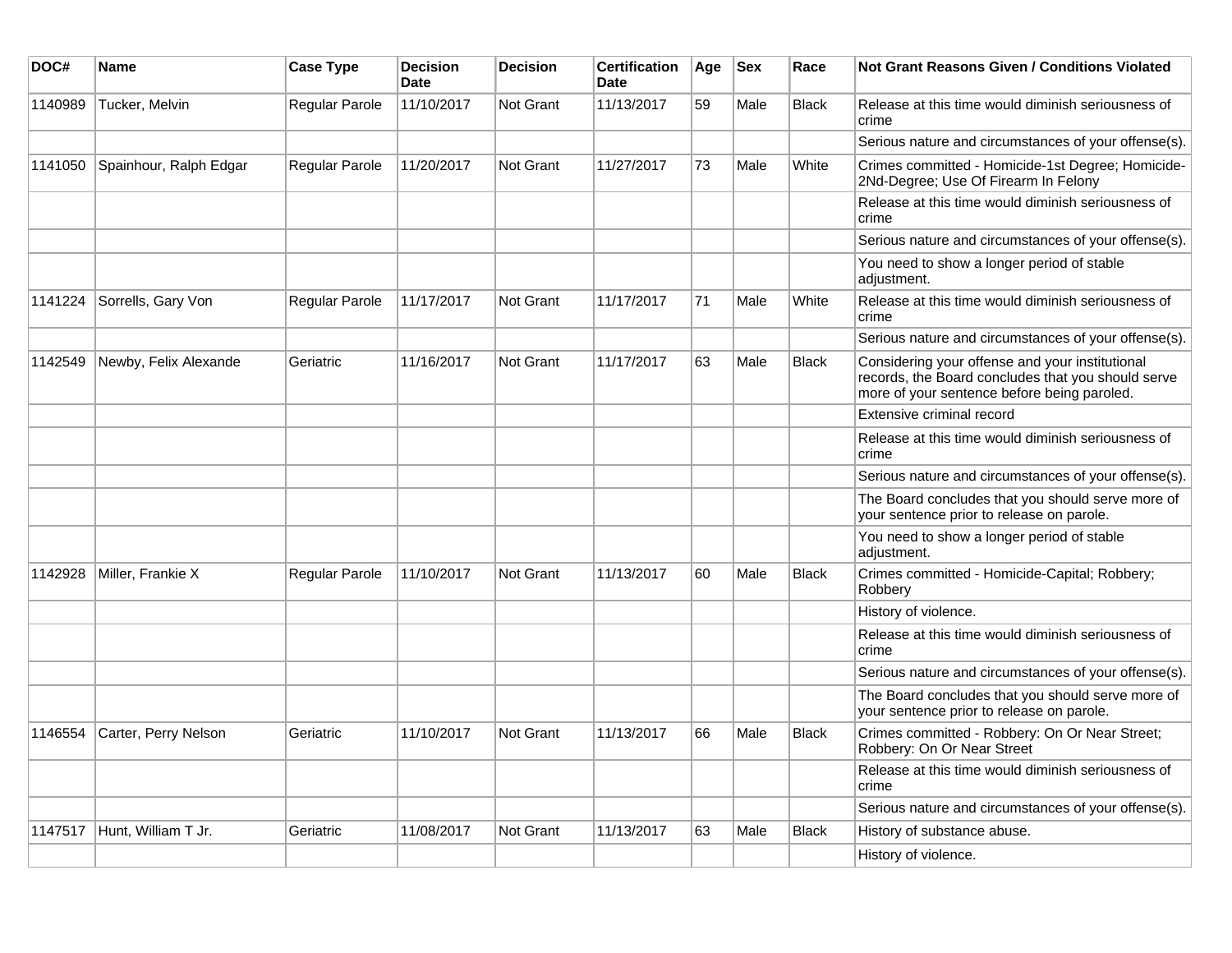| DOC#    | <b>Name</b>                  | <b>Case Type</b> | Decision<br><b>Date</b> | <b>Decision</b>  | <b>Certification</b><br>Date | Age | <b>Sex</b> | Race         | Not Grant Reasons Given / Conditions Violated                                                                                                               |
|---------|------------------------------|------------------|-------------------------|------------------|------------------------------|-----|------------|--------------|-------------------------------------------------------------------------------------------------------------------------------------------------------------|
| 1147517 | Hunt, William T Jr.          | Geriatric        | 11/08/2017              | Not Grant        | 11/13/2017                   | 63  | Male       | Black        | Release at this time would diminish seriousness of<br>crime                                                                                                 |
|         |                              |                  |                         |                  |                              |     |            |              | Serious nature and circumstances of your offense(s).                                                                                                        |
|         |                              |                  |                         |                  |                              |     |            |              | The Board concludes that you should serve more of<br>your sentence prior to release on parole.                                                              |
| 1150094 | Tyler, Roger Franklin        | Regular Parole   | 11/26/2017              | <b>Not Grant</b> | 11/29/2017                   | 54  | Male       | Black        | Extensive criminal record                                                                                                                                   |
|         |                              |                  |                         |                  |                              |     |            |              | History of violence.                                                                                                                                        |
|         |                              |                  |                         |                  |                              |     |            |              | Release at this time would diminish seriousness of<br>crime                                                                                                 |
|         |                              |                  |                         |                  |                              |     |            |              | Serious nature and circumstances of your offense(s).                                                                                                        |
|         |                              |                  |                         |                  |                              |     |            |              | The Board concludes that you should serve more of<br>your sentence prior to release on parole.                                                              |
| 1150211 | Moore, Clarence Edward Jr.   | Regular Parole   | 11/08/2017              | Not Grant        | 11/13/2017                   | 56  | Male       | <b>Black</b> | Extensive criminal record                                                                                                                                   |
|         |                              |                  |                         |                  |                              |     |            |              | History of violence.                                                                                                                                        |
|         |                              |                  |                         |                  |                              |     |            |              | Release at this time would diminish seriousness of<br>crime                                                                                                 |
|         |                              |                  |                         |                  |                              |     |            |              | Serious nature and circumstances of your offense(s).                                                                                                        |
|         |                              |                  |                         |                  |                              |     |            |              | You need further participation in institutional work<br>and/or educational programs to indicate your positive<br>progression towards re-entry into society. |
|         |                              |                  |                         |                  |                              |     |            |              | Your prior failure(s) and/or convictions while under<br>community supervision indicate that you are unlikely<br>to comply with conditions of release.       |
| 1150571 | O'Donnell, John Thomas       | Regular Parole   | 11/01/2017              | <b>Not Grant</b> | 11/02/2017                   | 49  | Male       | White        | Considering your offense and your institutional<br>records, the Board concludes that you should serve<br>more of your sentence before being paroled.        |
|         |                              |                  |                         |                  |                              |     |            |              | Extensive criminal record                                                                                                                                   |
|         |                              |                  |                         |                  |                              |     |            |              | Poor institutional adjustment (for example,<br>motivation/attitude, unfavorable reports, lack of<br>program involvement, etc.)                              |
|         |                              |                  |                         |                  |                              |     |            |              | Serious nature and circumstances of your offense(s).                                                                                                        |
|         |                              |                  |                         |                  |                              |     |            |              | The Board considers you to be a risk to the<br>community.                                                                                                   |
|         |                              |                  |                         |                  |                              |     |            |              | Your prior failure(s) and/or convictions while under<br>community supervision indicate that you are unlikely<br>to comply with conditions of release.       |
| 1151797 | <b>Blow, Charles Lorenzo</b> | Regular Parole   | 11/09/2017              | Not Grant        | 11/13/2017                   | 46  | Male       | <b>Black</b> | Extensive criminal record                                                                                                                                   |
|         |                              |                  |                         |                  |                              |     |            |              | History of violence.                                                                                                                                        |
|         |                              |                  |                         |                  |                              |     |            |              | Release at this time would diminish seriousness of<br>crime                                                                                                 |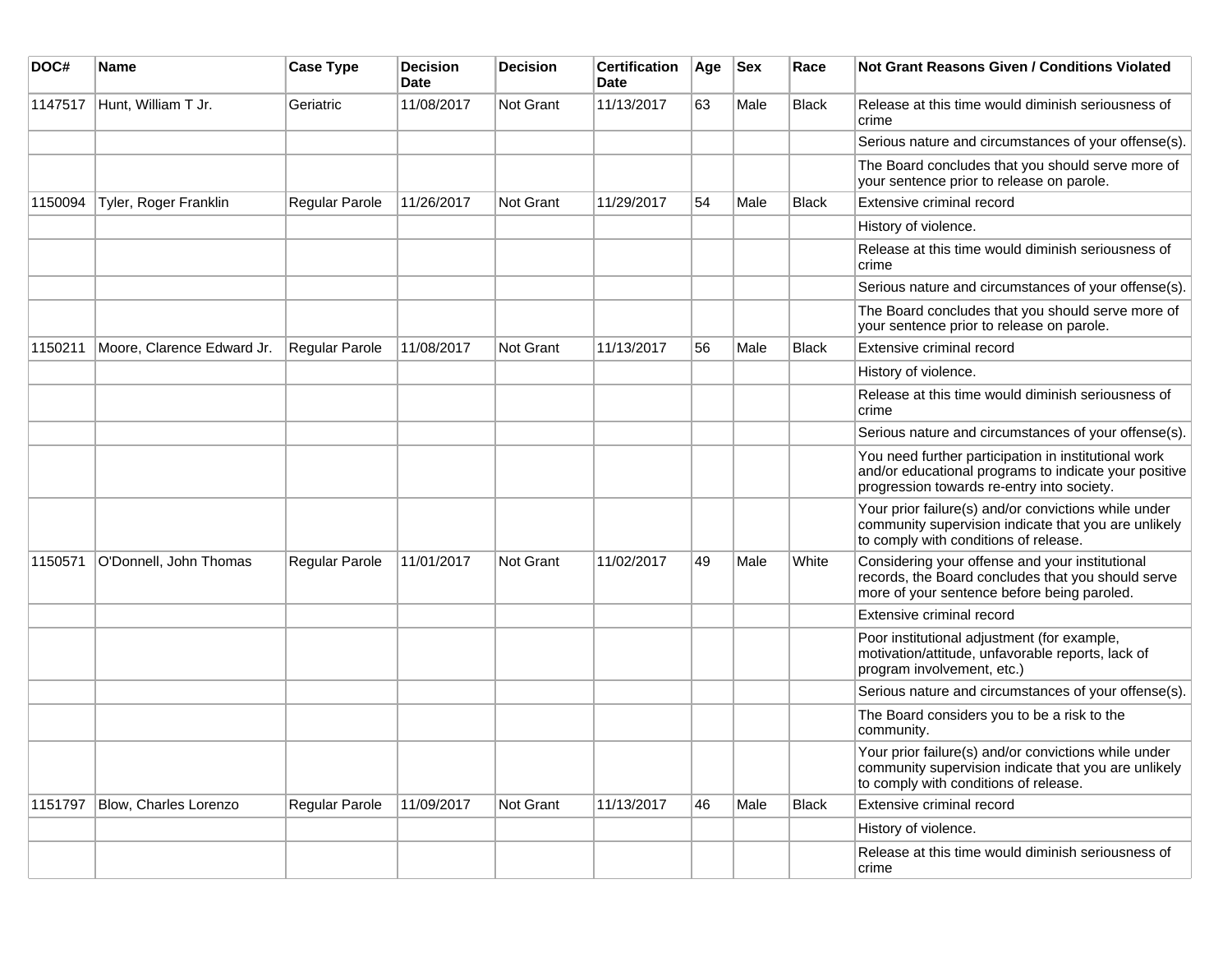| DOC#    | Name                        | <b>Case Type</b> | <b>Decision</b><br>Date | <b>Decision</b>  | <b>Certification</b><br>Date | Age | <b>Sex</b> | Race         | <b>Not Grant Reasons Given / Conditions Violated</b>                                                                                                        |
|---------|-----------------------------|------------------|-------------------------|------------------|------------------------------|-----|------------|--------------|-------------------------------------------------------------------------------------------------------------------------------------------------------------|
| 1151797 | Blow, Charles Lorenzo       | Regular Parole   | 11/09/2017              | Not Grant        | 11/13/2017                   | 46  | Male       | <b>Black</b> | Serious nature and circumstances of your offense(s).                                                                                                        |
| 1154202 | Owens, Lennae Samuel        | Regular Parole   | 11/10/2017              | Not Grant        | 11/13/2017                   | 53  | Male       | <b>Black</b> | Considering your offense and your institutional<br>records, the Board concludes that you should serve<br>more of your sentence before being paroled.        |
|         |                             |                  |                         |                  |                              |     |            |              | Extensive criminal record                                                                                                                                   |
|         |                             |                  |                         |                  |                              |     |            |              | Release at this time would diminish seriousness of<br>crime                                                                                                 |
|         |                             |                  |                         |                  |                              |     |            |              | Serious nature and circumstances of your offense(s).                                                                                                        |
|         |                             |                  |                         |                  |                              |     |            |              | You need to show a longer period of stable<br>adjustment.                                                                                                   |
| 1154225 | Blain, Mark W               | Regular Parole   | 11/07/2017              | Not Grant        | 11/08/2017                   | 56  | Male       | White        | Crimes committed - Homicide-Capital; Homicide-1st<br>Degree; Robbery                                                                                        |
|         |                             |                  |                         |                  |                              |     |            |              | History of violence.                                                                                                                                        |
|         |                             |                  |                         |                  |                              |     |            |              | Release at this time would diminish seriousness of<br>crime                                                                                                 |
|         |                             |                  |                         |                  |                              |     |            |              | Serious nature and circumstances of your offense(s).                                                                                                        |
| 1154528 | Jennings, Ronnie Fitzgerald | Regular Parole   | 11/10/2017              | Not Grant        | 11/13/2017                   | 52  | Male       | <b>Black</b> | Release at this time would diminish seriousness of<br>crime                                                                                                 |
|         |                             |                  |                         |                  |                              |     |            |              | Serious nature and circumstances of your offense(s).                                                                                                        |
|         |                             |                  |                         |                  |                              |     |            |              | The Board concludes that you should serve more of<br>your sentence prior to release on parole.                                                              |
|         |                             |                  |                         |                  |                              |     |            |              | You need further participation in institutional work<br>and/or educational programs to indicate your positive<br>progression towards re-entry into society. |
|         |                             |                  |                         |                  |                              |     |            |              | You need to show a longer period of stable<br>adjustment.                                                                                                   |
|         |                             |                  |                         |                  |                              |     |            |              | Your prior failure(s) and/or convictions while under<br>community supervision indicate that you are unlikely<br>to comply with conditions of release.       |
| 1156187 | Motes, James Alton          | Geriatric        | 11/16/2017              | <b>Not Grant</b> | 11/16/2017                   | 65  | Male       | White        | History of substance abuse.                                                                                                                                 |
|         |                             |                  |                         |                  |                              |     |            |              | History of violence.                                                                                                                                        |
|         |                             |                  |                         |                  |                              |     |            |              | Poor institutional adjustment (for example,<br>motivation/attitude, unfavorable reports, lack of<br>program involvement, etc.)                              |
|         |                             |                  |                         |                  |                              |     |            |              | Release at this time would diminish seriousness of<br>crime                                                                                                 |
|         |                             |                  |                         |                  |                              |     |            |              | Serious nature and circumstances of your offense(s).                                                                                                        |
|         |                             |                  |                         |                  |                              |     |            |              | The Board considers you to be a risk to the<br>community.                                                                                                   |
|         |                             |                  |                         |                  |                              |     |            |              | You need to show a longer period of stable<br>adjustment.                                                                                                   |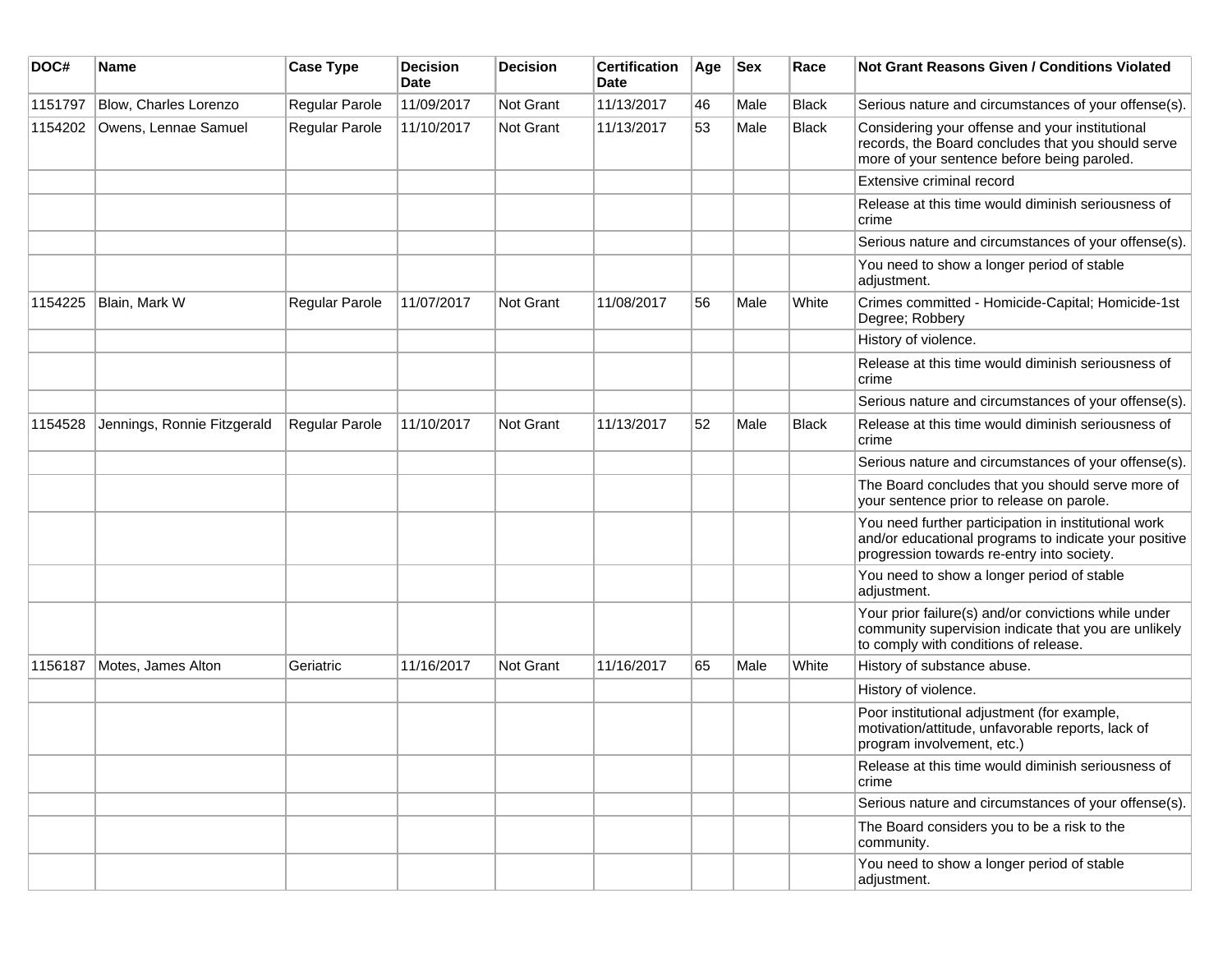| DOC#    | Name                             | <b>Case Type</b>      | <b>Decision</b><br><b>Date</b> | Decision  | <b>Certification</b><br><b>Date</b> | Age | <b>Sex</b> | Race         | <b>Not Grant Reasons Given / Conditions Violated</b>                                                                                                  |
|---------|----------------------------------|-----------------------|--------------------------------|-----------|-------------------------------------|-----|------------|--------------|-------------------------------------------------------------------------------------------------------------------------------------------------------|
| 1156904 | Addair, Charles Bradley          | Geriatric             | 11/28/2017                     | Not Grant | 11/29/2017                          | 61  | Male       | White        | Poor institutional adjustment (for example,<br>motivation/attitude, unfavorable reports, lack of<br>program involvement, etc.)                        |
|         |                                  |                       |                                |           |                                     |     |            |              | Release at this time would diminish seriousness of<br>crime                                                                                           |
|         |                                  |                       |                                |           |                                     |     |            |              | Serious nature and circumstances of your offense(s).                                                                                                  |
| 1159569 | Quach, Khanh Cong                | <b>Regular Parole</b> | 11/16/2017                     | Not Grant | 11/17/2017                          | 50  | Male       | White        | Release at this time would diminish seriousness of<br>crime                                                                                           |
|         |                                  |                       |                                |           |                                     |     |            |              | Serious nature and circumstances of your offense(s).                                                                                                  |
|         |                                  |                       |                                |           |                                     |     |            |              | The Board concludes that you should serve more of<br>your sentence prior to release on parole.                                                        |
| 1161021 | White, Jonathan Darryl           | Regular Parole        | 11/02/2017                     | Not Grant | 11/06/2017                          | 58  | Male       | Black        | Extensive criminal record                                                                                                                             |
|         |                                  |                       |                                |           |                                     |     |            |              | History of violence.                                                                                                                                  |
|         |                                  |                       |                                |           |                                     |     |            |              | Release at this time would diminish seriousness of<br>crime                                                                                           |
|         |                                  |                       |                                |           |                                     |     |            |              | Serious nature and circumstances of your offense(s).                                                                                                  |
| 1161578 | Stallings, Ricky R               | Regular Parole        | 11/10/2017                     | Not Grant | 11/13/2017                          | 59  | Male       | <b>Black</b> | Considering your offense and your institutional<br>records, the Board concludes that you should serve<br>more of your sentence before being paroled.  |
|         |                                  |                       |                                |           |                                     |     |            |              | Extensive criminal record                                                                                                                             |
|         |                                  |                       |                                |           |                                     |     |            |              | Release at this time would diminish seriousness of<br>crime                                                                                           |
|         |                                  |                       |                                |           |                                     |     |            |              | Serious nature and circumstances of your offense(s).                                                                                                  |
|         |                                  |                       |                                |           |                                     |     |            |              | You need to show a longer period of stable<br>adjustment.                                                                                             |
|         |                                  |                       |                                |           |                                     |     |            |              | Your prior failure(s) and/or convictions while under<br>community supervision indicate that you are unlikely<br>to comply with conditions of release. |
| 1161615 | Schenkleberger, Gordon<br>Robert | Regular Parole        | 11/02/2017                     | Not Grant | 11/06/2017                          | 54  | Male       | White        | Extensive criminal record                                                                                                                             |
|         |                                  |                       |                                |           |                                     |     |            |              | The Board concludes that you should serve more of<br>your sentence prior to release on parole.                                                        |
|         |                                  |                       |                                |           |                                     |     |            |              | You need to show a longer period of stable<br>adjustment.                                                                                             |
|         |                                  |                       |                                |           |                                     |     |            |              | Your prior failure(s) and/or convictions while under<br>community supervision indicate that you are unlikely<br>to comply with conditions of release. |
|         |                                  |                       |                                |           |                                     |     |            |              | Your record of institutional infractions indicates a<br>disregard for rules and that you are not ready to<br>conform to society.                      |
| 1162060 | Blount, Charlie Jr.              | Regular Parole        | 11/07/2017                     | Not Grant | 11/08/2017                          | 57  | Male       | Black        | Extensive criminal record                                                                                                                             |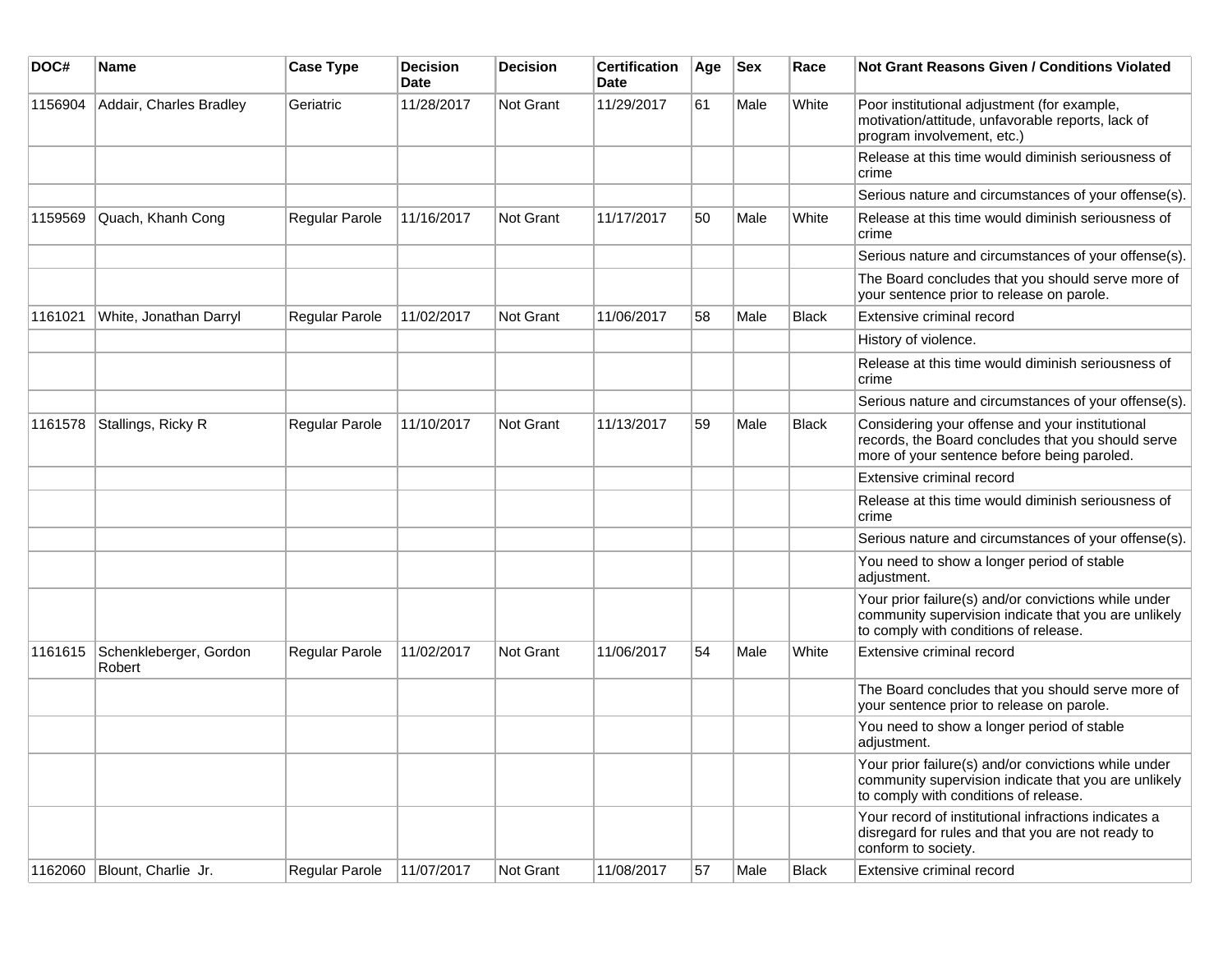| DOC#    | Name                 | <b>Case Type</b>      | <b>Decision</b><br>Date | <b>Decision</b>  | <b>Certification</b><br><b>Date</b> | Age | <b>Sex</b> | Race         | Not Grant Reasons Given / Conditions Violated                                                                                                         |
|---------|----------------------|-----------------------|-------------------------|------------------|-------------------------------------|-----|------------|--------------|-------------------------------------------------------------------------------------------------------------------------------------------------------|
| 1162060 | Blount, Charlie Jr.  | Regular Parole        | 11/07/2017              | <b>Not Grant</b> | 11/08/2017                          | 57  | Male       | <b>Black</b> | History of violence.                                                                                                                                  |
|         |                      |                       |                         |                  |                                     |     |            |              | Release at this time would diminish seriousness of<br>crime                                                                                           |
|         |                      |                       |                         |                  |                                     |     |            |              | Serious nature and circumstances of your offense(s).                                                                                                  |
|         |                      |                       |                         |                  |                                     |     |            |              | The Board concludes that you should serve more of<br>your sentence prior to release on parole.                                                        |
|         |                      |                       |                         |                  |                                     |     |            |              | The Board considers you to be a risk to the<br>community.                                                                                             |
|         |                      |                       |                         |                  |                                     |     |            |              | Your prior failure(s) and/or convictions while under<br>community supervision indicate that you are unlikely<br>to comply with conditions of release. |
| 1162659 | Olds. Trevon Terrell | Regular Parole        | 11/01/2017              | <b>Not Grant</b> | 11/02/2017                          | 46  | Male       | <b>Black</b> | Extensive criminal record                                                                                                                             |
|         |                      |                       |                         |                  |                                     |     |            |              | Release at this time would diminish seriousness of<br>crime                                                                                           |
|         |                      |                       |                         |                  |                                     |     |            |              | You need to show a longer period of stable<br>adjustment.                                                                                             |
|         |                      |                       |                         |                  |                                     |     |            |              | Your prior failure(s) and/or convictions while under<br>community supervision indicate that you are unlikely<br>to comply with conditions of release. |
| 1163662 | Riley, Victor Elvin  | Regular Parole        | 11/06/2017              | <b>Not Grant</b> | 11/08/2017                          | 59  | Male       | <b>Black</b> | The Board concludes that you should serve more of<br>your sentence prior to release on parole.                                                        |
|         |                      |                       |                         |                  |                                     |     |            |              | The Board considers you to be a risk to the<br>community.                                                                                             |
|         |                      |                       |                         |                  |                                     |     |            |              | Your prior failure(s) and/or convictions while under<br>community supervision indicate that you are unlikely<br>to comply with conditions of release. |
|         |                      |                       |                         |                  |                                     |     |            |              | Your record indicates a serious disregard for the<br>property rights of others.                                                                       |
| 1166512 | Woods, Jason         | Regular Parole        | 11/17/2017              | <b>Not Grant</b> | 11/21/2017                          | 48  | Male       | <b>Black</b> | Crimes committed - Kidnap/Abduct; Aggravated<br>Sexual Battery; Robbery                                                                               |
|         |                      |                       |                         |                  |                                     |     |            |              | Release at this time would diminish seriousness of<br>crime                                                                                           |
|         |                      |                       |                         |                  |                                     |     |            |              | Serious nature and circumstances of your offense(s).                                                                                                  |
| 1167243 | Coffey, Gregory M    | <b>Regular Parole</b> | 11/10/2017              | <b>Not Grant</b> | 11/13/2017                          | 44  | Male       | White        | Crimes committed - Assault: (Misdemeanor);<br>Malicious Wounding; Malicious Wounding                                                                  |
|         |                      |                       |                         |                  |                                     |     |            |              | Extensive criminal record                                                                                                                             |
|         |                      |                       |                         |                  |                                     |     |            |              | Release at this time would diminish seriousness of<br>crime                                                                                           |
|         |                      |                       |                         |                  |                                     |     |            |              | You need to show a longer period of stable<br>adjustment.                                                                                             |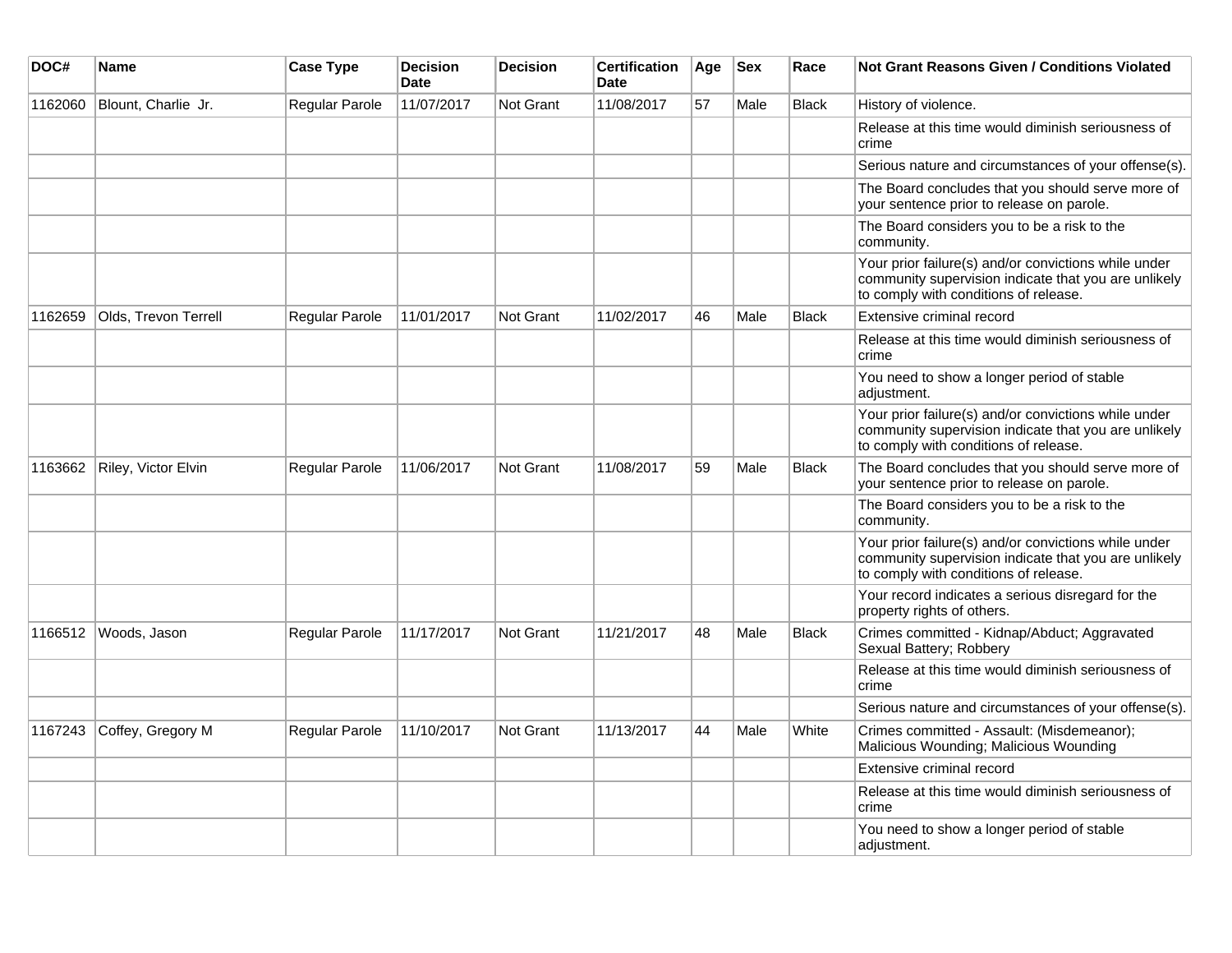| DOC#    | <b>Name</b>                 | <b>Case Type</b> | Decision<br><b>Date</b> | <b>Decision</b>  | <b>Certification</b><br>Date | Age | <b>Sex</b> | Race         | Not Grant Reasons Given / Conditions Violated                                                                                                         |
|---------|-----------------------------|------------------|-------------------------|------------------|------------------------------|-----|------------|--------------|-------------------------------------------------------------------------------------------------------------------------------------------------------|
| 1167243 | Coffey, Gregory M           | Regular Parole   | 11/10/2017              | Not Grant        | 11/13/2017                   | 44  | Male       | White        | Your prior failure(s) and/or convictions while under<br>community supervision indicate that you are unlikely<br>to comply with conditions of release. |
| 1168123 | Sharp, Henry Ryland Jr.     | Regular Parole   | 11/02/2017              | Not Grant        | 11/03/2017                   | 48  | Male       | White        | Considering your offense and your institutional<br>records, the Board concludes that you should serve<br>more of your sentence before being paroled.  |
|         |                             |                  |                         |                  |                              |     |            |              | Extensive criminal record                                                                                                                             |
|         |                             |                  |                         |                  |                              |     |            |              | History of substance abuse.                                                                                                                           |
|         |                             |                  |                         |                  |                              |     |            |              | Poor institutional adjustment (for example,<br>motivation/attitude, unfavorable reports, lack of<br>program involvement, etc.)                        |
|         |                             |                  |                         |                  |                              |     |            |              | Release at this time would diminish seriousness of<br>crime                                                                                           |
|         |                             |                  |                         |                  |                              |     |            |              | Serious nature and circumstances of your offense(s).                                                                                                  |
| 1169091 | Kinnard, Darryl Ponce       | Geriatric        | 11/11/2017              | <b>Not Grant</b> | 11/13/2017                   | 60  | Male       | <b>Black</b> | Extensive criminal record                                                                                                                             |
|         |                             |                  |                         |                  |                              |     |            |              | Release at this time would diminish seriousness of<br>crime                                                                                           |
|         |                             |                  |                         |                  |                              |     |            |              | Serious nature and circumstances of your offense(s).                                                                                                  |
|         |                             |                  |                         |                  |                              |     |            |              | The Board concludes that you should serve more of<br>your sentence prior to release on parole.                                                        |
|         |                             |                  |                         |                  |                              |     |            |              | You need to show a longer period of stable<br>adjustment.                                                                                             |
| 1169760 | Turner, Michael Lynn        | Regular Parole   | 11/17/2017              | Not Grant        | 11/17/2017                   | 50  | Male       | <b>Black</b> | History of violence.                                                                                                                                  |
|         |                             |                  |                         |                  |                              |     |            |              | Release at this time would diminish seriousness of<br>crime                                                                                           |
|         |                             |                  |                         |                  |                              |     |            |              | Serious nature and circumstances of your offense(s).                                                                                                  |
|         |                             |                  |                         |                  |                              |     |            |              | The Board considers you to be a risk to the<br>community.                                                                                             |
|         |                             |                  |                         |                  |                              |     |            |              | Your prior failure(s) and/or convictions while under<br>community supervision indicate that you are unlikely<br>to comply with conditions of release. |
| 1169858 | Armstrong, Clarence W Jr.   | Geriatric        | 11/25/2017              | <b>Not Grant</b> | 11/28/2017                   | 62  | Male       | <b>Black</b> | Extensive criminal record                                                                                                                             |
|         |                             |                  |                         |                  |                              |     |            |              | Release at this time would diminish seriousness of<br>crime                                                                                           |
|         |                             |                  |                         |                  |                              |     |            |              | Serious nature and circumstances of your offense(s).                                                                                                  |
|         |                             |                  |                         |                  |                              |     |            |              | The Board concludes that you should serve more of<br>your sentence prior to release on parole.                                                        |
|         |                             |                  |                         |                  |                              |     |            |              | The Board considers you to be a risk to the<br>community.                                                                                             |
|         | 1170452 Dawkins, Chad Anton | Regular Parole   | 11/08/2017              | Not Grant        | 11/13/2017                   | 53  | Male       | Black        | Extensive criminal record                                                                                                                             |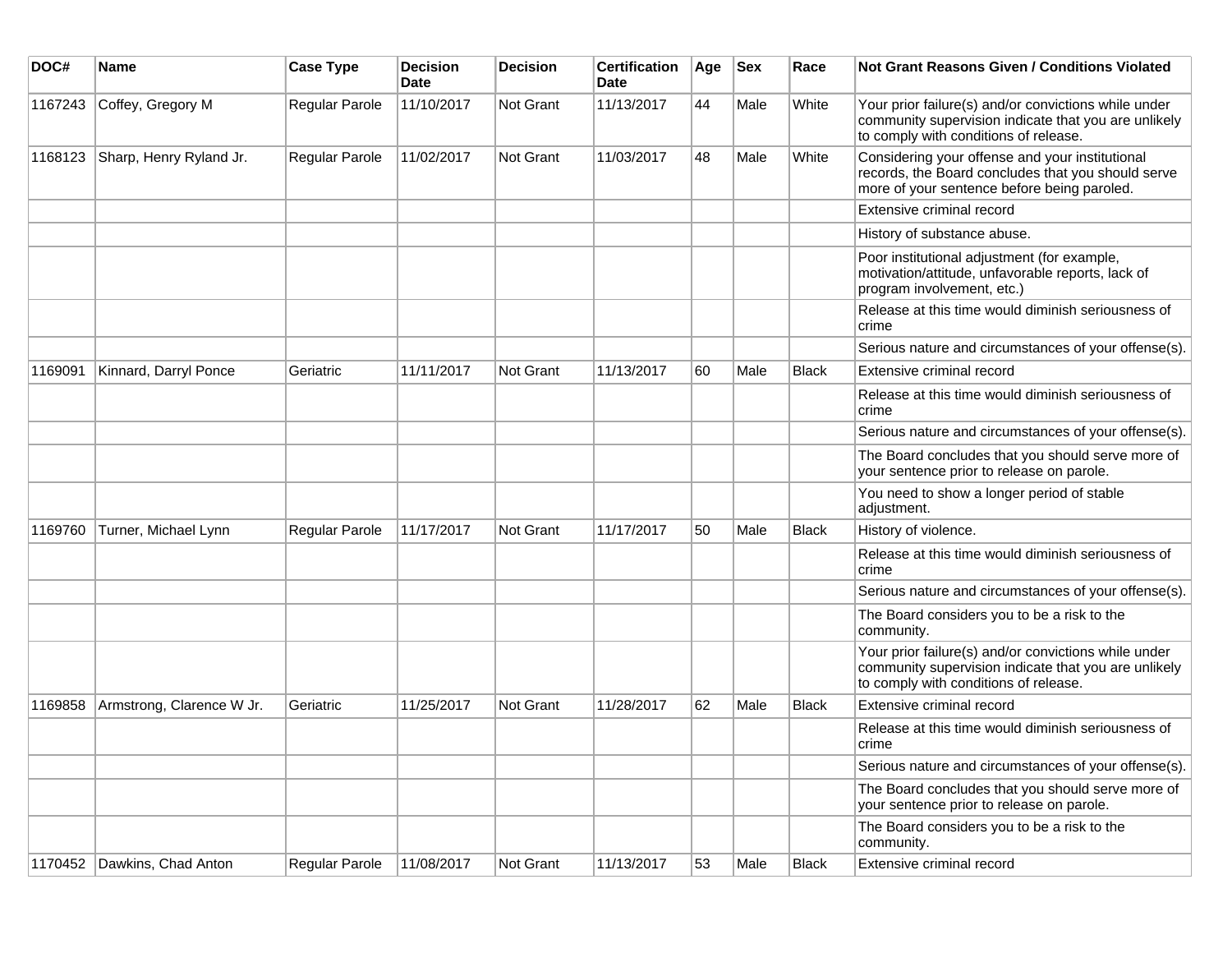| DOC#    | Name                    | <b>Case Type</b> | <b>Decision</b><br><b>Date</b> | Decision  | <b>Certification</b><br><b>Date</b> | Age | <b>Sex</b> | Race         | <b>Not Grant Reasons Given / Conditions Violated</b>                                                                                                  |
|---------|-------------------------|------------------|--------------------------------|-----------|-------------------------------------|-----|------------|--------------|-------------------------------------------------------------------------------------------------------------------------------------------------------|
| 1170452 | Dawkins, Chad Anton     | Regular Parole   | 11/08/2017                     | Not Grant | 11/13/2017                          | 53  | Male       | <b>Black</b> | History of substance abuse.                                                                                                                           |
|         |                         |                  |                                |           |                                     |     |            |              | History of violence.                                                                                                                                  |
|         |                         |                  |                                |           |                                     |     |            |              | You need to show a longer period of stable<br>adjustment.                                                                                             |
|         |                         |                  |                                |           |                                     |     |            |              | Your prior failure(s) and/or convictions while under<br>community supervision indicate that you are unlikely<br>to comply with conditions of release. |
| 1170604 | Wilson, Anthony Robert  | Regular Parole   | 11/03/2017                     | Not Grant | 11/06/2017                          | 59  | Male       | Black        | Release at this time would diminish seriousness of<br>crime                                                                                           |
|         |                         |                  |                                |           |                                     |     |            |              | Serious nature and circumstances of your offense(s).                                                                                                  |
|         |                         |                  |                                |           |                                     |     |            |              | The Board considers you to be a risk to the<br>community.                                                                                             |
| 1171973 | Pleasant, Troy Andre    | Regular Parole   | 11/02/2017                     | Not Grant | 11/03/2017                          | 48  | Male       | <b>Black</b> | Considering your offense and your institutional<br>records, the Board concludes that you should serve<br>more of your sentence before being paroled.  |
|         |                         |                  |                                |           |                                     |     |            |              | History of substance abuse.                                                                                                                           |
|         |                         |                  |                                |           |                                     |     |            |              | Release at this time would diminish seriousness of<br>crime                                                                                           |
|         |                         |                  |                                |           |                                     |     |            |              | Serious nature and circumstances of your offense(s).                                                                                                  |
|         |                         |                  |                                |           |                                     |     |            |              | You need to show a longer period of stable<br>adjustment.                                                                                             |
| 1173036 | Hill, Ernest Oliver Jr. | Geriatric        | 11/10/2017                     | Not Grant | 11/13/2017                          | 61  | Male       | Black        | Extensive criminal record                                                                                                                             |
|         |                         |                  |                                |           |                                     |     |            |              | Release at this time would diminish seriousness of<br>crime                                                                                           |
|         |                         |                  |                                |           |                                     |     |            |              | Serious nature and circumstances of your offense(s).                                                                                                  |
|         |                         |                  |                                |           |                                     |     |            |              | Your prior failure(s) and/or convictions while under<br>community supervision indicate that you are unlikely<br>to comply with conditions of release. |
| 1173510 | Middleton, Jeffrey A    | Regular Parole   | 11/28/2017                     | Not Grant | 11/29/2017                          | 54  | Male       | White        | Extensive criminal record                                                                                                                             |
|         |                         |                  |                                |           |                                     |     |            |              | History of violence.                                                                                                                                  |
|         |                         |                  |                                |           |                                     |     |            |              | Serious nature and circumstances of your offense(s).                                                                                                  |
|         |                         |                  |                                |           |                                     |     |            |              | The Board concludes that you should serve more of<br>your sentence prior to release on parole.                                                        |
|         |                         |                  |                                |           |                                     |     |            |              | The Board considers you to be a risk to the<br>community.                                                                                             |
| 1175127 | Lampkins, Jacob         | Regular Parole   | 11/10/2017                     | Not Grant | 11/13/2017                          | 49  | Male       | <b>Black</b> | Crimes committed - Sex Assault, Rape; Malicious<br>Wounding                                                                                           |
|         |                         |                  |                                |           |                                     |     |            |              | History of violence.                                                                                                                                  |
|         |                         |                  |                                |           |                                     |     |            |              | Release at this time would diminish seriousness of<br>crime                                                                                           |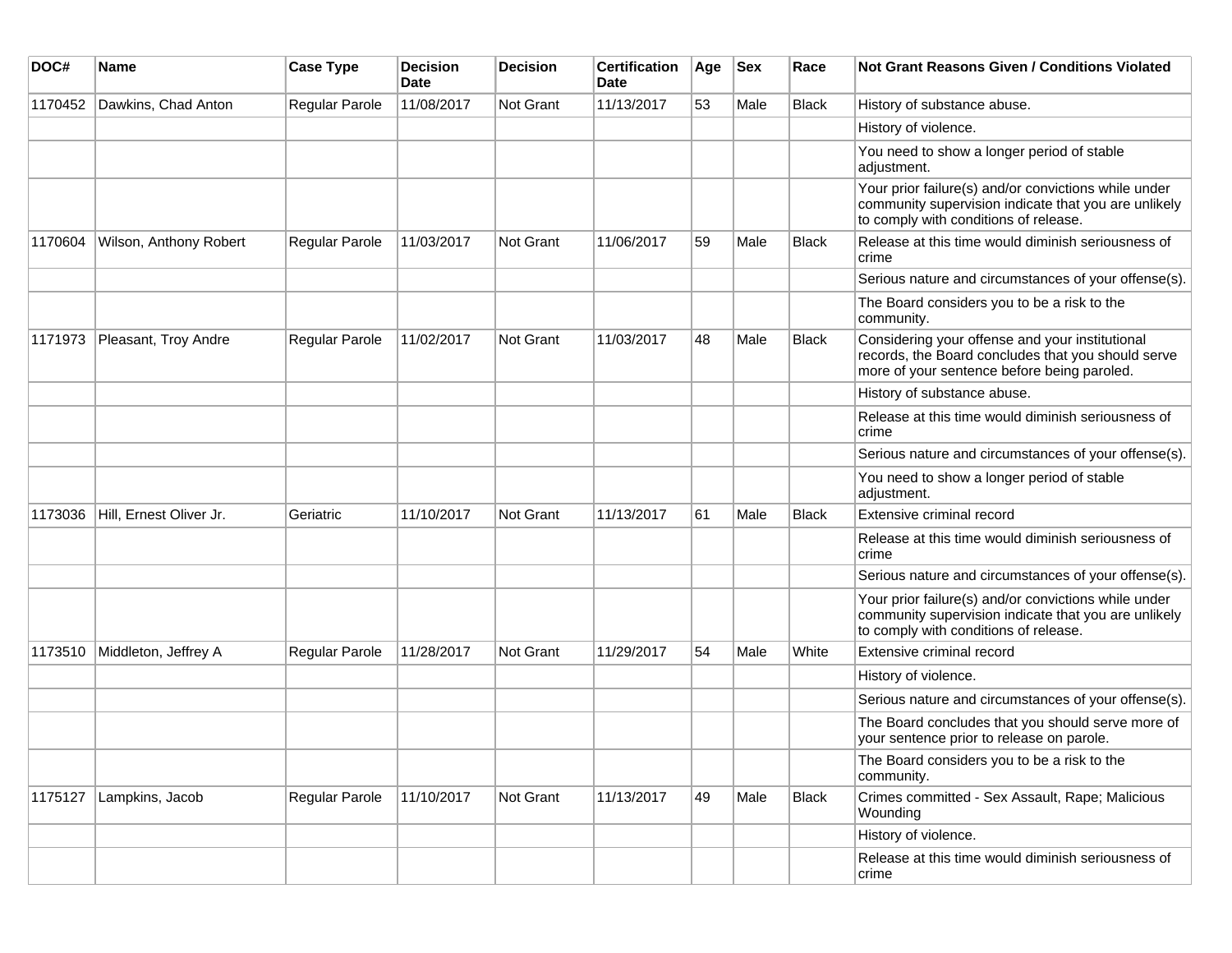| DOC#    | Name                | <b>Case Type</b> | <b>Decision</b><br><b>Date</b> | <b>Decision</b>  | <b>Certification</b><br><b>Date</b> | Age | <b>Sex</b> | Race         | <b>Not Grant Reasons Given / Conditions Violated</b>                                                                                                  |
|---------|---------------------|------------------|--------------------------------|------------------|-------------------------------------|-----|------------|--------------|-------------------------------------------------------------------------------------------------------------------------------------------------------|
| 1175127 | Lampkins, Jacob     | Regular Parole   | 11/10/2017                     | Not Grant        | 11/13/2017                          | 49  | Male       | Black        | Serious nature and circumstances of your offense(s).                                                                                                  |
|         |                     |                  |                                |                  |                                     |     |            |              | The Board considers you to be a risk to the<br>community.                                                                                             |
|         |                     |                  |                                |                  |                                     |     |            |              | Your prior failure(s) and/or convictions while under<br>community supervision indicate that you are unlikely<br>to comply with conditions of release. |
| 1179113 | Walker, Alonza Deon | Regular Parole   | 11/25/2017                     | <b>Not Grant</b> | 11/28/2017                          | 42  | Male       | Black        | Release at this time would diminish seriousness of<br>crime                                                                                           |
|         |                     |                  |                                |                  |                                     |     |            |              | Serious nature and circumstances of your offense(s).                                                                                                  |
|         |                     |                  |                                |                  |                                     |     |            |              | The Board concludes that you should serve more of<br>your sentence prior to release on parole.                                                        |
| 1179717 | Henderson, Glenwood | Regular Parole   | 11/17/2017                     | <b>Not Grant</b> | 11/17/2017                          | 55  | Male       | <b>Black</b> | History of violence.                                                                                                                                  |
|         |                     |                  |                                |                  |                                     |     |            |              | Release at this time would diminish seriousness of<br>crime                                                                                           |
|         |                     |                  |                                |                  |                                     |     |            |              | Serious nature and circumstances of your offense(s).                                                                                                  |
|         |                     |                  |                                |                  |                                     |     |            |              | The Board concludes that you should serve more of<br>your sentence prior to release on parole.                                                        |
|         |                     |                  |                                |                  |                                     |     |            |              | Your prior failure(s) and/or convictions while under<br>community supervision indicate that you are unlikely<br>to comply with conditions of release. |
| 1181763 | Johnson, Joshua     | Regular Parole   | 11/08/2017                     | <b>Not Grant</b> | 11/13/2017                          | 62  | Male       | <b>Black</b> | Considering your offense and your institutional<br>records, the Board concludes that you should serve<br>more of your sentence before being paroled.  |
|         |                     |                  |                                |                  |                                     |     |            |              | Conviction of a new crime while incarcerated                                                                                                          |
|         |                     |                  |                                |                  |                                     |     |            |              | Crimes committed - Abduction: Of Person W/ Intent<br>To Defile; Abduction: Of Person W/ Intent To Defile;<br>Abduction: Of Person W/ Intent To Defile |
|         |                     |                  |                                |                  |                                     |     |            |              | History of substance abuse.                                                                                                                           |
|         |                     |                  |                                |                  |                                     |     |            |              | History of violence.                                                                                                                                  |
|         |                     |                  |                                |                  |                                     |     |            |              | Release at this time would diminish seriousness of<br>crime                                                                                           |
|         |                     |                  |                                |                  |                                     |     |            |              | Serious nature and circumstances of your offense(s).                                                                                                  |
|         |                     |                  |                                |                  |                                     |     |            |              | The Board considers you to be a risk to the<br>community.                                                                                             |
| 1181941 | Dickson, Alphonzo L | Regular Parole   | 11/01/2017                     | Not Grant        | 11/02/2017                          | 42  | Male       | Black        | Conviction of a new crime while incarcerated                                                                                                          |
|         |                     |                  |                                |                  |                                     |     |            |              | Crimes committed - Homicide-1st Degree;<br>Possession Of Weapon; Possession Of Weapon                                                                 |
|         |                     |                  |                                |                  |                                     |     |            |              | Release at this time would diminish seriousness of<br>crime                                                                                           |
|         |                     |                  |                                |                  |                                     |     |            |              | Serious nature and circumstances of your offense(s).                                                                                                  |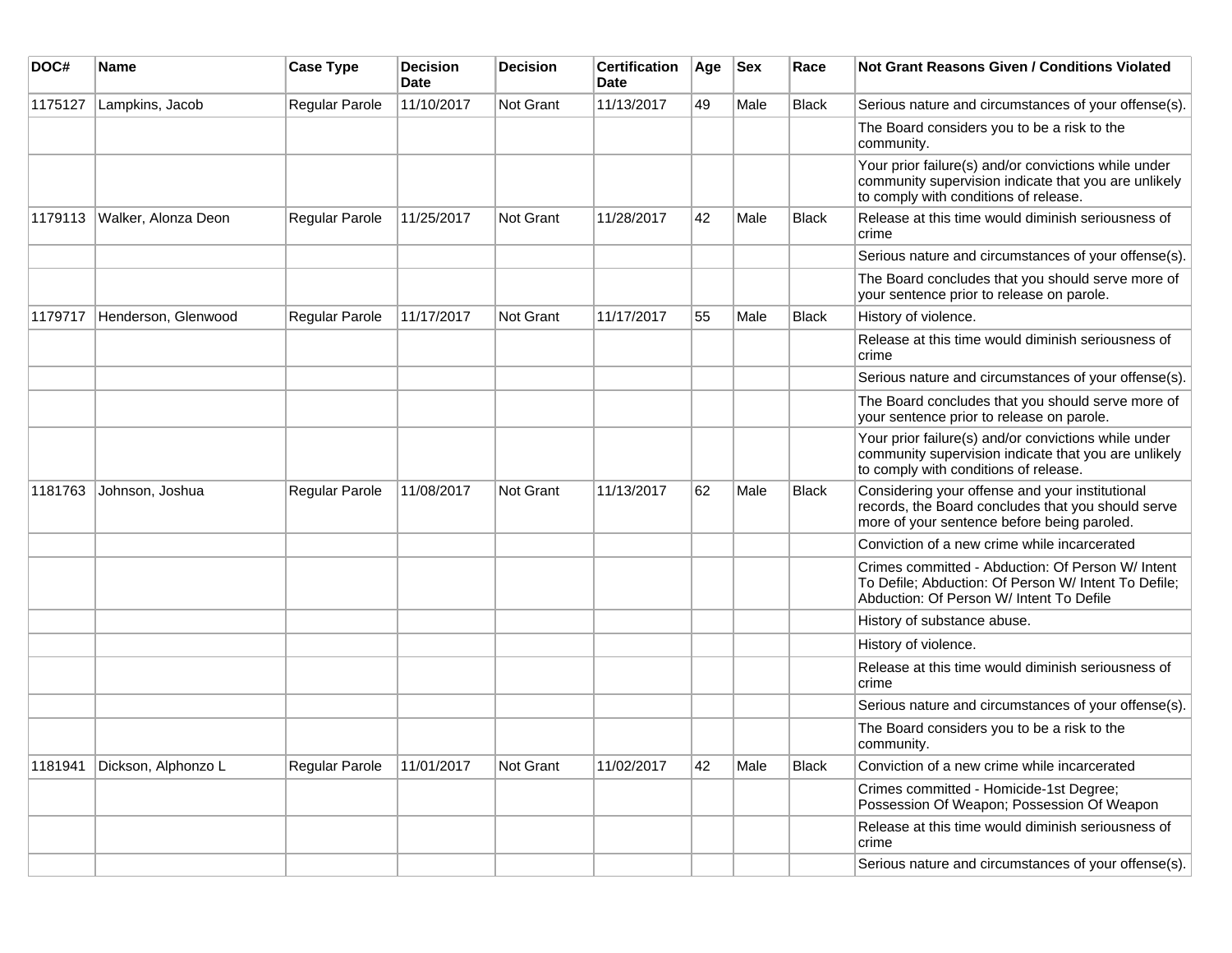| DOC#    | <b>Name</b>              | <b>Case Type</b>    | <b>Decision</b><br><b>Date</b> | <b>Decision</b>  | <b>Certification</b><br><b>Date</b> | Age | <b>Sex</b>     | Race         | <b>Not Grant Reasons Given / Conditions Violated</b>                                                                                                        |
|---------|--------------------------|---------------------|--------------------------------|------------------|-------------------------------------|-----|----------------|--------------|-------------------------------------------------------------------------------------------------------------------------------------------------------------|
| 1182129 | Blount, James Edward     | Regular Parole      | 11/07/2017                     | Not Grant        | 11/08/2017                          | 67  | Male           | <b>Black</b> | Crimes committed - Homicide/Murder; Heroin-Sell;<br>Heroin-Sell                                                                                             |
|         |                          |                     |                                |                  |                                     |     |                |              | Extensive criminal record                                                                                                                                   |
|         |                          |                     |                                |                  |                                     |     |                |              | Release at this time would diminish seriousness of<br>crime                                                                                                 |
|         |                          |                     |                                |                  |                                     |     |                |              | Serious nature and circumstances of your offense(s).                                                                                                        |
| 1184463 | Campbell, Robert E       | Regular Parole      | 11/01/2017                     | <b>Not Grant</b> | 11/02/2017                          | 50  | Male           | White        | Considering your offense and your institutional<br>records, the Board concludes that you should serve<br>more of your sentence before being paroled.        |
|         |                          |                     |                                |                  |                                     |     |                |              | Release at this time would diminish seriousness of<br>crime                                                                                                 |
|         |                          |                     |                                |                  |                                     |     |                |              | Serious nature and circumstances of your offense(s).                                                                                                        |
| 1184497 | Parker, Alfred Joell     | Geriatric           | 11/02/2017                     | <b>Not Grant</b> | 11/03/2017                          | 66  | Male           | <b>Black</b> | Considering your offense and your institutional<br>records, the Board concludes that you should serve<br>more of your sentence before being paroled.        |
|         |                          |                     |                                |                  |                                     |     |                |              | Release at this time would diminish seriousness of<br>crime                                                                                                 |
|         |                          |                     |                                |                  |                                     |     |                |              | Serious nature and circumstances of your offense(s).                                                                                                        |
| 1187152 | Nibblett, Danita Lamone  | <b>Board Review</b> | 11/01/2017                     | <b>Not Grant</b> | 11/03/2017                          | 51  | Female   Black |              | Release at this time would diminish seriousness of<br>crime                                                                                                 |
|         |                          |                     |                                |                  |                                     |     |                |              | Serious nature and circumstances of your offense(s).                                                                                                        |
|         |                          |                     |                                |                  |                                     |     |                |              | Your prior failure(s) and/or convictions while under<br>community supervision indicate that you are unlikely<br>to comply with conditions of release.       |
| 1187184 | Sublett, Michael John    | Geriatric           | 11/09/2017                     | Not Grant        | 11/13/2017                          | 60  | Male           | White        | Extensive criminal record                                                                                                                                   |
|         |                          |                     |                                |                  |                                     |     |                |              | Release at this time would diminish seriousness of<br>crime                                                                                                 |
|         |                          |                     |                                |                  |                                     |     |                |              | The Board concludes that you should serve more of<br>your sentence prior to release on parole.                                                              |
|         |                          |                     |                                |                  |                                     |     |                |              | The Board considers you to be a risk to the<br>community.                                                                                                   |
|         |                          |                     |                                |                  |                                     |     |                |              | You need further participation in institutional work<br>and/or educational programs to indicate your positive<br>progression towards re-entry into society. |
| 1189779 | Morris, Brandon Pendelto | <b>Board Review</b> | 11/25/2017                     | <b>Not Grant</b> | 11/28/2017                          | 31  | Male           | <b>Black</b> | Extensive criminal record                                                                                                                                   |
|         |                          |                     |                                |                  |                                     |     |                |              | Release at this time would diminish seriousness of<br>crime                                                                                                 |
|         |                          |                     |                                |                  |                                     |     |                |              | Serious nature and circumstances of your offense(s).                                                                                                        |
|         |                          |                     |                                |                  |                                     |     |                |              | The Board concludes that you should serve more of<br>your sentence prior to release on parole.                                                              |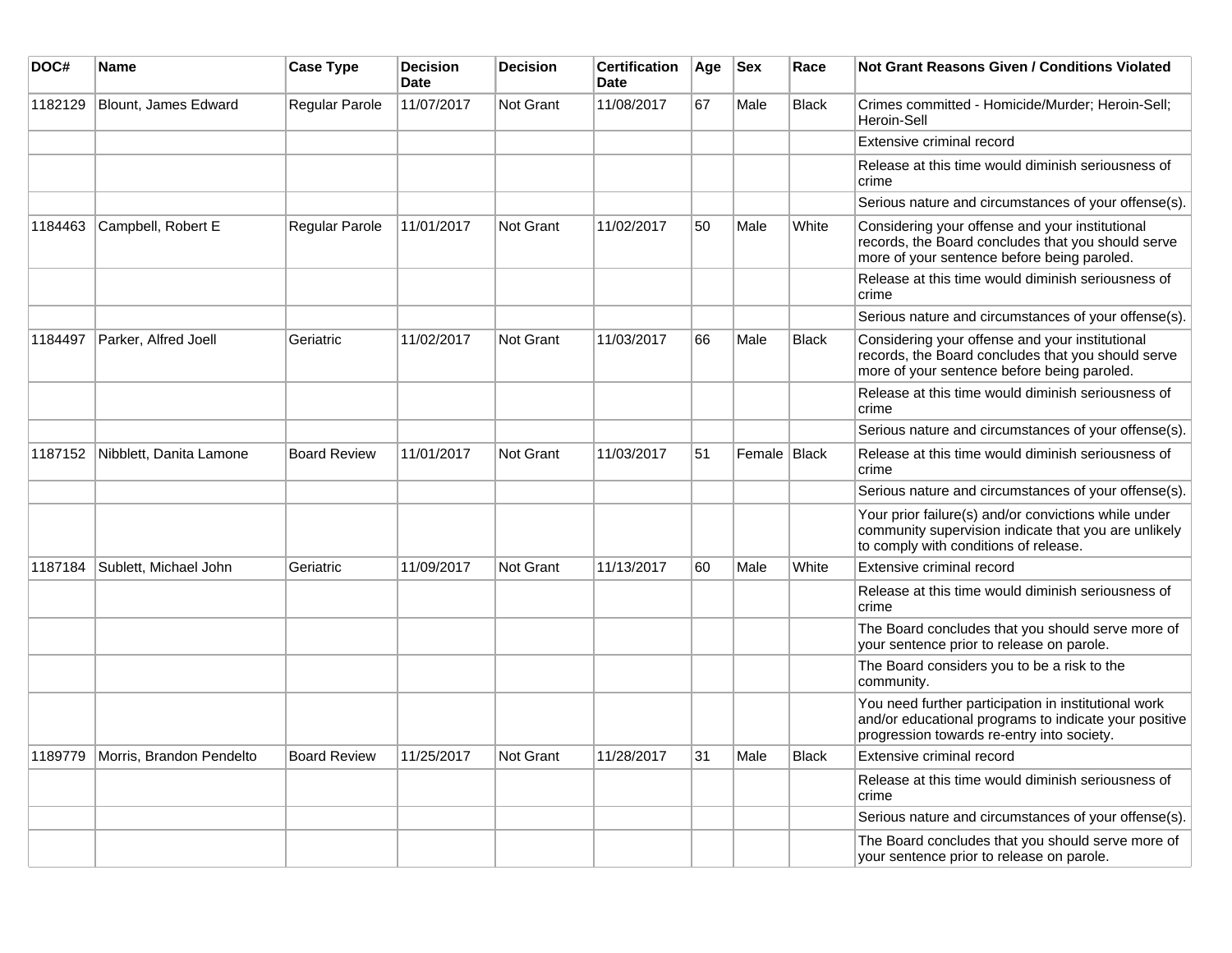| DOC#    | Name                    | <b>Case Type</b> | Decision<br><b>Date</b> | Decision         | <b>Certification</b><br>Date | Age | <b>Sex</b> | Race         | <b>Not Grant Reasons Given / Conditions Violated</b>                                                                                                  |
|---------|-------------------------|------------------|-------------------------|------------------|------------------------------|-----|------------|--------------|-------------------------------------------------------------------------------------------------------------------------------------------------------|
| 1191505 | Cotton, Gary Wilford    | Geriatric        | 11/10/2017              | Not Grant        | 11/13/2017                   | 66  | Male       | Black        | Considering your offense and your institutional<br>records, the Board concludes that you should serve<br>more of your sentence before being paroled.  |
|         |                         |                  |                         |                  |                              |     |            |              | Extensive criminal record                                                                                                                             |
|         |                         |                  |                         |                  |                              |     |            |              | History of violence.                                                                                                                                  |
|         |                         |                  |                         |                  |                              |     |            |              | Poor institutional adjustment (for example,<br>motivation/attitude, unfavorable reports, lack of<br>program involvement, etc.)                        |
|         |                         |                  |                         |                  |                              |     |            |              | Release at this time would diminish seriousness of<br>crime                                                                                           |
|         |                         |                  |                         |                  |                              |     |            |              | Serious nature and circumstances of your offense(s).                                                                                                  |
|         |                         |                  |                         |                  |                              |     |            |              | You need to show a longer period of stable<br>adjustment.                                                                                             |
| 1193656 | Christopher, Lenny      | Geriatric        | 11/09/2017              | <b>Not Grant</b> | 11/13/2017                   | 67  | Male       | <b>Black</b> | Extensive criminal record                                                                                                                             |
|         |                         |                  |                         |                  |                              |     |            |              | History of violence.                                                                                                                                  |
|         |                         |                  |                         |                  |                              |     |            |              | Release at this time would diminish seriousness of<br>crime                                                                                           |
|         |                         |                  |                         |                  |                              |     |            |              | Serious nature and circumstances of your offense(s).                                                                                                  |
|         |                         |                  |                         |                  |                              |     |            |              | Your prior failure(s) and/or convictions while under<br>community supervision indicate that you are unlikely<br>to comply with conditions of release. |
| 1196762 | Orellanaromero, Rodolfo | Geriatric        | 11/16/2017              | <b>Not Grant</b> | 11/16/2017                   | 66  | Male       | White        | Crimes committed - Rape: Intercourse By<br>Force/Threat/Intimidation; Rape: Intercourse By<br>Force/Threat/Intimidation                               |
|         |                         |                  |                         |                  |                              |     |            |              | Release at this time would diminish seriousness of<br>crime                                                                                           |
|         |                         |                  |                         |                  |                              |     |            |              | Serious nature and circumstances of your offense(s).                                                                                                  |
|         |                         |                  |                         |                  |                              |     |            |              | The Board concludes that you should serve more of<br>your sentence prior to release on parole.                                                        |
|         |                         |                  |                         |                  |                              |     |            |              | The Board considers you to be a risk to the<br>community.                                                                                             |
| 1197563 | Jacob, Curumulathu      | Geriatric        | 11/10/2017              | <b>Not Grant</b> | 11/13/2017                   | 62  | Male       | White        | Release at this time would diminish seriousness of<br>crime                                                                                           |
|         |                         |                  |                         |                  |                              |     |            |              | Serious nature and circumstances of your offense(s).                                                                                                  |
|         |                         |                  |                         |                  |                              |     |            |              | The Board concludes that you should serve more of<br>your sentence prior to release on parole.                                                        |
|         |                         |                  |                         |                  |                              |     |            |              | The Board considers you to be a risk to the<br>community.                                                                                             |
| 1413874 | Taylor, Lawrence Tower  | Geriatric        | 11/25/2017              | Not Grant        | 11/28/2017                   | 72  | Male       | White        | Crimes committed - Sodomy: Victim <13 Yrs;<br>Aggravated Sexual Battery: Victim <13 Yrs; Indecent<br>Liberties: W/Child By Parent/Etc                 |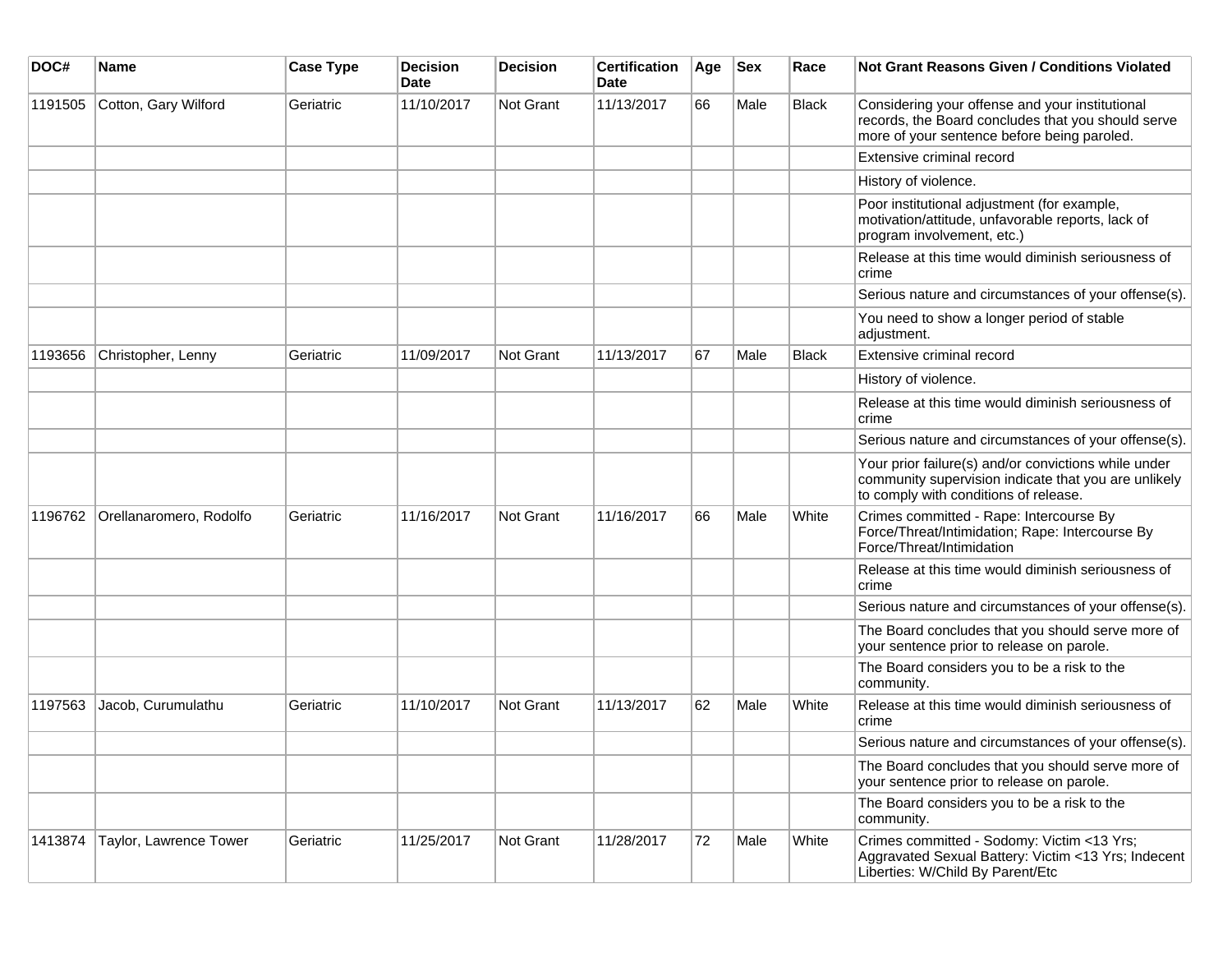| DOC#    | <b>Name</b>                 | <b>Case Type</b> | <b>Decision</b><br><b>Date</b> | <b>Decision</b>  | <b>Certification</b><br><b>Date</b> | Age | <b>Sex</b> | Race  | <b>Not Grant Reasons Given / Conditions Violated</b>                                                                                                     |
|---------|-----------------------------|------------------|--------------------------------|------------------|-------------------------------------|-----|------------|-------|----------------------------------------------------------------------------------------------------------------------------------------------------------|
| 1413874 | Taylor, Lawrence Tower      | Geriatric        | 11/25/2017                     | Not Grant        | 11/28/2017                          | 72  | Male       | White | Release at this time would diminish seriousness of<br>crime                                                                                              |
|         |                             |                  |                                |                  |                                     |     |            |       | Serious nature and circumstances of your offense(s).                                                                                                     |
|         |                             |                  |                                |                  |                                     |     |            |       | The Board concludes that you should serve more of<br>your sentence prior to release on parole.                                                           |
|         |                             |                  |                                |                  |                                     |     |            |       | The Board considers you to be a risk to the<br>community.                                                                                                |
| 1415769 | Childress, Ruey Jr.         | Geriatric        | 11/19/2017                     | Not Grant        | 11/27/2017                          | 65  | Male       | White | Crimes committed - Sodomy: Victim <13 Yrs;<br>Indecent Liberties: W/Child <15Y; False Report:<br>Falsely Summon/Report To Law Enf                        |
|         |                             |                  |                                |                  |                                     |     |            |       | Release at this time would diminish seriousness of<br>crime                                                                                              |
|         |                             |                  |                                |                  |                                     |     |            |       | Serious nature and circumstances of your offense(s).                                                                                                     |
|         |                             |                  |                                |                  |                                     |     |            |       | The Board concludes that you should serve more of<br>your sentence prior to release on parole.                                                           |
|         |                             |                  |                                |                  |                                     |     |            |       | The Board considers you to be a risk to the<br>community.                                                                                                |
| 1419815 | McKenney, William Henry     | Geriatric        | 11/15/2017                     | <b>Not Grant</b> | 11/16/2017                          | 72  | Male       | White | Crimes committed - Aggravated Sexual Battery:<br>Victim <13 Yrs; Object Sexual Penetration: Victim<br><13 Yrs; Aggravated Sexual Battery: Victim <13 Yrs |
|         |                             |                  |                                |                  |                                     |     |            |       | Release at this time would diminish seriousness of<br>crime                                                                                              |
|         |                             |                  |                                |                  |                                     |     |            |       | Serious nature and circumstances of your offense(s).                                                                                                     |
|         |                             |                  |                                |                  |                                     |     |            |       | The Board considers you to be a risk to the<br>community.                                                                                                |
| 1427035 | Botkin, Fredrick Willis Sr. | Geriatric        | 11/09/2017                     | <b>Not Grant</b> | 11/13/2017                          | 67  | Male       | White | Release at this time would diminish seriousness of<br>crime                                                                                              |
|         |                             |                  |                                |                  |                                     |     |            |       | Serious nature and circumstances of your offense(s).                                                                                                     |
|         |                             |                  |                                |                  |                                     |     |            |       | The Board concludes that you should serve more of<br>your sentence prior to release on parole.                                                           |
|         |                             |                  |                                |                  |                                     |     |            |       | The Board considers you to be a risk to the<br>community.                                                                                                |
| 1431085 | Null, Michael Eugene        | Geriatric        | 11/09/2017                     | <b>Not Grant</b> | 11/13/2017                          | 72  | Male       | White | Considering your offense and your institutional<br>records, the Board concludes that you should serve<br>more of your sentence before being paroled.     |
|         |                             |                  |                                |                  |                                     |     |            |       | Crimes committed - Murder: 1st Degree; Grand<br>Larceny: Firearm, Not From A Person; Grand<br>Larceny: >=\$200 Not From A Person                         |
|         |                             |                  |                                |                  |                                     |     |            |       | Release at this time would diminish seriousness of<br>crime                                                                                              |
|         |                             |                  |                                |                  |                                     |     |            |       | Serious nature and circumstances of your offense(s).                                                                                                     |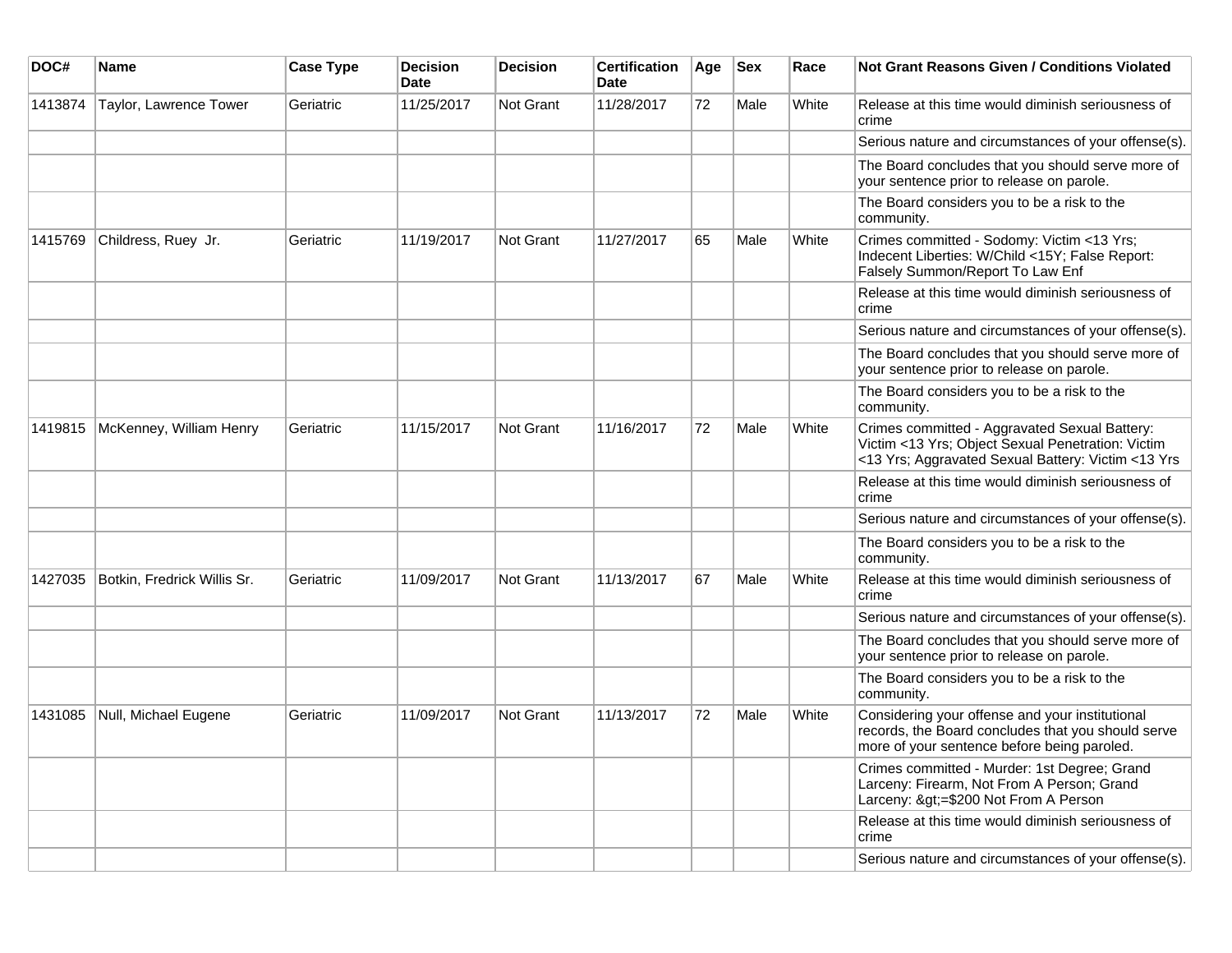| DOC#    | <b>Name</b>                       | <b>Case Type</b> | <b>Decision</b><br><b>Date</b> | <b>Decision</b>  | <b>Certification</b><br>Date | Age | <b>Sex</b> | Race         | <b>Not Grant Reasons Given / Conditions Violated</b>                                                                                                             |
|---------|-----------------------------------|------------------|--------------------------------|------------------|------------------------------|-----|------------|--------------|------------------------------------------------------------------------------------------------------------------------------------------------------------------|
| 1436221 | Pharis, William Earnest           | Geriatric        | 11/16/2017                     | <b>Not Grant</b> | 11/16/2017                   | 76  | Male       | White        | Crimes committed - Sodomy: Victim <13 Yrs;<br>Sodomy: Victim <13 Yrs; Sodomy: Victim <13 Yrs                                                                     |
|         |                                   |                  |                                |                  |                              |     |            |              | Release at this time would diminish seriousness of<br>crime                                                                                                      |
|         |                                   |                  |                                |                  |                              |     |            |              | The Board considers you to be a risk to the<br>community.                                                                                                        |
| 1455242 | Steed, Medford Allen              | Geriatric        | 11/10/2017                     | <b>Not Grant</b> | 11/13/2017                   | 67  | Male       | White        | Crimes committed - Produce Child Porn Age 15+,<br>Offender 7+ Yrs; Produce Child Porn Age <15,<br>Offender 7+ Yrs; Child Pornography:<br>Reproduce/Sell/Transmit |
|         |                                   |                  |                                |                  |                              |     |            |              | Release at this time would diminish seriousness of<br>crime                                                                                                      |
|         |                                   |                  |                                |                  |                              |     |            |              | Serious nature and circumstances of your offense(s).                                                                                                             |
|         |                                   |                  |                                |                  |                              |     |            |              | The Board concludes that you should serve more of<br>your sentence prior to release on parole.                                                                   |
| 1461438 | McMullen, Gregory Charles         | Geriatric        | 11/01/2017                     | Not Grant        | 11/03/2017                   | 70  | Male       | White        | Release at this time would diminish seriousness of<br>crime                                                                                                      |
|         |                                   |                  |                                |                  |                              |     |            |              | Serious nature and circumstances of your offense(s).                                                                                                             |
|         |                                   |                  |                                |                  |                              |     |            |              | The Board considers you to be a risk to the<br>community.                                                                                                        |
|         |                                   |                  |                                |                  |                              |     |            |              | You need to show a longer period of stable<br>adjustment.                                                                                                        |
| 1461723 | Belch, David Lee                  | Regular Parole   | 11/14/2017                     | <b>Not Grant</b> | 11/15/2017                   | 24  | Male       | White        | Poor institutional adjustment (for example,<br>motivation/attitude, unfavorable reports, lack of<br>program involvement, etc.)                                   |
|         |                                   |                  |                                |                  |                              |     |            |              | Release at this time would diminish seriousness of<br>crime                                                                                                      |
|         |                                   |                  |                                |                  |                              |     |            |              | Serious nature and circumstances of your offense(s).                                                                                                             |
|         |                                   |                  |                                |                  |                              |     |            |              | The Board concludes that you should serve more of<br>your sentence prior to release on parole.                                                                   |
| 1465528 | Parker, Bryant Matthew            | Geriatric        | 11/20/2017                     | Not Grant        | 11/28/2017                   | 72  | Male       | White        | Release at this time would diminish seriousness of<br>crime                                                                                                      |
|         |                                   |                  |                                |                  |                              |     |            |              | The Board concludes that you should serve more of<br>your sentence prior to release on parole.                                                                   |
|         |                                   |                  |                                |                  |                              |     |            |              | You need further participation in institutional work<br>and/or educational programs to indicate your positive<br>progression towards re-entry into society.      |
| 1503544 | Zikria-showers, Idris<br>Muhammad | Regular Parole   | 11/27/2017                     | Not Grant        | 11/29/2017                   | 23  | Male       | White        | No Interest in Parole                                                                                                                                            |
| 1600442 | Davis, Lester Edward Jr.          | Regular Parole   | 11/21/2017                     | Not Grant        | 11/27/2017                   | 21  | Male       | <b>Black</b> | Poor institutional adjustment (for example,<br>motivation/attitude, unfavorable reports, lack of<br>program involvement, etc.)                                   |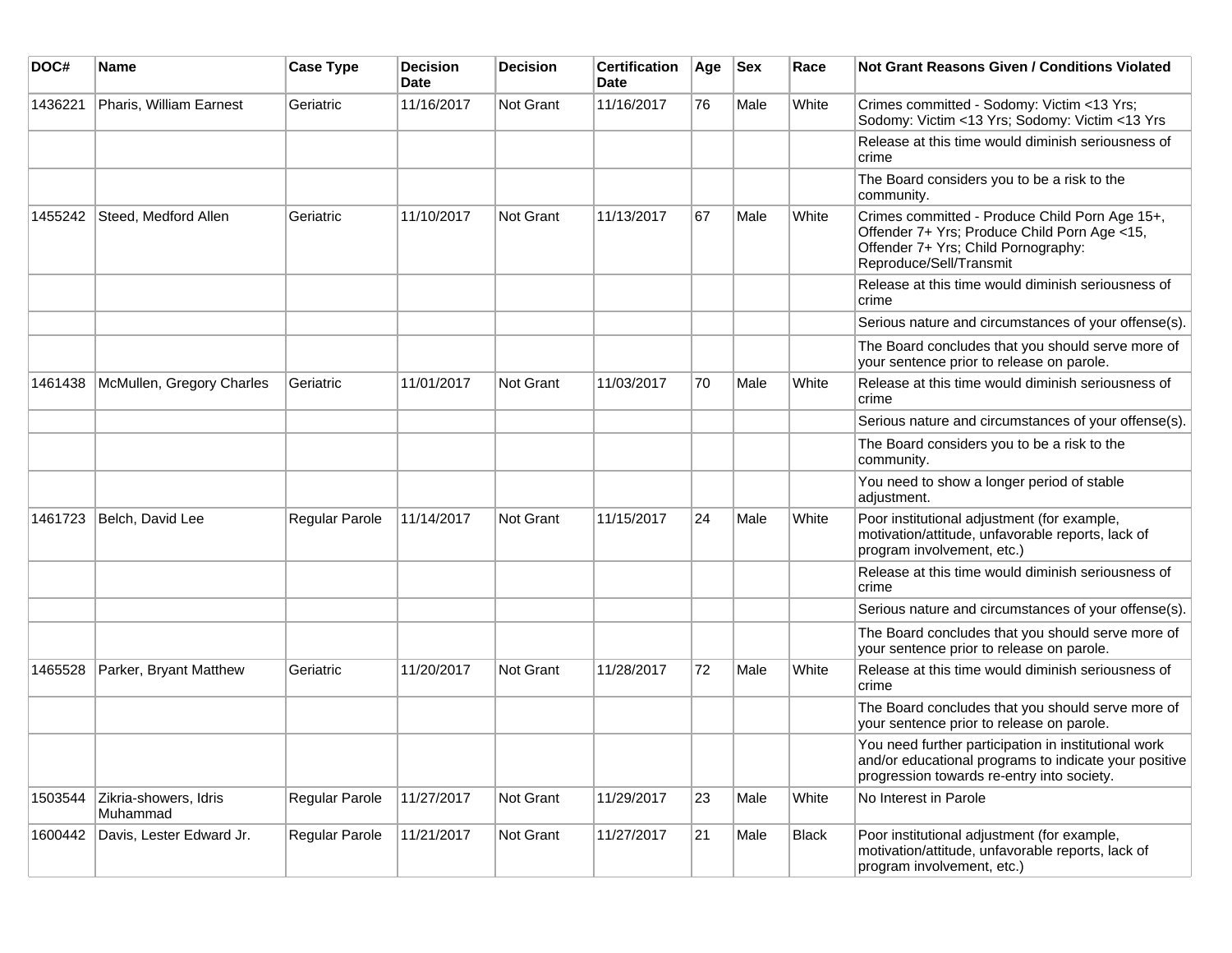| DOC#    | <b>Name</b>               | <b>Case Type</b> | <b>Decision</b><br><b>Date</b> | <b>Decision</b>  | <b>Certification</b><br><b>Date</b> | Age | <b>Sex</b> | Race         | <b>Not Grant Reasons Given / Conditions Violated</b>                                                                                                                          |
|---------|---------------------------|------------------|--------------------------------|------------------|-------------------------------------|-----|------------|--------------|-------------------------------------------------------------------------------------------------------------------------------------------------------------------------------|
| 1600442 | Davis, Lester Edward Jr.  | Regular Parole   | 11/21/2017                     | <b>Not Grant</b> | 11/27/2017                          | 21  | Male       | Black        | Release at this time would diminish seriousness of<br>crime                                                                                                                   |
|         |                           |                  |                                |                  |                                     |     |            |              | The Board concludes that you should serve more of<br>your sentence prior to release on parole.                                                                                |
|         |                           |                  |                                |                  |                                     |     |            |              | You need to show a longer period of stable<br>adjustment.                                                                                                                     |
|         |                           |                  |                                |                  |                                     |     |            |              | Your record of institutional infractions indicates a<br>disregard for rules and that you are not ready to<br>conform to society.                                              |
| 1661190 | Gray, Rayquan Malik       | Regular Parole   | 11/02/2017                     | Not Grant        | 11/06/2017                          | 21  | Male       | Black        | Crimes committed - Burglary: Enter House To<br>Commit Larceny/A&B/Etc; Burglary: Enter House To<br>Commit Larceny/A&B/Etc; Burglary: Enter House To<br>Commit Larceny/A&B/Etc |
|         |                           |                  |                                |                  |                                     |     |            |              | Poor institutional adjustment (for example,<br>motivation/attitude, unfavorable reports, lack of<br>program involvement, etc.)                                                |
|         |                           |                  |                                |                  |                                     |     |            |              | Serious nature and circumstances of your offense(s).                                                                                                                          |
|         |                           |                  |                                |                  |                                     |     |            |              | You need further participation in institutional work<br>and/or educational programs to indicate your positive<br>progression towards re-entry into society.                   |
|         |                           |                  |                                |                  |                                     |     |            |              | You need to show a longer period of stable<br>adjustment.                                                                                                                     |
| 1762266 | Peade, Lane Sterling      | Regular Parole   | 11/09/2017                     | Not Grant        | 11/13/2017                          | 19  | Male       | White        | Considering your offense and your institutional<br>records, the Board concludes that you should serve<br>more of your sentence before being paroled.                          |
|         |                           |                  |                                |                  |                                     |     |            |              | Extensive criminal record                                                                                                                                                     |
|         |                           |                  |                                |                  |                                     |     |            |              | Release at this time would diminish seriousness of<br>crime                                                                                                                   |
|         |                           |                  |                                |                  |                                     |     |            |              | Serious nature and circumstances of your offense(s).                                                                                                                          |
|         |                           |                  |                                |                  |                                     |     |            |              | You need further participation in institutional work<br>and/or educational programs to indicate your positive<br>progression towards re-entry into society.                   |
| 1784477 | Malone lii, Archer Kiddle | Regular Parole   | 11/01/2017                     | Not Grant        | 11/02/2017                          | 22  | Male       | <b>Black</b> | Crimes committed - Burglary: Enter House To<br>Commit Larceny/A&B/Etc                                                                                                         |
|         |                           |                  |                                |                  |                                     |     |            |              | Release at this time would diminish seriousness of<br> crime                                                                                                                  |
|         |                           |                  |                                |                  |                                     |     |            |              | The Board considers you to be a risk to the<br>community.                                                                                                                     |
|         |                           |                  |                                |                  |                                     |     |            |              | You need further participation in institutional work<br>and/or educational programs to indicate your positive<br>progression towards re-entry into society.                   |
|         |                           |                  |                                |                  |                                     |     |            |              | You need to show a longer period of stable<br>adjustment.                                                                                                                     |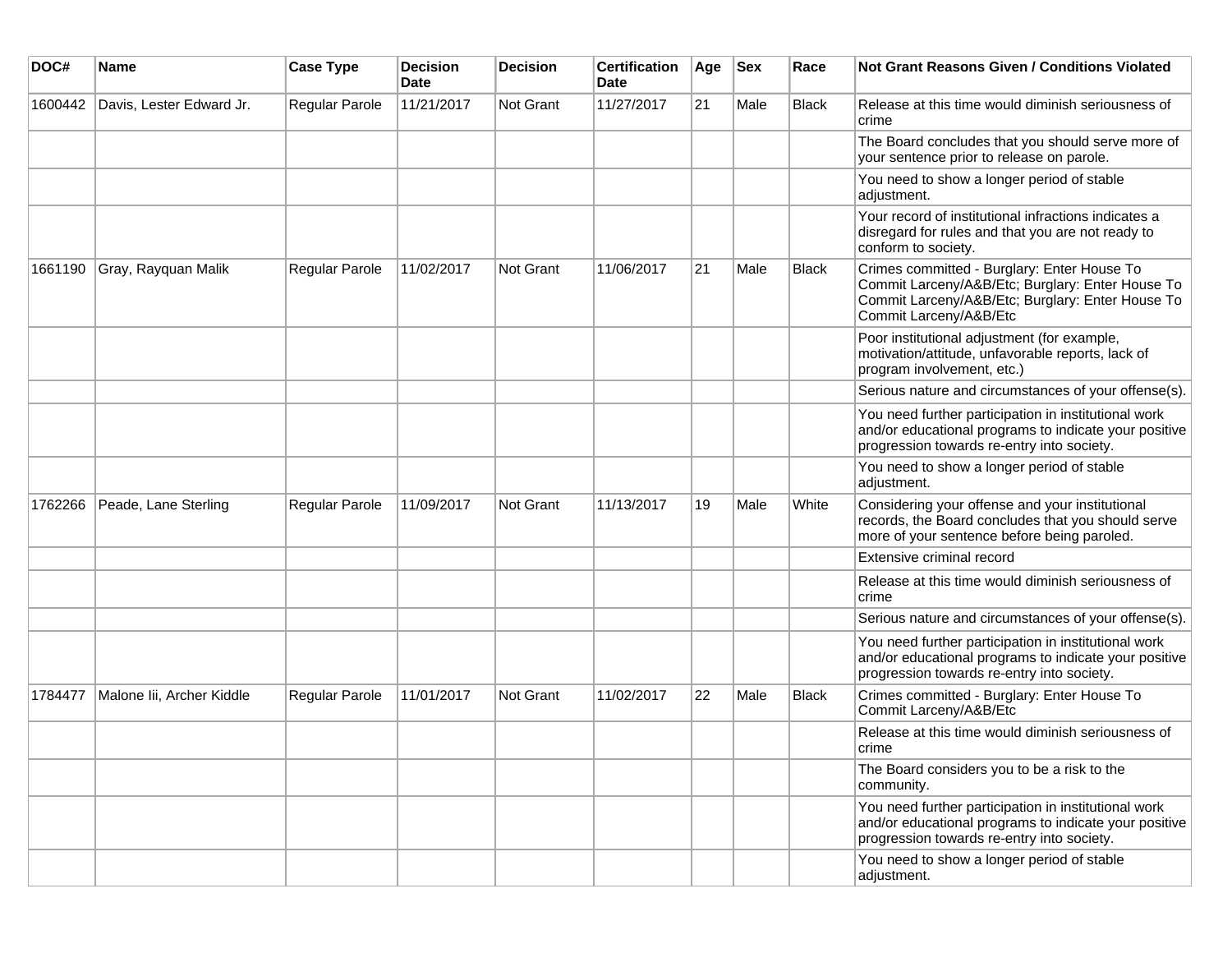| DOC#    | Name                         | <b>Case Type</b>     | <b>Decision</b><br><b>Date</b> | <b>Decision</b> | <b>Certification</b><br><b>Date</b> | Age | <b>Sex</b> | Race         | Not Grant Reasons Given / Conditions Violated                                                                                                                                                                                                                                                |
|---------|------------------------------|----------------------|--------------------------------|-----------------|-------------------------------------|-----|------------|--------------|----------------------------------------------------------------------------------------------------------------------------------------------------------------------------------------------------------------------------------------------------------------------------------------------|
| 1012123 | Bright, Christopher Roy      | Violation<br>Hearing | 11/26/2017                     | Revoke          | 11/28/2017                          | 46  | Male       | White        | 06. I will follow the Probation and Parole Officer's<br>instructions and will be truthful, cooperative, and<br>report as instructed.                                                                                                                                                         |
|         |                              |                      |                                |                 |                                     |     |            |              | 08. I will not unlawfully use, possess or distribute<br>controlled substances or related paraphernalia.                                                                                                                                                                                      |
|         |                              |                      |                                |                 |                                     |     |            |              | 11. I will not abscond from supervision. I understand<br>I will be considered an absconder when my<br>whereabouts are no longer known to my supervising<br>officer. I freely, voluntarily and intelligently waive<br>any right I may have to extradition if arrested outside<br>of Virginia. |
| 1043022 | Delahanty, Michael J Jr.     | Violation<br>Hearing | 11/25/2017                     | Revoke          | 11/29/2017                          | 55  | Male       | White        | 06. I will follow the Probation and Parole Officer's<br>instructions and will be truthful, cooperative, and<br>report as instructed.                                                                                                                                                         |
|         |                              |                      |                                |                 |                                     |     |            |              | 08. I will not unlawfully use, possess or distribute<br>controlled substances or related paraphernalia.                                                                                                                                                                                      |
| 1048224 | Cosby, Fredrick Hamilton Jr. | Violation<br>Hearing | 11/01/2017                     | Revoke          | 11/02/2017                          | 57  | Male       | Black        | 08. I will not unlawfully use, possess or distribute<br>controlled substances or related paraphernalia.                                                                                                                                                                                      |
| 1083015 | Milton, Edwin Louis Jr.      | Violation<br>Hearing | 11/01/2017                     | Revoke          | 11/01/2017                          | 55  | Male       | <b>Black</b> |                                                                                                                                                                                                                                                                                              |
|         |                              |                      |                                |                 |                                     |     |            |              | 01. I will obey all Federal, State and local laws and<br>ordinances.                                                                                                                                                                                                                         |
| 1108172 | Parker, Johnnie Ray          | Violation<br>Hearing | 11/26/2017                     | Revoke          | 11/29/2017                          | 49  | Male       | <b>Black</b> |                                                                                                                                                                                                                                                                                              |
|         |                              |                      |                                |                 |                                     |     |            |              | 01. I will obey all Federal, State and local laws and<br>ordinances.                                                                                                                                                                                                                         |
| 1124363 | Sheppard, Lorenzo Charles    | Violation<br>Hearing | 10/31/2017                     | Revoke          | 11/01/2017                          | 47  | Male       | Black        |                                                                                                                                                                                                                                                                                              |
|         |                              |                      |                                |                 |                                     |     |            |              | 01. I will obey all Federal, State and local laws and<br>ordinances.                                                                                                                                                                                                                         |
| 1165012 | Sollami, Kevin Jack          | Violation<br>Hearing | 11/21/2017                     | Revoke          | 11/22/2017                          | 52  | Male       | White        |                                                                                                                                                                                                                                                                                              |
|         |                              |                      |                                |                 |                                     |     |            |              | 01. I will obey all Federal, State and local laws and<br>ordinances.                                                                                                                                                                                                                         |
| 1166183 | Scott, Russell Marcellus     | Violation<br>Hearing | 11/01/2017                     | Revoke          | 11/02/2017                          | 47  | Male       | <b>Black</b> | 06. I will follow the Probation and Parole Officer's<br>instructions and will be truthful, cooperative, and<br>report as instructed.                                                                                                                                                         |
|         |                              |                      |                                |                 |                                     |     |            |              | 08. I will not unlawfully use, possess or distribute<br>controlled substances or related paraphernalia.                                                                                                                                                                                      |